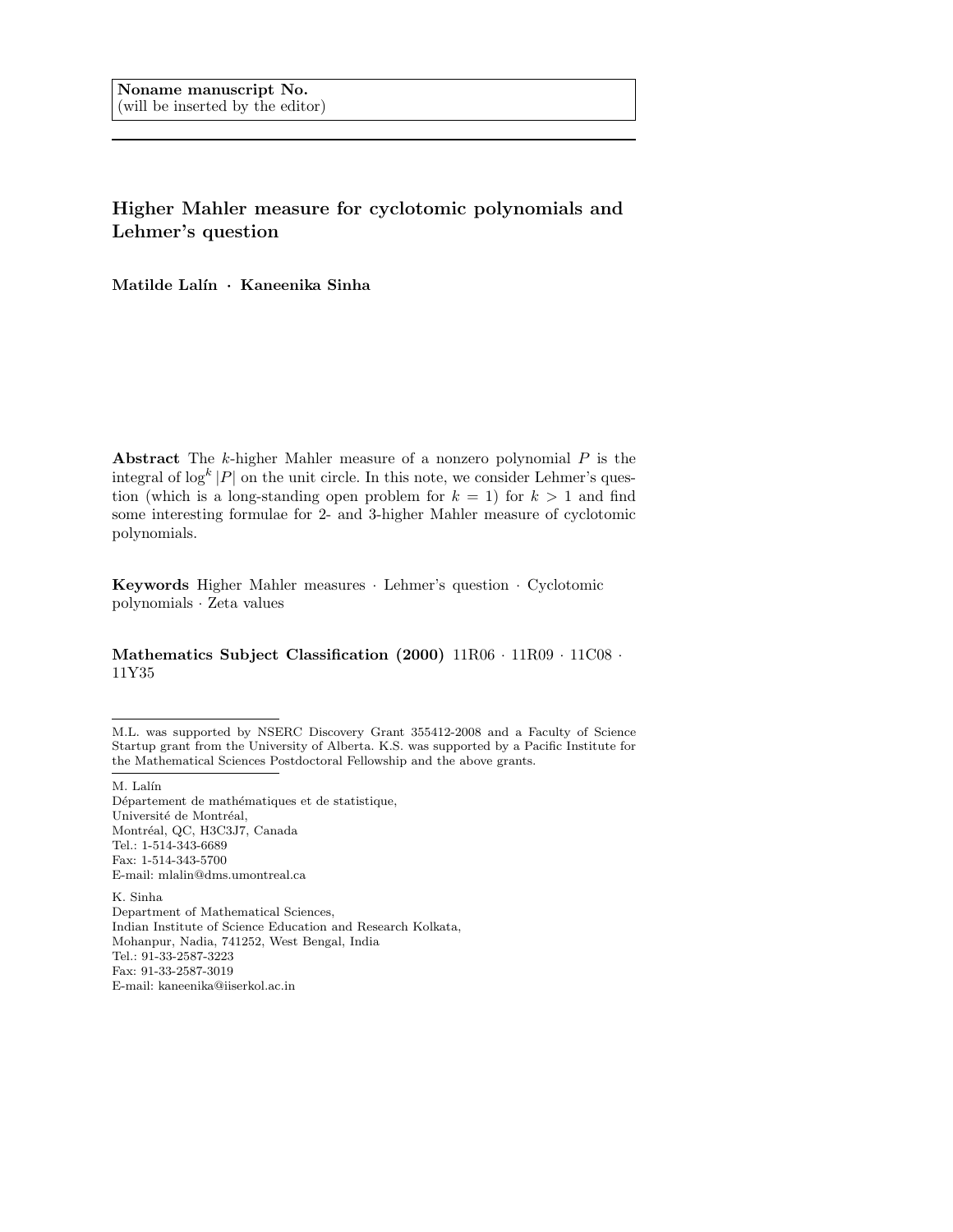# 1 Introduction

**Definition 1** Given a non-zero polynomial  $P(x) \in \mathbb{C}[x]$  and a positive integer  $k,$  the k-higher Mahler measure of  $P$  is defined by

$$
m_k(P) := \frac{1}{2\pi i} \int_{|x|=1} \log^k |P(x)| \frac{dx}{x},
$$

or, equivalently, by

$$
m_k(P) := \int_0^1 \log^k |P(e^{2\pi i \theta})| d\theta.
$$

We observe that for  $k = 1$ ,  $m_1(P)$  is the classical (logarithmic) Mahler measure given by

$$
m(P) := \log |a| + \sum_{j=1}^{n} \log^+ |r_j|
$$
, for  $P(x) = a \prod_{i=1}^{n} (x - r_i)$ 

where  $\log^+ t = \log \max\{1, t\}$  for a non-negative real number t. This object first appeared in a 1933 paper by Lehmer [9] in connection with a method for constructing large prime numbers. A generalization to multivariable polynomials appeared in a work by Mahler [10] (who was interested in tools for transcendence theory) about 30 years later. The generalization to higher Mahler measures was recently considered in [6] for the first time.

Higher Mahler measures of polynomials are usually very hard to compute, even for simple linear polynomials in one variable. However, the investigation carried out in [6] reveals direct connections between these measures and special values of zeta functions and polylogarithms. In the case of the classical Mahler measure, analogous relations with special values of L-functions have been explained by Deninger [4] and others in terms of evaluations of regulators in the context of Beilinson's conjectures. One of the motivations for considering higher Mahler measures (in addition to classical Mahler measures) is that they yield different periods from the ones that we obtain from the usual Mahler measure thus revealing a more complicated structure for the regulator (see [7] for more details).

One of the tools for studying general k-higher Mahler measures is the following:

**Definition 2** For a finite collection of non-zero polynomials  $P_1, \ldots, P_l \in \mathbb{C}[x]$ , their multiple Mahler measure is defined by

$$
m(P_1,\ldots,P_l) := \frac{1}{2\pi i} \int_{|x|=1} \log |P_1(x)| \ldots \log |P_l(x)| \frac{dx}{x}.
$$

Our main interest in this note is the case of  $P(x) \in \mathbb{Z}[x]$  but we consider other cases as well, such as products of cyclotomic polynomials. We recall the following well-known theorem of Kronecker [5]: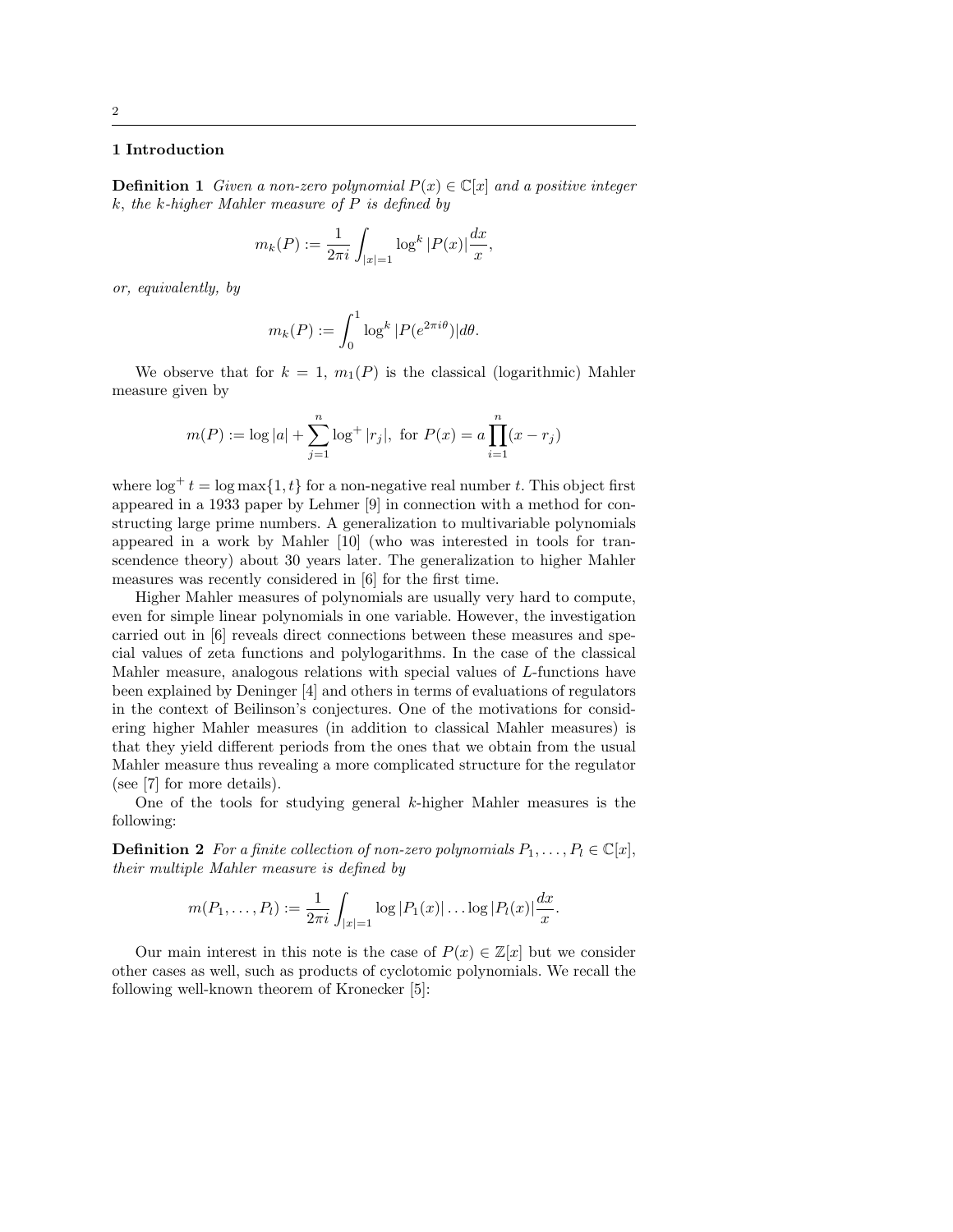**Theorem 3** Let  $P(x) = \prod_{j=1}^{n} (x - r_j) \in \mathbb{Z}[x]$ . If  $|r_j| \leq 1$  for each j, then the  $r_i$ 's are zero or roots of unity.

An immediate consequence of Kronecker's theorem is that for a non-zero polynomial  $P(x) \in \mathbb{Z}[x]$ ,  $m(P) = 0$  if and only if P is monic and is a product of powers of x and cyclotomic polynomials.

Lehmer [9] asked the following question: Given  $\epsilon > 0$ , can we find a polynomial  $P(x) \in \mathbb{Z}[x]$  such that  $0 < m(P) < \epsilon$ ?

This question is still open<sup>1</sup>. The smallest known measure greater than  $0$  is that of a polynomial that he found in his 1933 paper:

 $m(x^{10} + x^9 - x^7 - x^6 - x^5 - x^4 - x^3 + x + 1) = 0.1623576120...$ 

A polynomial  $P(x)$  is said to be *reciprocal* if  $P(x) = \pm x^d P(x^{-1})$  where  $d =$  $\deg P$ . Notice that the above polynomial is reciprocal. Lehmer's question was answered negatively by Breusch<sup>2</sup> in  $[1]$  for nonreciprocal polynomials.

Lehmer's question has attracted considerable attention in the last few decades, as it has connections beyond number theory, such as entropies of dynamical systems and to polynomial knot invariants.

In this note, we explore the analogue of Lehmer's question for  $m_k$  for  $k > 1$ . We investigate lower bounds and limit points for higher Mahler measures and the value of  $m_2$  and  $m_3$  at cyclotomic polynomials.

Our main results are the following:

**Theorem 4** If  $P(x) \in \mathbb{Z}[x]$  is not a monomial, then for any  $h \geq 1$ ,

$$
m_{2h}(P) \ge \begin{cases} \left(\frac{\pi^2}{12}\right)^h, & \text{if } P(x) \text{ is reciprocal,} \\ \left(\frac{\pi^2}{48}\right)^h, & \text{if } P(x) \text{ is non-reciprocal.} \end{cases}
$$

This theorem is significant because the lower bound it provides is general and unconditional. Unlike well-known results regarding the lower bound for  $m(P)$ , the above theorem is not restricted by the behavior of the coefficients, degrees, or the reducibility properties of  $P(x)$ . In particular, this result implies that Lehmer's question has a negative answer for  $m_{2h}$ .

A careful study of the proof of Theorem 4 reveals that  $m_2(P)$  for P reciprocal is minimized when  $P(x)$  is a product of monomials and cyclotomic polynomials. Therefore, it is of interest to find out explicit values of 2-higher Mahler measures of cyclotomic polynomials. In this direction, we prove the following theorem.

**Theorem 5** For a positive integer n, let  $\phi_n(x)$  denote the n-th cyclotomic polynomial and  $\varphi$  Euler's function. Then

$$
m(\phi_m(x), \phi_n(x)) = \frac{\pi^2}{12} \frac{(m, n)\varphi([m, n])(-1)^{r(m) + r(n)}2^{r((m, n))}}{[m, n]^2} \prod_{p|mn, p\nmid (m, n)} p,
$$

 $1$  See [13] for a recent general survey on the status of this problem.

 $^2\,$  Later Smyth worked on this problem independently in [12] and found the best possible constant.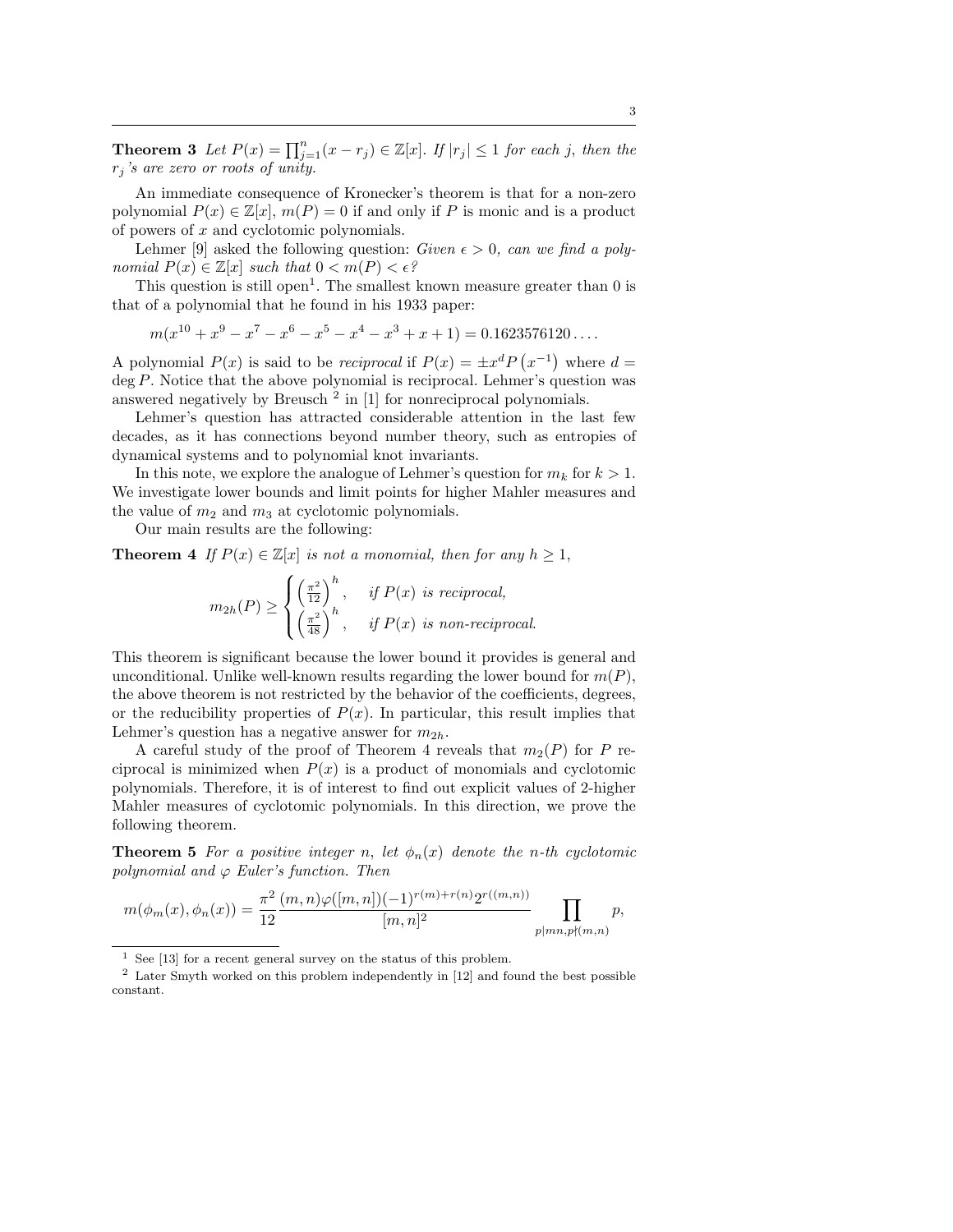where  $r(x)$  denotes the number of distinct prime divisors of x and the product is taken over prime numbers p. In particular, for  $m = n$ , we get

$$
m_2(\phi_n(x)) = \frac{\pi^2}{12} \frac{\varphi(n)2^{r(n)}}{n}
$$

.

This theorem allows us to compute  $m_2(P)$  for P any product of cyclotomic polynomials. This naturally leads us to investigate the 3-higher Mahler measure of such polynomials. We therefore prove the following theorem which relates  $m_3(P)$  to  $\zeta(3)$  and the polylogarithm.

**Theorem 6** If  $P(x)$  has all its roots on the unit circle, in other words, if  $P(x)$ has the form

$$
P(x) = \prod_{j=1}^{n} (x - e^{2\pi i \alpha_j}),
$$

with  $0 \leq \alpha_1 \leq \cdots \leq \alpha_n < 1$ , then

$$
m_3(P) = -\frac{3}{2}n^2\zeta(3) - 3n \sum_{1 \le k < l \le n} C_3(2\pi(\alpha_l - \alpha_k))
$$

$$
-3\pi \sum_{1 \le k < l \le n} S_2(2\pi(\alpha_l - \alpha_k)) (n(\alpha_l - \alpha_k) - (l - k)),
$$

where

$$
C_{\ell}(t) = \sum_{n=1}^{\infty} \frac{\cos(nt)}{n^{\ell}} \quad \text{and} \quad S_{\ell}(t) = \sum_{n=1}^{\infty} \frac{\sin(nt)}{n^{\ell}}
$$

are the Clausen functions given by real and imaginary parts of the classical polylogarithm  $\text{Li}_{\ell}\left(e^{2\pi it}\right)$  defined by

$$
\mathrm{Li}_{\ell}(z) = \sum_{n=1}^{\infty} \frac{z^n}{n^{\ell}}
$$

in the unit disk.

Lehmer's question can be rephrased as whether 0 is a limit point for values of  $m$ . We generalize Lehmer's question by asking if 0 is a limit point for values of  $m_{2k+1}$  for  $k \geq 1$ . In this context, we prove the following.

**Theorem 7** Let  $P_n(x) = \frac{x^n - 1}{x - 1}$ . For  $h \ge 1$  fixed,

$$
\lim_{n \to \infty} m_{2h+1}(P_n) = 0.
$$

Moreover, this sequence is nonconstant.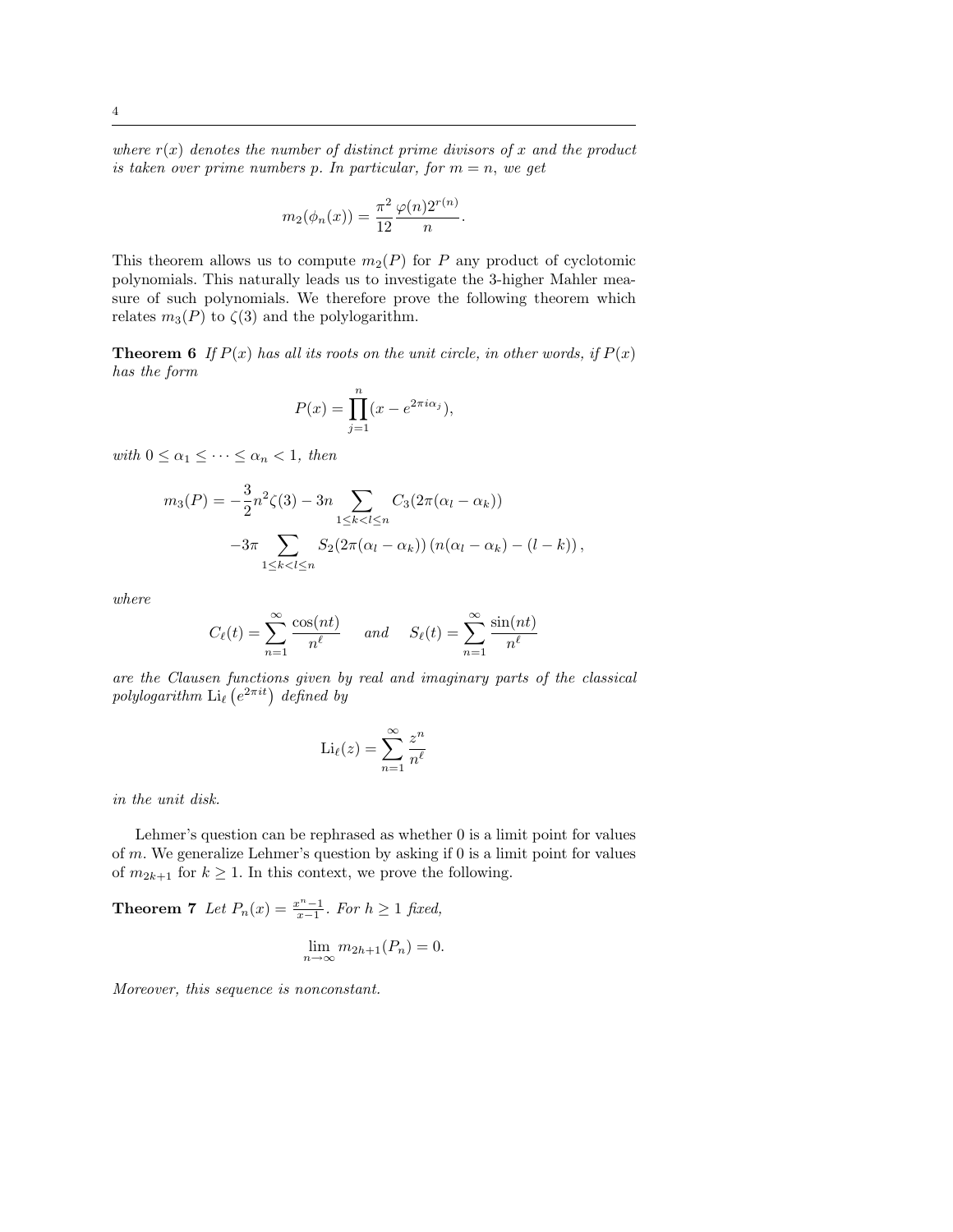We obtain, in this way, a positive answer for Lehmer's question for  $m_{2h+1}$ .

Section 2 contains a proof of Theorem 4, which relies upon a lower bound for  $m_2$  for products of cyclotomic polynomials. We obtain some explicit formulae for  $m_2$  for cyclotomic polynomials and their products in Section 3, thereby proving Theorem 5. Section 4 contains some partial results towards  $m_3$  for cyclotomic polynomials. In particular we prove Theorem 6 in this section. Section 5 presents results about limiting points for  $m_k$ . We first consider an  $m_3$ -version for Theorem 7 in 5.1. A fundamental ingredient in the proof of Theorem 7 is a theorem of Boyd and Lawton which shows that the Mahler measure of a multivariable polynomial arises as a limit of Mahler measures of polynomials of one variable. In 5.2 we discuss a generalization of Boyd–Lawton theorem and prove the limit of Theorem 7. In Section 5.3 we prove that these sequences are non identically zero. Finally, Section 6 includes a discussion about future questions and a table with values of  $m_2(P)$  for the reciprocal non-cyclotomic polynomials P of degree less than or equal to 14 and  $m(P) < 0.25$ . We observe that all the polynomials in the table have lower values of  $m_2$  than Lehmer's degree 10 polynomial.

## 2 A lower bound for 2h-Mahler measures

In this section, we prove Theorem 4. In order to do that, we first find a lower bound for  $m_2$  of products of cyclotomic polynomials.

**Theorem 8** If  $P(x)$  is a product of cyclotomic polynomials and monomials, but is not a single monomial, then

$$
m_2(P) \ge \frac{\pi^2}{12}.
$$

Before proving this, recall the following theorem from [6] (Theorem 7):

**Theorem 9** For  $0 \leq \alpha \leq 1$ ,

$$
m(1-x, 1-e^{2\pi i \alpha}x) = \frac{\pi^2}{2} \left(\alpha^2 - \alpha + \frac{1}{6}\right).
$$

We also need the following property:

**Lemma 10** If  $P(x)$  has all its roots on the unit circle, in other words, if  $P(x)$ has the form

$$
P(x) = \prod_{j=1}^{n} (x - e^{2\pi i \alpha_j}),
$$

with  $0 \leq \alpha_j < 1$ , then

$$
m_2(P) = \frac{\pi^2}{2} \sum_{1 \le j,k \le n} \left( (\alpha_j - \alpha_k)^2 - |\alpha_j - \alpha_k| + \frac{1}{6} \right).
$$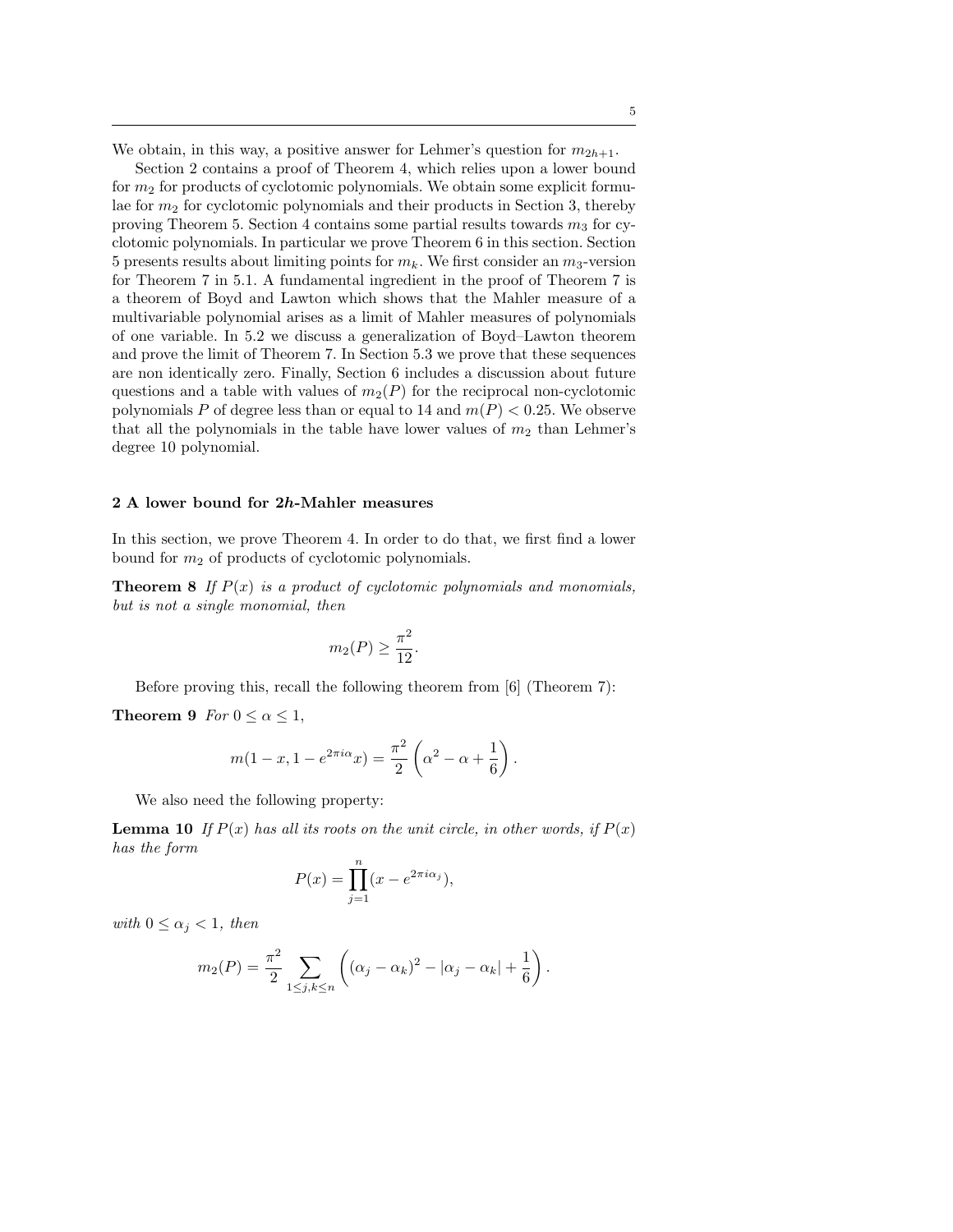**Proof.** By applying Theorem 9, we can express  $m_2(P)$  in terms of the arguments  $\alpha_i$ :

$$
m_2(P) = \sum_{1 \le j,k \le n} m(1 - e^{2\pi i \alpha_j} x, 1 - e^{2\pi i \alpha_k} x) = \sum_{1 \le j,k \le n} m(1 - x, 1 - e^{2\pi i |\alpha_j - \alpha_k|} x)
$$
  
= 
$$
\frac{\pi^2}{2} \sum_{1 \le j,k \le n} \left( (\alpha_j - \alpha_k)^2 - |\alpha_j - \alpha_k| + \frac{1}{6} \right).
$$

**Proof.** Theorem 8: Since  $log |x| = 0$  on the unit circle, the monomial factors do not change the value of  $m_2(P)$ . Thus, we may assume that  $P(x)$  can be written as

$$
P(x) = (x - 1)^{a} (x + 1)^{b} \prod_{j=1}^{2n} (x - e^{2\pi i \alpha_j})
$$

with  $0 \leq \alpha_1 \leq \cdots \leq \alpha_{2n} \leq 1$  with  $\alpha_j = 1 - \alpha_{2n+1-j}$ . In addition,  $a, b \in \{0, 1\}$ as they account for the fact that we may have an odd number of factors  $x - 1$ and/or  $x + 1$  in the product. Using that  $m(x + 1, x - 1) = -\frac{\pi^2}{24}$  and Lemma 10, we obtain

$$
m_2(P) = am_2(x-1) + bm_2(x+1) + 2abm(x+1, x-1)
$$
  
+2am  $\left(x - 1, \prod_{j=1}^{2n} (x - e^{2\pi i \alpha_j})\right) + 2bm \left(x + 1, \prod_{j=1}^{2n} (x - e^{2\pi i \alpha_j})\right)$   
+
$$
m_2 \left(\prod_{j=1}^{2n} (x - e^{2\pi i \alpha_j})\right)
$$
  
= 
$$
\frac{\pi^2}{2} \left(\frac{a+b-ab}{6} + 2a \sum_{j=1}^{2n} \left(\alpha_j^2 - \alpha_j + \frac{1}{6}\right)
$$
  
+2b 
$$
\sum_{j=1}^{2n} \left(\left(\alpha_j - \frac{1}{2}\right)^2 - \left|\alpha_j - \frac{1}{2}\right| + \frac{1}{6}\right) + 4n \sum_{j=1}^{2n} \alpha_j^2
$$
  
-
$$
\sum_{1 \le j,k \le 2n} (2\alpha_j \alpha_k + |\alpha_j - \alpha_k|) + \frac{2n^2}{3}
$$
  
= 
$$
\frac{\pi^2}{2} \left(\frac{a+b-ab}{6} + 2(a+b) \sum_{j=1}^{2n} \alpha_j^2 - 2a \sum_{j=1}^{2n} \alpha_j - 4b \sum_{j=n+1}^{2n} \alpha_j + bn
$$
  
+4n 
$$
\sum_{j=1}^{2n} \alpha_j^2 - 2 \sum_{1 \le j,k \le 2n} \alpha_j \alpha_k - 2 \sum_{j=1}^{2n} j \alpha_j + 2 \sum_{j=1}^{2n} (2n + 1 - j) \alpha_j
$$
  
+ 
$$
\frac{2n(n+a+b)}{3}
$$
.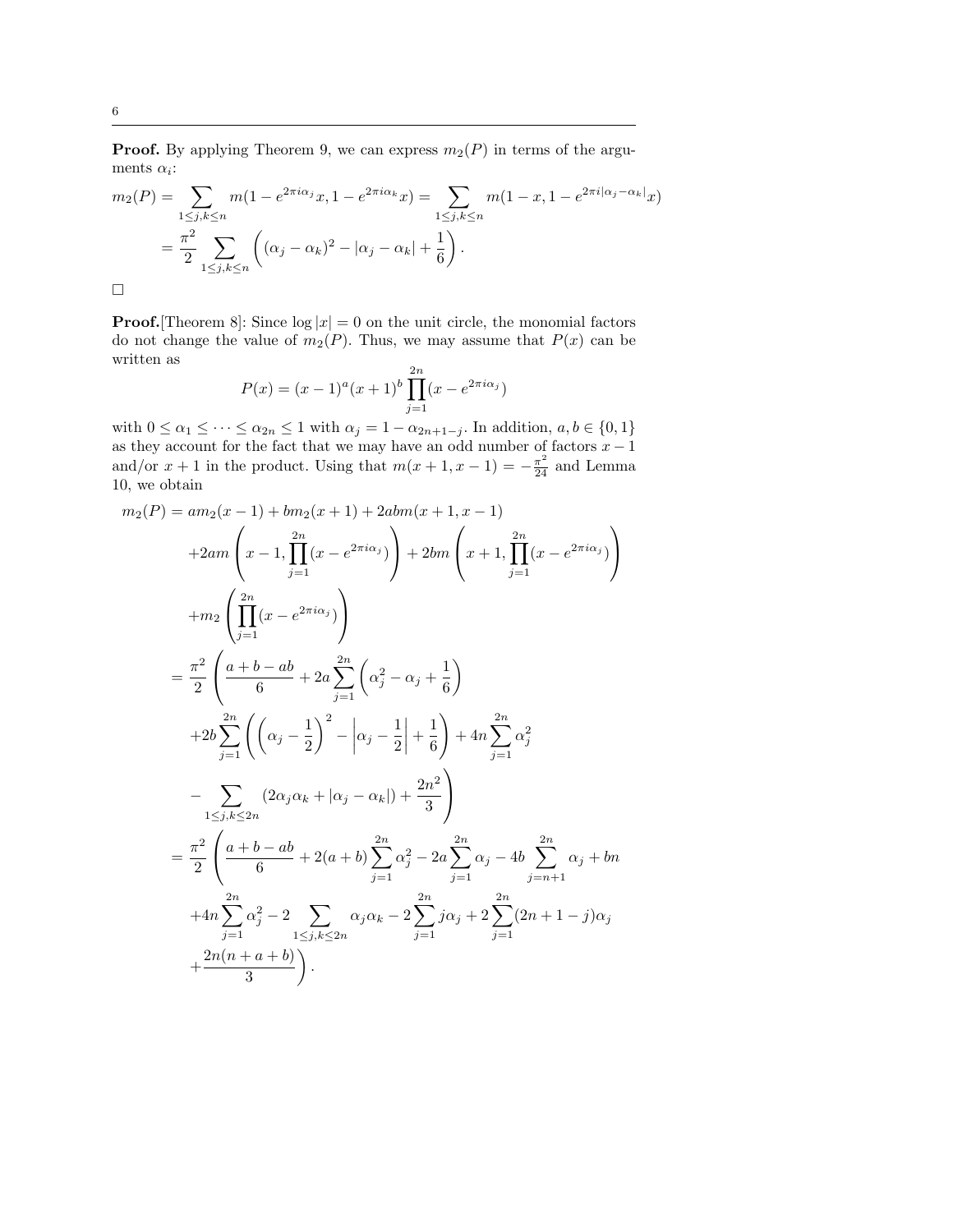Because of  $\alpha_j = 1 - \alpha_{2n+1-j}$ , we have that  $\sum_{j=1}^{2n} \alpha_j = n$ . This implies that

$$
m_2(P) = \frac{\pi^2}{2} \left( 2(a+b+2n) \sum_{j=1}^{2n} \alpha_j^2 - 4b \sum_{j=n+1}^{2n} \alpha_j - 4 \sum_{j=1}^{2n} j \alpha_j + 2n(n+1) + \frac{n(2n-4a+5b)}{3} + \frac{a+b-ab}{6} \right).
$$

Let  $\alpha := \alpha_j$  with  $1 \leq j \leq n$  so that  $0 \leq \alpha \leq \frac{1}{2}$ . In this case, we define  $g(\alpha) := 2(a+b+2n)(\alpha^2 + (1-\alpha)^2) - 4(j\alpha + (2n+1-j+b)(1-\alpha))$  $= 4(a+b+2n)\alpha^{2} + 4(1-2j-a)\alpha + 4j + 2a - 2b - 4n - 4.$ 

Since we have a quadratic equation, the minimum of  $g(\alpha)$  is achieved with  $\alpha = \frac{a+2j-1}{2(a+b+2n)}$ . Thus

$$
g(\alpha) \ge -\frac{(a+2j-1)^2}{a+b+2n} + 4j + 2a - 2b - 4n - 4.
$$

We use the bound on  $g(\alpha)$  in order to obtain

$$
\frac{2}{\pi^2} m_2(P) \ge \sum_{j=1}^n \left( -\frac{(a+2j-1)^2}{a+b+2n} + 4j + 2a - 2b - 4n - 4 \right)
$$
  
+2n(n+1) +  $\frac{n(2n - 4a + 5b)}{3} + \frac{a+b - ab}{6}$   
=  $\sum_{j=1}^n \left( -\frac{4j^2}{a+b+2n} + \frac{4(b+2n+1)j}{a+b+2n} - \frac{(a-1)^2}{a+b+2n} \right)$   
 $-\frac{n(4n - 2a + b + 6)}{3} + \frac{a+b - ab}{6}$   
=  $-\frac{2n(n+1)(2n+1)}{3(a+b+2n)} + \frac{2(b+2n+1)n(n+1)}{a+b+2n} - \frac{(a-1)^2n}{a+b+2n}$   
 $-\frac{n(4n - 2a + b + 6)}{3} + \frac{a+b - ab}{6}$   
=  $\frac{2n(n+1)(3b+4n+2)}{3(a+b+2n)} - \frac{(a-1)^2n}{a+b+2n}$   
 $-\frac{n(4n - 2a + b + 6)}{3} + \frac{a+b - ab}{6}$   
=  $\frac{1}{6}$ ,

where the last equality is valid for any of the four cases with  $a, b \in \{0, 1\}.$ Thus,

$$
m_2(P) \ge \frac{\pi^2}{12} \cong 0.8224670334\dots.
$$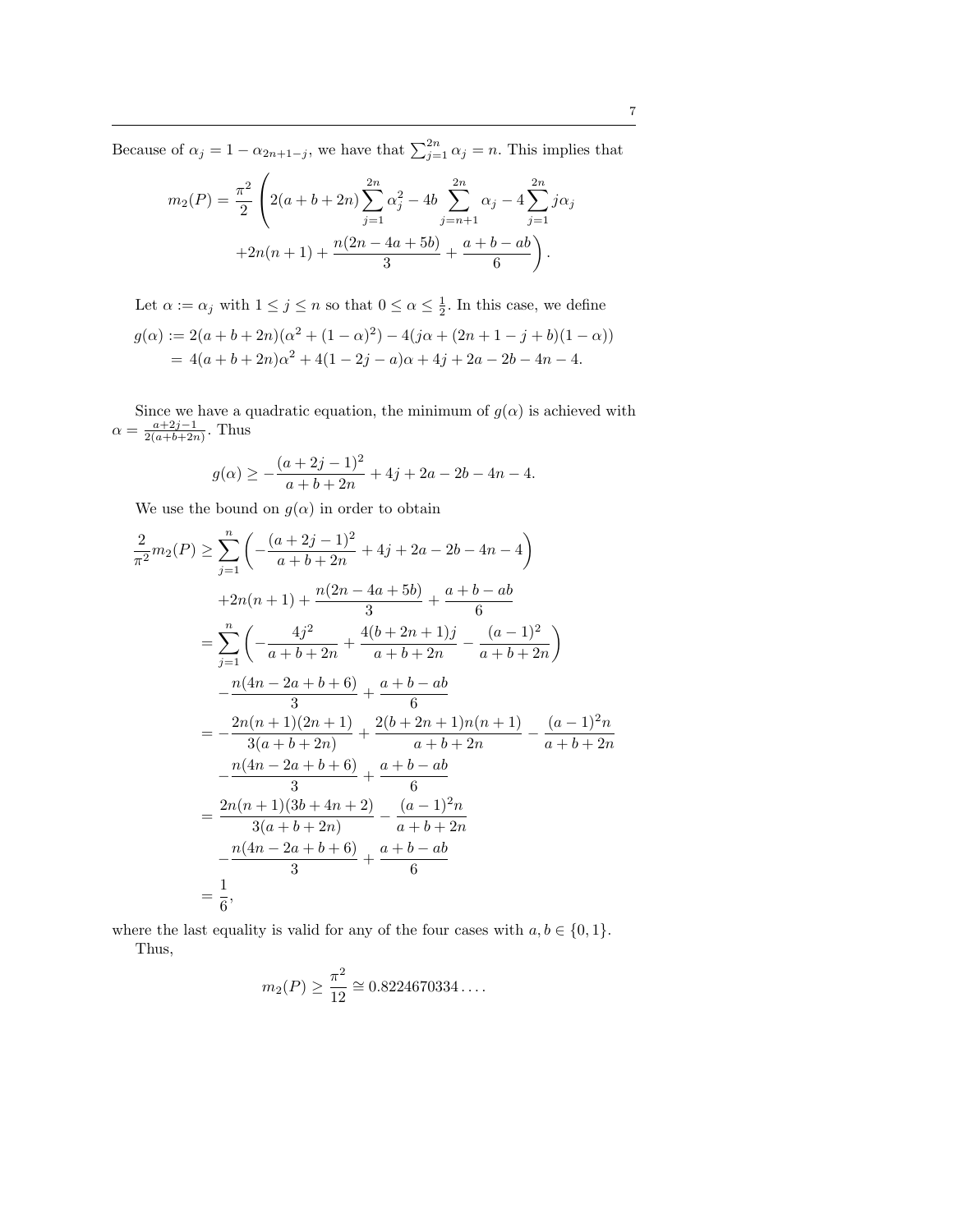8  $\Box$ 

Remark 11 Observe that the previous proof only uses the fact that P is reciprocal with roots on the unit circle. Therefore, Theorem 8 applies to this family of polynomials.

In order to prove Theorem 4, we extend Theorem 8 to reciprocal polynomials:

**Theorem 12** If  $P(x) \in \mathbb{Z}[x]$  is reciprocal, then

$$
m_2(P) \ge \frac{\pi^2}{12}
$$

.

We will need the following result which is Remark 9 in [6]:

Lemma 13 For  $a, b \in \mathbb{C}$ ,

$$
m(1 - ax, 1 - bx) = \begin{cases} \frac{1}{2} \operatorname{Re} \operatorname{Li}_2(a\overline{b}) & \text{if } |a|, |b| \le 1, \\ \frac{1}{2} \operatorname{Re} \operatorname{Li}_2(b/\overline{a}) & \text{if } |a| \ge 1, |b| \le 1, \\ \frac{1}{2} \operatorname{Re} \operatorname{Li}_2(1/\overline{a}b) + \log |a| \log |b| & \text{if } |a|, |b| \ge 1, \end{cases}
$$

where  $\text{Li}_2$  is the dilogarithm function.

**Proposition 14** Let  $\tau_1, \ldots, \tau_M$  be fixed real numbers in  $[0, 1)$  and  $c_1, \ldots, c_M >$ 0. The function

$$
f(y_1,..., y_M) = \sum_{j=1}^{M} c_j \sum_{n=1}^{\infty} \frac{y_j^n \cos(2\pi n \tau_i)}{n^2}
$$

attains its minimum in  $[0,1]^M$  at a point where  $y_i \in \{0,1\}$  for each i.

**Proof.** For a fixed  $\tau \in [0, 1)$ , we first study the function

$$
g(y) = \sum_{n=1}^{\infty} \frac{y^n \cos(2\pi n \tau)}{n^2}
$$

in the interval  $[0, 1]$ . In this interval,  $g(y)$  attains its minimum either at the end points or when  $g'(y) = 0$ . However,

$$
g'(y) = \frac{1}{y} \sum_{n=1}^{\infty} \frac{y^n \cos(2\pi n \tau)}{n} = -\frac{1}{y} \log |1 - ye^{2\pi i \tau}|
$$

.

Thus, we get a critical point when  $\left|1 - ye^{2\pi i \tau}\right| = 1$ , that is, when

$$
(1 - y\cos(2\pi\tau))^2 + (y\sin(2\pi\tau))^2 = 1
$$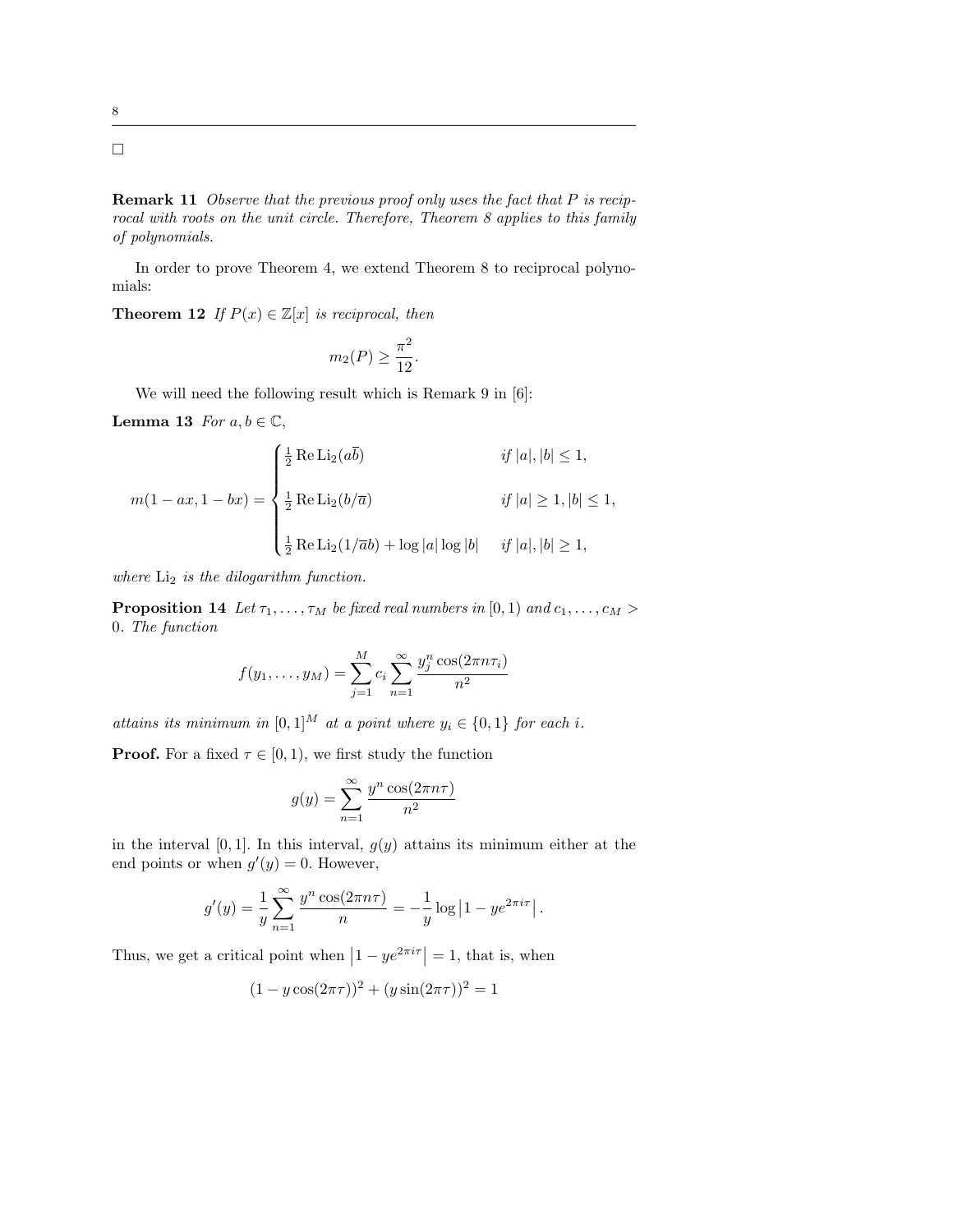and therefore,  $y_0 = 2\cos(2\pi\tau)$ . We need to determine what kind of point  $y_0$ is. Observe that

$$
g''(y) = \frac{1}{y^2} \log |1 - ye^{2\pi i \tau}| + \frac{1}{y^2} \operatorname{Re} \left( \frac{ye^{2\pi i \tau}}{1 - ye^{2\pi i \tau}} \right).
$$

Thus,

$$
g''(y_0) = \frac{1}{y_0^2} \operatorname{Re} \left( y_0 e^{2\pi i \tau} (1 - y_0 e^{-2\pi i \tau}) \right) = \frac{1}{y_0^2} \left( y_0 \cos(2\pi \tau) - y_0^2 \right) = -\frac{1}{2} < 0.
$$

Then,  $y_0$  is a (local) maximum point for  $g(y)$ . Therefore, the minimum for  $g(y)$  in [0, 1] is either at  $y = 0$  or  $y = 1$ . Since each  $c_i > 0$ , we conclude that in the interval  $[0, 1]^M$ ,  $f(y_1, \ldots, y_M)$  attains its minimum at a point where each  $y_i$  is either 0 or 1.  $\Box$ 

**Remark 15** From the above analysis it also follows that if  $f(y_1, \ldots, y_M) \ge$  $f(a_1, \ldots, a_M)$  for all  $(y_1, \ldots, y_M) \in (0, 1)^M$ , then each  $a_i \in \{0, 1\}$ .

**Proof.** Theorem 12. Let  $P(x)$  be a reciprocal polynomial in  $\mathbb{Z}[x]$ . If P is not monic, we can write  $P(x) = CQ(x)$  with  $C \in \mathbb{Z}$  and

$$
m_2(P) = \log^2 C + 2\log C m(Q) + m_2(Q) \ge m_2(Q),
$$

where we are using that  $C \geq 1$  in the inequality.

Therefore we can assume that  $P$  is monic. Thus we write

$$
P(x) = (x - 1)^{a}(x + 1)^{b} \prod_{j=1}^{J} (x - r_{j})(x - r_{j}^{-1})
$$

where  $|r_j| \leq 1$ . We write  $r_j = \rho_j e^{2\pi i \mu_j}$  with  $0 \leq \rho_j \leq 1$ . Here we need to clarify what for  $\rho_j = 0$  the product  $(x - r_j)(x - r_j^{-1})$  should be interpreted as the product  $x \cdot 1$ . It is important to understand that Lemma 13 is still valid in these cases since  $Li_2(0) = 0$ .

In addition,  $a, b \in \{0, 1\}$  as they account for the fact that we may have an odd number of factors  $x - 1$  and/or  $x + 1$  in the product.

Then

$$
m_2(P) = am_2(x - 1) + bm_2(x + 1) + 2abm(x + 1, x - 1) + 2a \sum_{j=1}^{J} m(x - 1, x - r_j)
$$
  
+2b  $\sum_{j=1}^{J} m(x - 1, x - r_j^{-1}) + \sum_{1 \le j_1, j_2 \le J} m(x - r_{j_1}, x - r_{j_2})$   
+  $\sum_{1 \le j_1, j_2 \le J} m(x - r_{j_1}^{-1}, x - r_{j_2}^{-1}) + 2 \sum_{1 \le j_1, j_2 \le J} m(x - r_{j_1}, x - r_{j_2}^{-1}).$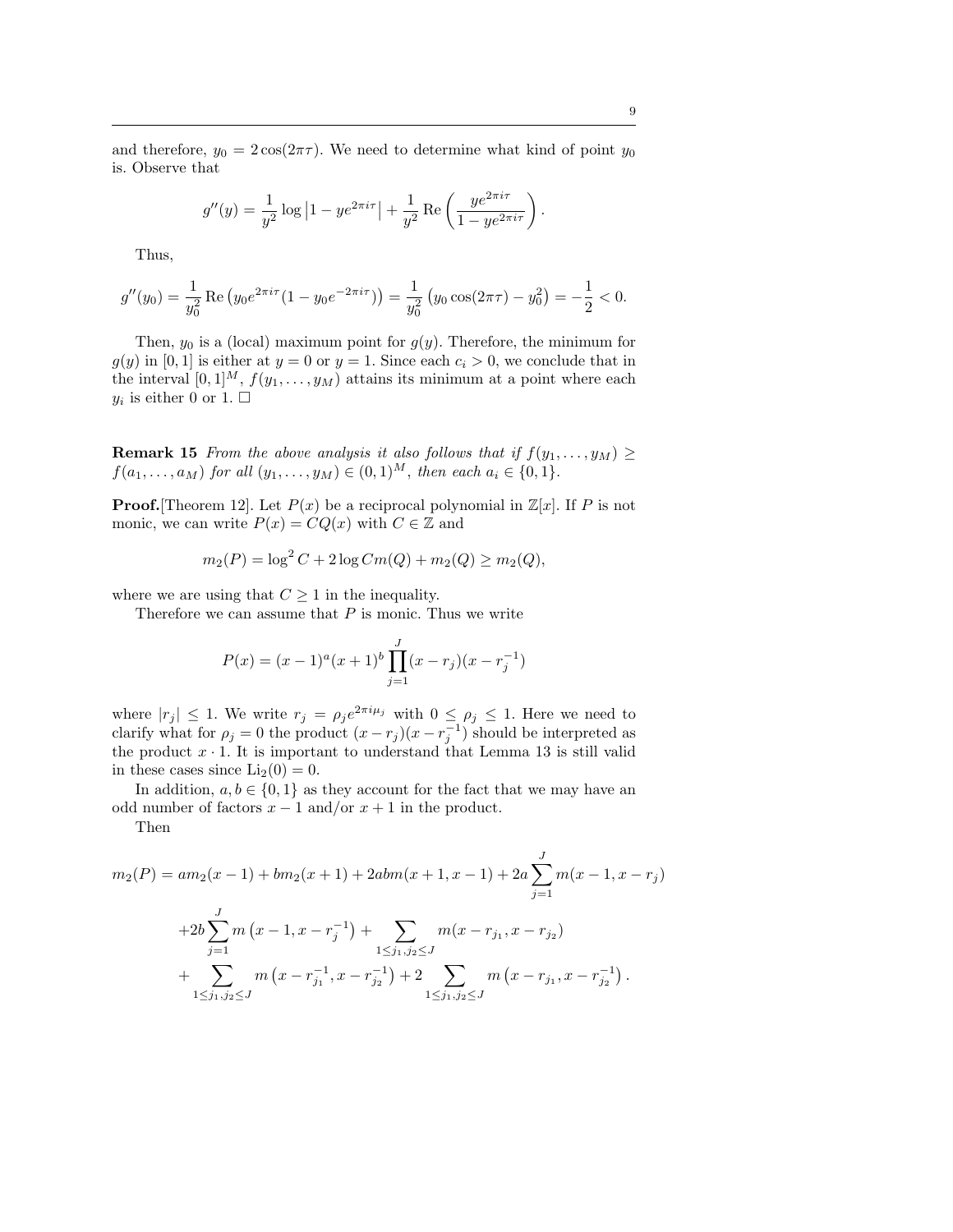Using that  $m(x+1, x-1) = -\frac{\pi^2}{24}$  and applying Lemma 13,

$$
m_2(P) = (a+b-ab)\frac{\pi^2}{12} + (a+b)\sum_{j=1}^J \text{Re}\,\text{Li}_2(r_j) + \sum_{1 \le j_1, j_2 \le J} (2\,\text{Re}\,\text{Li}_2(r_{j_1}\overline{r_{j_2}}) + \log|r_{j_1}|\log|r_{j_2}|\text{.})
$$

By writing the dilogarithm in terms of its power series, we get

$$
m_2(P) = (a+b-ab)\frac{\pi^2}{12} + m(P)^2 + (a+b)\sum_{j=1}^J \sum_{n=1}^\infty \frac{\rho_j^n \cos(2\pi n\mu_j)}{n^2} + 2\sum_{1 \le j_1, j_2 \le J} \sum_{n=1}^\infty \frac{\rho_{j_1}^n \rho_{j_2}^n \cos(2\pi n(\mu_{j_1} - \mu_{j_2}))}{n^2}.
$$
 (1)

Thus, the problem of minimizing  $m_2(P)$  reduces to the problem of minimizing the terms in the above expression. First let us fix the arguments  $\mu_i$ . As a consequence of Proposition 14 and Remark 15, we see that the last term involving a series reaches its minimum when  $\rho_j \in \{0, 1\}$ . This condition also minimizes the other term involving a series, although that term can be ignored if  $a = b = 0$ . This means that there are no roots with absolute value greater than 1. This also minimizes the first term  $m(P)^2$  which is nonnegative for  $P(x)$  monic and zero if all the roots of  $P(x)$  are of absolute value (less than or) equal to 1. Now if we allow the arguments  $\mu_j$  to vary, the minimum  $m_2(P)$ is still attained when all the roots have absolute value in  $\{0, 1\}$ . Since P is reciprocal and its roots have absolute value 1, we can apply Theorem 8 and Remark 11 to conclude that

$$
m_2(P) \ge \frac{\pi^2}{12}
$$

.

 $\Box$ 

In order to prove Theorem 4 we need to say what happens when  $P$  is not reciprocal.

**Lemma 16** If  $P(x) \in \mathbb{Z}[x]$  is nonreciprocal, then

$$
m_2(P) \ge \frac{\pi^2}{48}.
$$

**Proof.** Let  $d = \deg P$ , and consider  $Q(x) = x^d P(x^{-1})$ . Thus  $P(x)Q(x) \in \mathbb{Z}[x]$ is reciprocal. Moreover,  $m_2(P) = m_2(Q) = m(P,Q)$ , thus,

$$
m_2(PQ) = m_2(P) + 2m(P,Q) + m_2(Q) = 4m_2(P).
$$

We obtain the desired bound by applying Theorem 12 to  $PQ$ .  $\Box$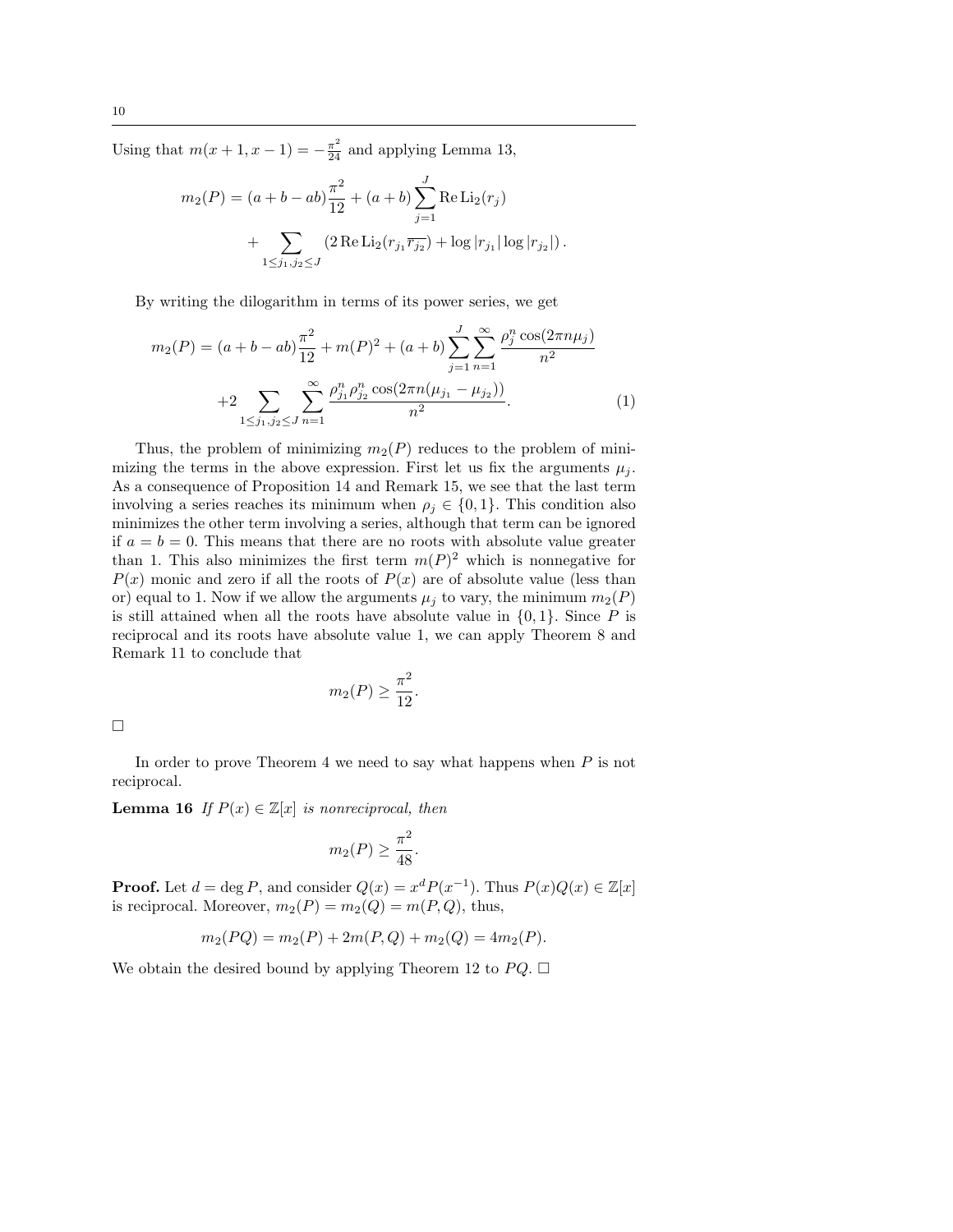**Remark 17** While the inequality in Theorem 12 is sharp  $(as\ m_2(x-1) = \frac{\pi^2}{12})$ , we do not know what happens with the inequality in Lemma 16. The best polynomial we were able to find is

$$
m_2(x^3 + x + 1) \cong 0.3275495729\ldots,
$$

while  $\frac{\pi^2}{48}$  $\frac{\pi^2}{48} \cong 0.2056167583\ldots$ 

We will use the bound for  $m_2(P)$  in order to find a bound for  $m_{2h}(P)$ .

**Proposition 18** For any nonzero polynomial  $P(x) \in \mathbb{C}[x]$ ,

1.

$$
m_{2h}(P) \ge m_2(P)^h,
$$

2.

$$
m_{2h}(P) \ge m(P)^{2h}.
$$

**Proof.** Part 1. For any positive integer h, let f and g be functions such that

$$
\frac{1}{2\pi i} \int_{|x|=1} |f|^h \frac{dx}{x} < \infty \quad \text{and} \quad \frac{1}{2\pi i} \int_{|x|=1} |g|^{h/(h-1)} \frac{dx}{x} < \infty.
$$

Then, by Hölder's inequality, we get that

$$
\left(\frac{1}{2\pi i}\int_{|x|=1}|fg|\frac{dx}{x}\right)^h \le \left(\frac{1}{2\pi i}\int_{|x|=1}|f|^h\frac{dx}{x}\right)\left(\frac{1}{2\pi i}\int_{|x|=1}|g|^{h/(h-1)}\frac{dx}{x}\right)^{h-1}.
$$
\n(2)

In particular, taking  $f(x) = \log^2 |P(x)|$  and  $g(x) = 1$ , we get that

$$
m_2(P)^h \leq m_{2h}(P).
$$

Part 2. On the other hand, by taking  $f(x) = \log |P(x)|$  and  $g(x) = 1$ , and taking  $2h$  instead of  $h$  in  $(2)$  we get that

$$
m(P)^{2h} \leq m_{2h}(P).
$$

 $\hfill \square$ 

Proof. [Theorem 4]. By combining Theorem 12, Lemma 16, and Part 1 of Proposition 18 we obtain that,

$$
m_{2h}(P) \ge m_2(P)^h \ge \begin{cases} \left(\frac{\pi^2}{12}\right)^h, & \text{if } P(x) \text{ is reciprocal,} \\ \left(\frac{\pi^2}{48}\right)^h, & \text{if } P(x) \text{ is non-reciprocal.} \end{cases}
$$

 $\hfill \square$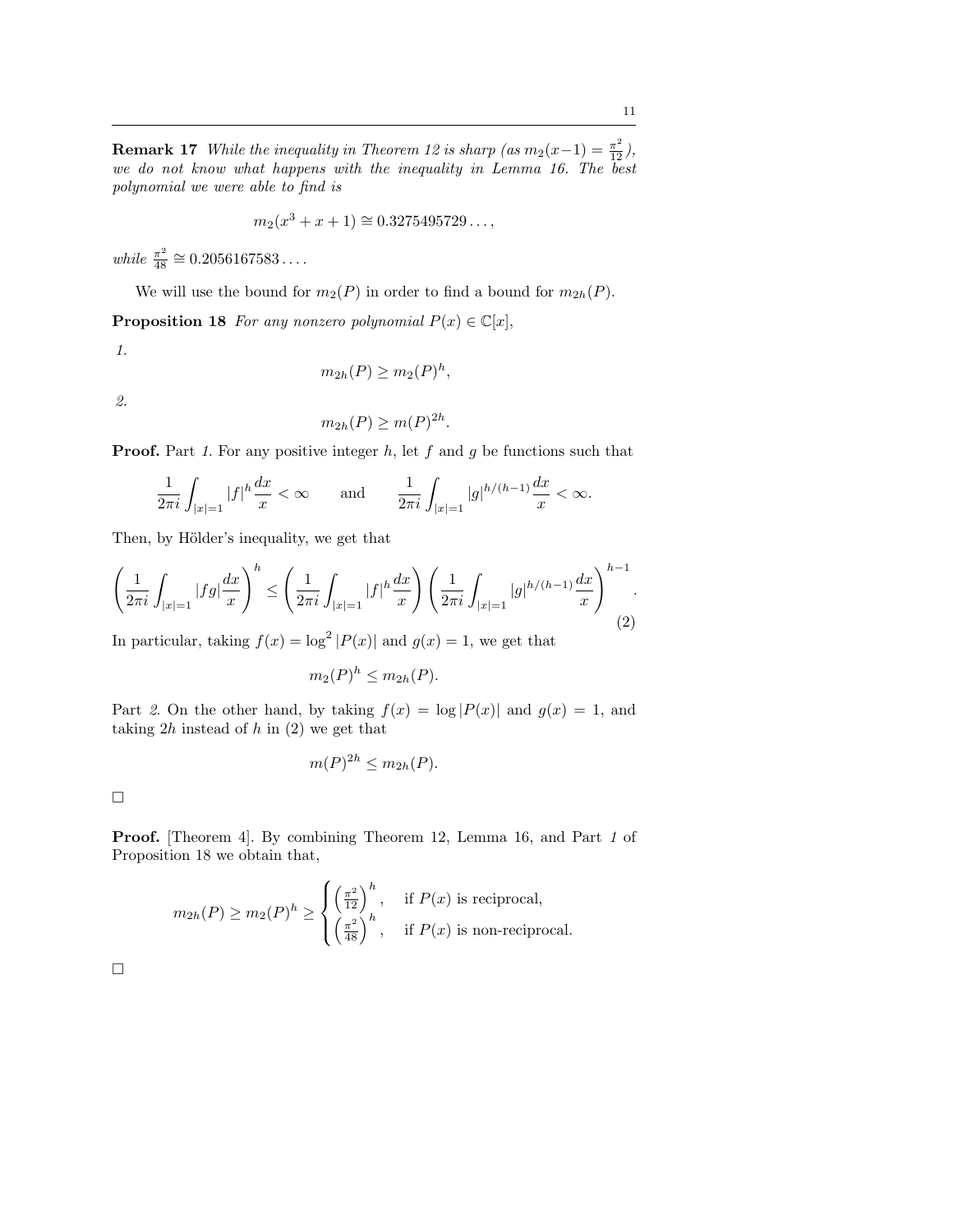Remark 19 By Part 2 of Proposition 18, if we assume that the lowest positive value of  $m(P)$  is for Lehmer's degree 10 polynomial, then for any  $P(x) \in \mathbb{Z}[x]$ with  $m(P) > 0$ ,

$$
m_2(P) \ge (0.1623576120\ldots)^2 \cong 0.0263599941\ldots
$$

However, Theorem 4 provides us with an unconditional and stronger lower bound  $0.2056167583...$  for  $m_2(P)$  (and  $m_{2h}(P)$ ).

Analogously, we can use the result of Smyth to find a different bound in Lemma 16. Smyth [12] proved that for  $P \in \mathbb{Z}[x]$  nonreciprocal,

$$
m(P) \ge m(x^3 - x - 1) \approx 0.2811995743\dots.
$$

This can be combined with Part 2 of Proposition 18 to obtain

$$
m_2(P) \ge (0.2811995743\ldots)^2 \cong 0.0790732005\ldots,
$$

but this bound is less than  $\frac{\pi^2}{48}$  and therefore weaker.

## 3 Explicit formulae for 2-Mahler measures of cyclotomic polynomials

While the classical Mahler measure for products of cyclotomic polynomials is uninteresting, we have seen that the same is not true for higher Mahler measures. In this section we show how to evaluate  $m_2(P)$  for such polynomials. We notice that any product of cyclotomic polynomials can be written as

$$
P(x) = \prod_{i=1}^{N} (x^{d_i} - 1)^{e_i},
$$

where we allow negative exponents. Therefore, we can compute  $m_2(P)$  if we understand  $m(x^a - 1, x^b - 1)$ .

We start by proving the following useful result, which is also of independent interest.

Proposition 20 For any two positive coprime integers a and b,

$$
S(a,b) := \sum_{j=0}^{a-1} \sum_{k=0}^{b-1} \left| \frac{k}{b} - \frac{j}{a} \right| = \frac{2a^2b^2 - 3ab + a^2 + b^2 - 1}{6ab}.
$$

Proof. First we observe that the term inside the absolute value is positive when  $\frac{j}{a} < \frac{k}{b}$ . For fixed j, this happens for  $k = b - 1, \ldots, \left| \frac{bj}{a} \right| + 1$ , that is, for  $b - \left| \frac{bj}{a} \right| - 1$  values of k. On the other hand, it is negative when  $k =$  $0, \ldots, \left| \frac{b_j}{a} \right|$ , that is, for  $\left| \frac{b_j}{a} \right| + 1$  values of k. Thus,  $\frac{j}{a}$  appears with negative sign for  $b - \left| \frac{bj}{a} \right| - 1$  values of k and with positive sign for  $\left| \frac{bj}{a} \right| + 1$  values of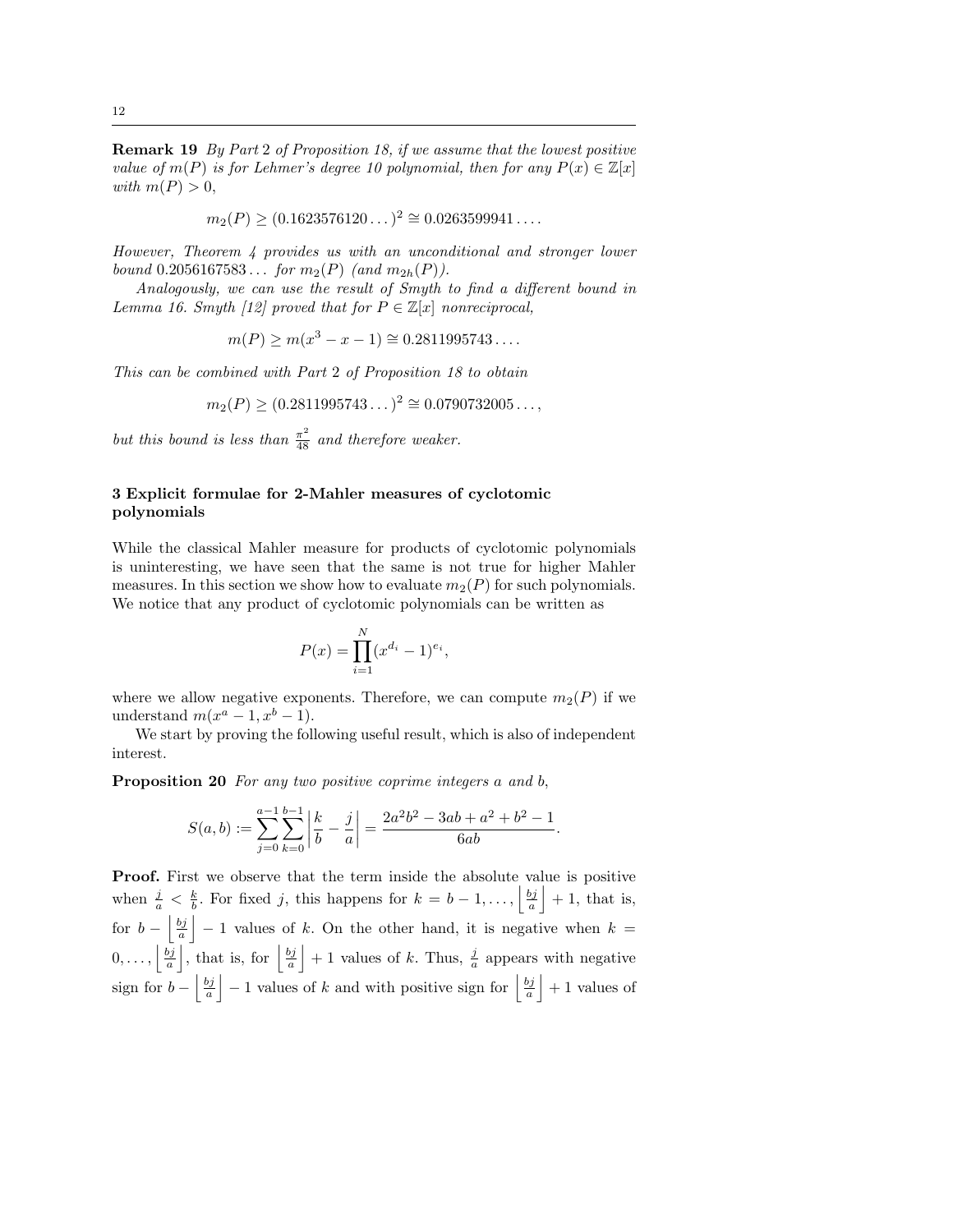k. Putting this into the equation (together with the same analysis for  $k$ ), we obtain,

$$
S(a,b) = \sum_{j=0}^{a-1} \frac{j}{a} \left( 2 \left\lfloor \frac{bj}{a} \right\rfloor + 2 - b \right) + \sum_{k=0}^{b-1} \frac{k}{b} \left( 2 \left\lfloor \frac{ak}{b} \right\rfloor + 2 - a \right)
$$
  
= 
$$
\frac{(2-b)(a-1)}{2} + \frac{(2-a)(b-1)}{2} + \frac{2}{a} \sum_{j=0}^{a-1} j \left\lfloor \frac{bj}{a} \right\rfloor + \frac{2}{b} \sum_{k=0}^{b-1} k \left\lfloor \frac{ak}{b} \right\rfloor.
$$

Assume without loss of generality that  $a > b$ . Let  $j_l$  be such that  $\left| \frac{bj_l}{a} \right| = l$ and  $\left| \frac{b(j_l-1)}{a} \right| = l - 1$ . Then  $0 = j_0 < j_1 < \cdots < j_{b-1} < j_b = a$ . Thus,

$$
\frac{2}{a} \sum_{j=0}^{a-1} j \left[ \frac{bj}{a} \right] + \frac{2}{b} \sum_{k=0}^{b-1} k \left[ \frac{ak}{b} \right] = \frac{2}{a} \sum_{l=1}^{b} \sum_{j=j_{l-1}}^{j_l-1} j \left[ \frac{bj}{a} \right] + \frac{2}{b} \sum_{k=0}^{b-1} k \left[ \frac{ak}{b} \right]
$$

$$
= \frac{2}{a} \sum_{l=1}^{b} (l-1) \sum_{j=j_{l-1}}^{j_l-1} j + \frac{2}{b} \sum_{k=0}^{b-1} k \left[ \frac{ak}{b} \right]
$$

$$
= \frac{2}{a} \sum_{l=1}^{b} (l-1) \left( \binom{j_l}{2} - \binom{j_{l-1}}{2} \right) + \frac{2}{b} \sum_{k=0}^{b-1} k \left[ \frac{ak}{b} \right]
$$

$$
= \frac{2}{a} \left( (b-1) \binom{a}{2} - \sum_{l=1}^{b-1} \binom{j_l}{2} \right) + \frac{2}{b} \sum_{k=0}^{b-1} k \left[ \frac{ak}{b} \right].
$$

Notice that for  $l > 0$ ,

$$
\frac{b(j_l-1)}{a} < l < \frac{bj_l}{a},
$$

which implies that  $j_l = \left\lfloor \frac{al}{b} \right\rfloor + 1$ . Thus, the above computation equals

$$
(a-1)(b-1) - \frac{1}{a} \sum_{l=0}^{b-1} \left( \left\lfloor \frac{al}{b} \right\rfloor^2 + \left\lfloor \frac{al}{b} \right\rfloor \right) + \frac{2}{b} \sum_{k=0}^{b-1} k \left\lfloor \frac{ak}{b} \right\rfloor.
$$

Because of  $\sum_{l=0}^{b-1} \left\lfloor \frac{al}{b} \right\rfloor = \frac{(a-1)(b-1)}{2}$  $\frac{2^{(b-1)}}{2}$ , the above equals

$$
(a-1)(b-1) - \frac{(a-1)(b-1)}{2a} - \frac{1}{a} \sum_{k=0}^{b-1} \left\lfloor \frac{ak}{b} \right\rfloor^2 + \frac{2}{b} \sum_{k=0}^{b-1} k \left\lfloor \frac{ak}{b} \right\rfloor^2
$$

$$
= \frac{(a-1)(2a-1)(b-1)}{2a} - \frac{1}{a} \sum_{k=0}^{b-1} \left( \left\lfloor \frac{ak}{b} \right\rfloor - \frac{ak}{b} \right)^2 + \frac{1}{a} \sum_{k=0}^{b-1} \frac{a^2k^2}{b^2}.
$$

Observe that because  $(a, b) = 1$ , as the term k runs through all the residues modulo b, so does the term  $b\left(\frac{ak}{b} - \left\lfloor \frac{ak}{b} \right\rfloor\right)$ . Thus, the above expression is equal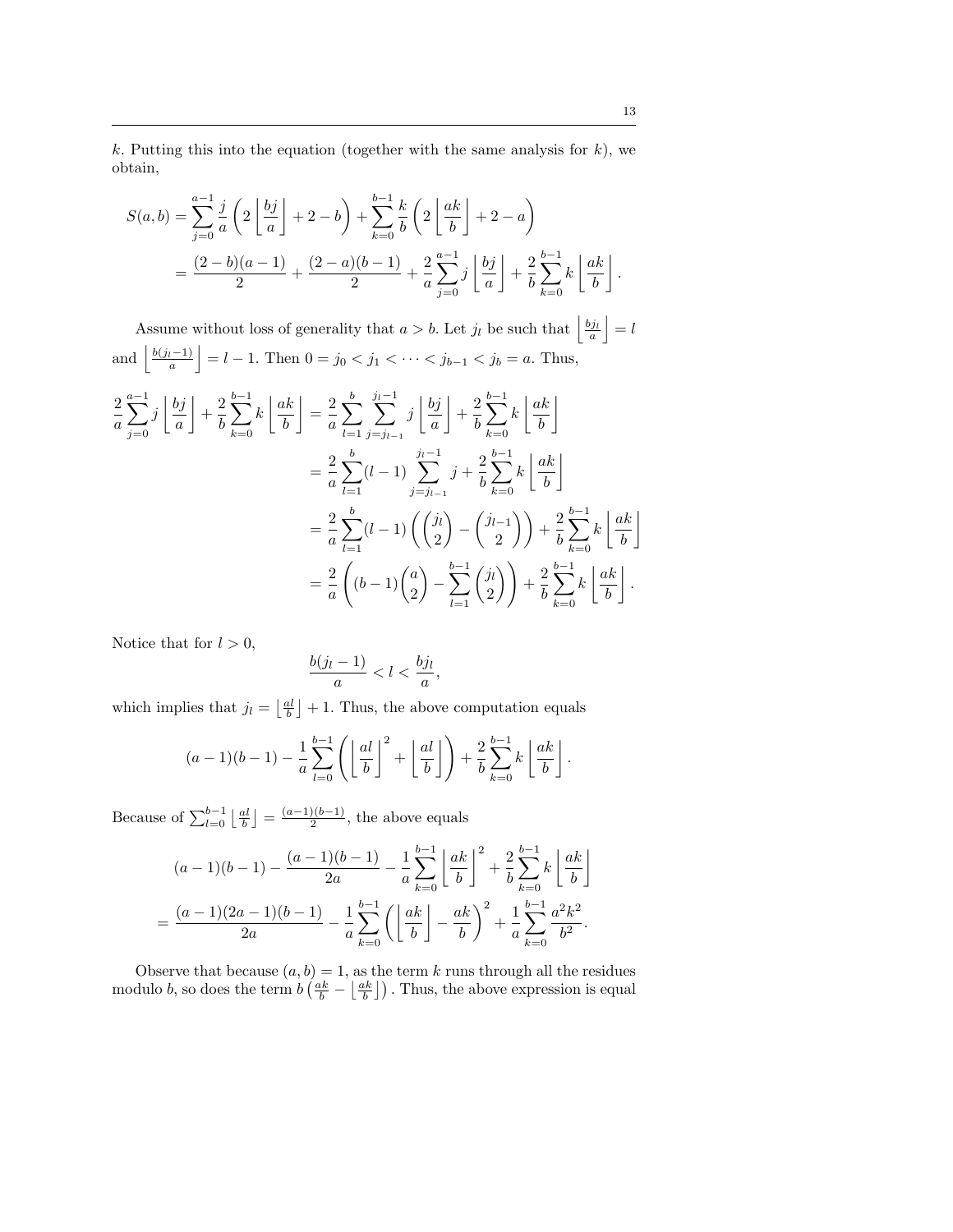to

$$
\frac{(a-1)(2a-1)(b-1)}{2a} - \frac{1}{ab^2} \sum_{k=0}^{b-1} k^2 + \frac{a}{b^2} \sum_{k=0}^{b-1} k^2
$$

$$
= \frac{(a-1)(2a-1)(b-1)}{2a} + \frac{(a^2-1)(b-1)(2b-1)}{6ab}.
$$

Finally,

$$
S(a,b)=\frac{(a-1)+(b-1)-2(a-1)(b-1)}{2}+\frac{(a-1)(b-1)(8ab-a-b-1)}{6ab}
$$

 $\Box$ 

From the above proposition, we deduce the following theorem:

Theorem 21 For any two positive integers a and b,

$$
m(x^{a} - 1, x^{b} - 1) = \frac{\pi^{2}}{12} \frac{(a, b)^{2}}{ab}.
$$

**Proof.** First assume that  $(a, b) = 1$ . Applying Lemma 10, we observe that

$$
m(x^{a} - 1, x^{b} - 1) = \frac{\pi^{2}}{2} \sum_{j=0}^{a-1} \sum_{k=0}^{b-1} \left( \left| \frac{k}{b} - \frac{j}{a} \right|^{2} - \left| \frac{k}{b} - \frac{j}{a} \right| + \frac{1}{6} \right)
$$
  
= 
$$
\frac{\pi^{2}}{2} \sum_{j=0}^{a-1} \sum_{k=0}^{b-1} \left( \frac{k^{2}}{b^{2}} + \frac{j^{2}}{a^{2}} - \frac{2jk}{ab} + \frac{1}{6} - \left| \frac{k}{b} - \frac{j}{a} \right| \right).
$$

Therefore, applying Proposition 20, we have

$$
m(x^{a} - 1, x^{b} - 1) = \frac{\pi^{2}}{2} \left( \frac{2a^{2}b^{2} + a^{2} + b^{2} - 3ab}{6ab} - \frac{2a^{2}b^{2} - 3ab + a^{2} + b^{2} - 1}{6ab} \right)
$$

$$
= \frac{\pi^{2}}{12ab}.
$$

For general a and b it suffices to notice that the change of variables  $y = x^{(a,b)}$ will not affect the Mahler measure, and thus

$$
m(x^{a}-1,x^{b}-1)=m\left(x^{\frac{a}{(a,b)}}-1,x^{\frac{b}{(a,b)}}-1\right).
$$

 $\Box$ 

From Theorem 21, we deduce the following proposition.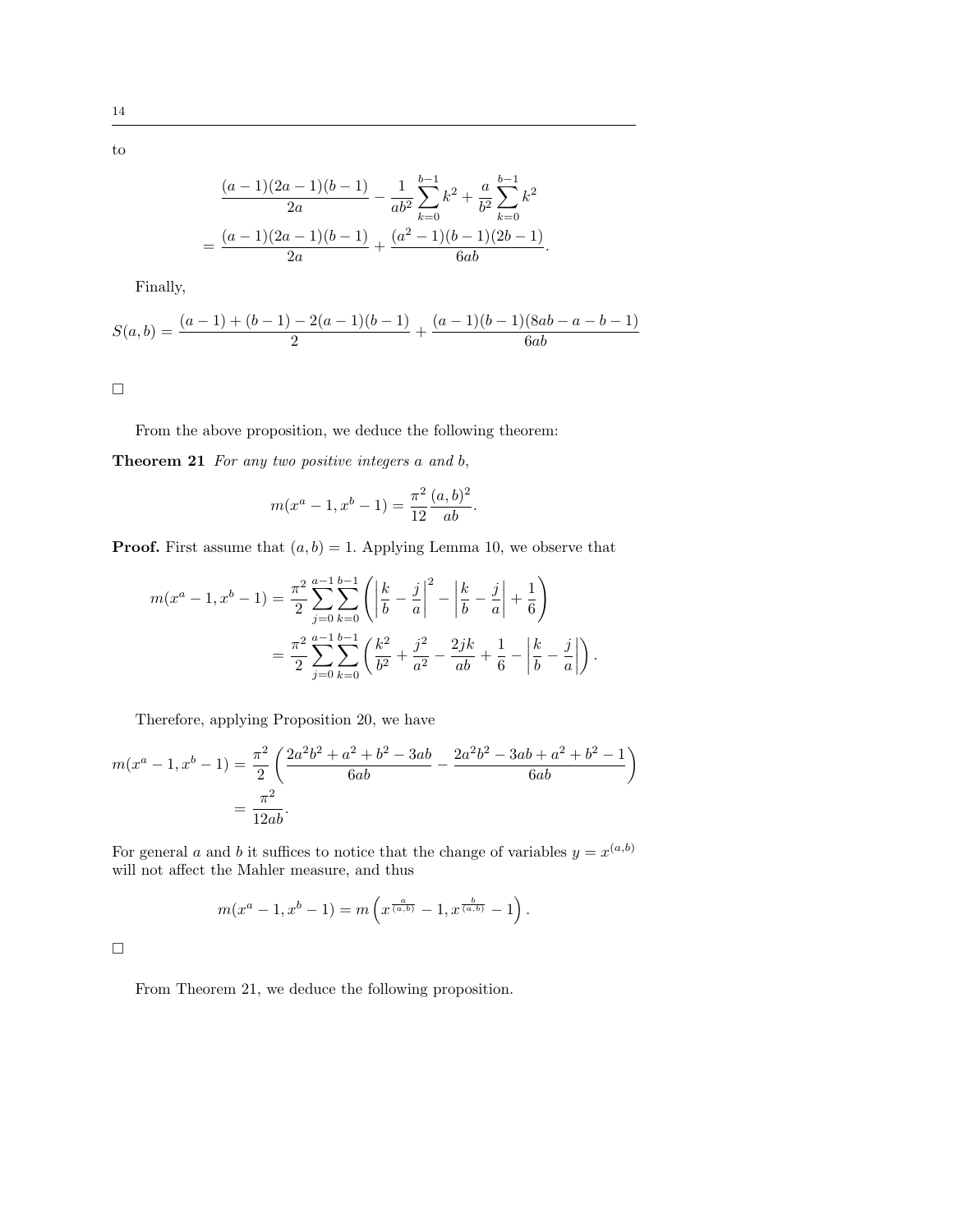**Proposition 22** For a positive integer n, let  $\phi_n(x)$  denote the n-th cyclotomic polynomial and  $\mu$  be the Möbius function. For any two positive integers m and  $n,$ 

$$
m(\phi_m(x), \phi_n(x)) = \frac{\pi^2}{12} \sum_{d_1|m, d_2|n} \mu\left(\frac{m}{d_1}\right) \mu\left(\frac{n}{d_2}\right) \frac{(d_1, d_2)^2}{d_1 d_2}.
$$

**Proof.** We recall that for any positive integer  $n$ ,

$$
x^n - 1 = \prod_{d|n} \phi_d(x).
$$

Thus, by the multiplicative Möbius inversion formula, we get that

$$
\phi_n(x) = \prod_{d|n} (x^d - 1)^{\mu(n/d)}.
$$

From the above and from Theorem 21,

$$
m(\phi_m(x), \phi_n(x)) = \sum_{d_1|m, d_2|n} \mu\left(\frac{m}{d_1}\right) \mu\left(\frac{n}{d_2}\right) m(x^{d_1} - 1, x^{d_2} - 1)
$$

$$
= \frac{\pi^2}{12} \sum_{d_1|m, d_2|n} \mu\left(\frac{m}{d_1}\right) \mu\left(\frac{n}{d_2}\right) \frac{(d_1, d_2)^2}{d_1 d_2}.
$$

 $\Box$ 

**Proposition 23** Let  $p$  be a positive prime. We have the following transformations

1. For  $k \geq l \geq 1$  and  $p \nmid mn$ ,

$$
m(\phi_{p^k m}(x), \phi_{p^l n}(x)) = \frac{2}{p^{k-l}} \left(1 - \frac{1}{p}\right) m(\phi_m(x), \phi_n(x)).
$$

2. For  $k \geq 1$  and  $p \nmid mn$ ,

$$
m(\phi_{p^km}(x), \phi_n(x)) = -\frac{1}{p^{k-1}} \left(1 - \frac{1}{p}\right) m(\phi_m(x), \phi_n(x)).
$$

Proof. Part 1. Using Proposition 22, we have

$$
m(\phi_{p^km}(x),\phi_{p^ln}(x)) = \frac{\pi^2}{12} \sum_{d_1|p^km,d_2|p^ln} \mu\left(\frac{p^km}{d_1}\right) \mu\left(\frac{p^ln}{d_2}\right) \frac{(d_1,d_2)^2}{d_1d_2}.
$$

It is clear that only the terms with  $p^{k-1}$  |  $d_1$  and  $p^{l-1}$  |  $d_2$  are nonzero, since otherwise the Möbius function factors yield zero. We write  $d_1 = p^{k-1}e_1$ and  $d_2 = p^{l-1}e_2$ . Thus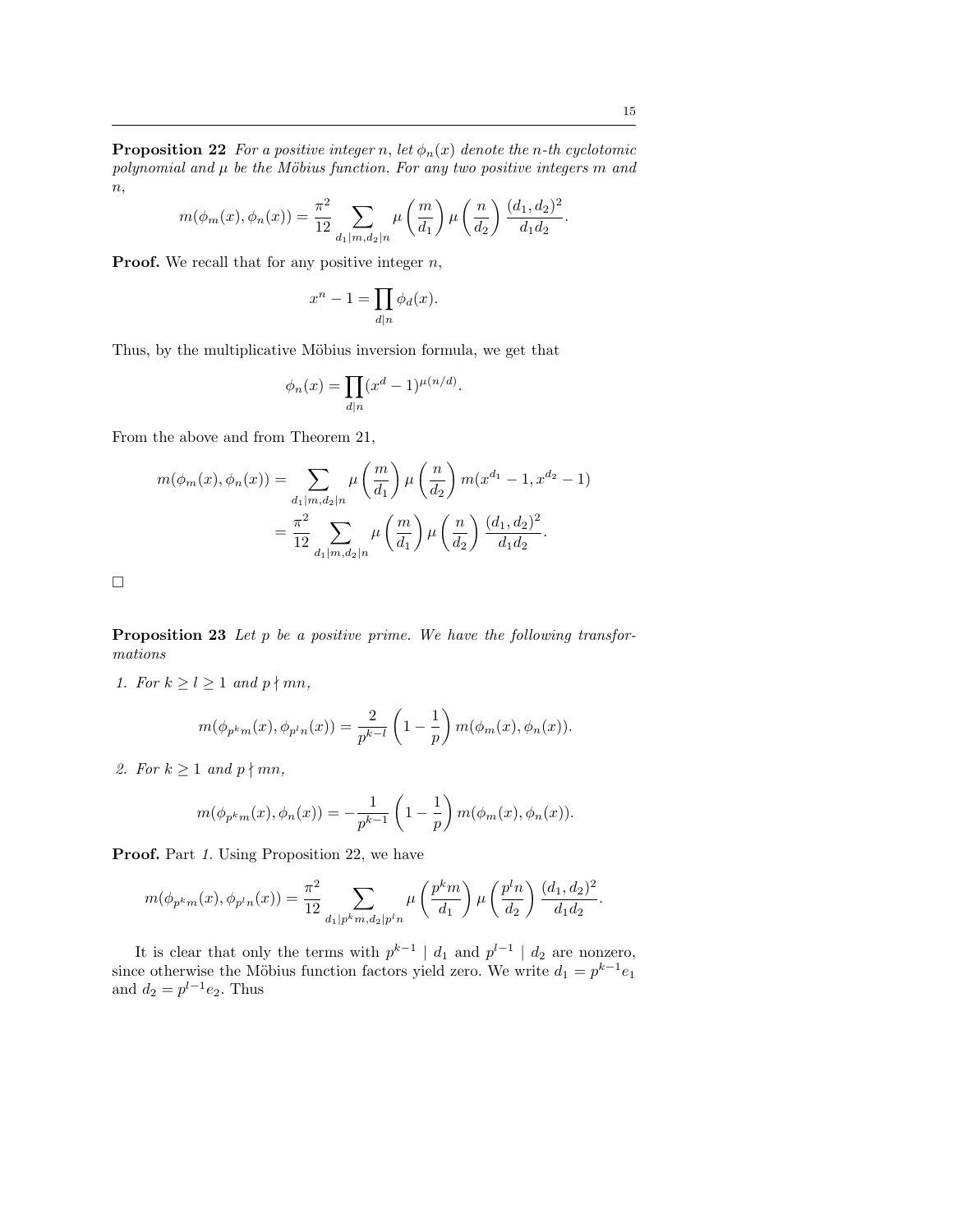$$
m(\phi_{p^k m}(x), \phi_{p^l n}(x)) = \frac{\pi^2}{12} \sum_{e_1 | pm, e_2 | pn} \mu\left(\frac{pm}{e_1}\right) \mu\left(\frac{pn}{e_2}\right) \frac{(e_1, e_2)^2}{e_1 e_2 p^{k-l}}.
$$

If  $p$  divides both  $e_1$  and  $e_2$  or  $p$  does not divide either of them, we get terms of the form  $\overline{2}$ 

$$
\mu\left(\frac{m}{f_1}\right)\mu\left(\frac{n}{f_2}\right)\frac{(f_1,f_2)^2}{f_1f_2p^{k-l}}
$$

with  $p \nmid f_i$ .

If, on the other hand,  $p$  divides exactly one of the  $e_i$ 's, we get terms of the form

$$
-\mu\left(\frac{m}{f_1}\right)\mu\left(\frac{n}{f_2}\right)\frac{(f_1,f_2)^2}{f_1f_2p^{k-l+1}}
$$

with  $p \nmid f_i$ .

Putting all of these ideas together, we obtain

$$
m(\phi_{p^k m}(x), \phi_{p^l n}(x)) = \frac{\pi^2}{12} \frac{2}{p^{k-l}} \left(1 - \frac{1}{p}\right) \sum_{f_1 | m, f_2 | n} \mu\left(\frac{m}{f_1}\right) \mu\left(\frac{n}{f_2}\right) \frac{(f_1, f_2)^2}{f_1 f_2}
$$

$$
= \frac{2}{p^{k-l}} \left(1 - \frac{1}{p}\right) m(\phi_m(x), \phi_n(x)),
$$

which proves the first part of the proposition.

Part 2. Once again, by Proposition 22, we can write

$$
m(\phi_{p^km}(x), \phi_n(x)) = \frac{\pi^2}{12} \sum_{d_1|p^km, d_2|n} \mu\left(\frac{p^km}{d_1}\right) \mu\left(\frac{n}{d_2}\right) \frac{(d_1, d_2)^2}{d_1d_2}.
$$

As before, it is clear that  $p^{k-1} \mid d_1$  in the nonzero terms, and we can write  $d_1 = p^{k-1}e_1.$ 

If  $p \mid e_1$ , we obtain

$$
\mu\left(\frac{m}{f_1}\right)\mu\left(\frac{n}{d_2}\right)\frac{(f_1,d_2)^2}{f_1d_2p^k}
$$

with  $p \nmid f_1$ .

If  $p \nmid e_1$ , we obtain

$$
-\mu\left(\frac{m}{e_1}\right)\mu\left(\frac{n}{d_2}\right)\frac{(e_1,d_2)^2}{e_1d_2p^{k-1}}.
$$

Thus,

$$
m(\phi_{p^k m}(x), \phi_n(x)) = -\frac{\pi^2}{12} \frac{1}{p^{k-1}} \left(1 - \frac{1}{p}\right) \sum_{e_1 | m, d_2 | n} \mu\left(\frac{m}{e_1}\right) \mu\left(\frac{n}{d_2}\right) \frac{(e_1, d_2)^2}{e_1 d_2}
$$

$$
= -\frac{1}{p^{k-1}} \left(1 - \frac{1}{p}\right) m(\phi_m(x), \phi_n(x)),
$$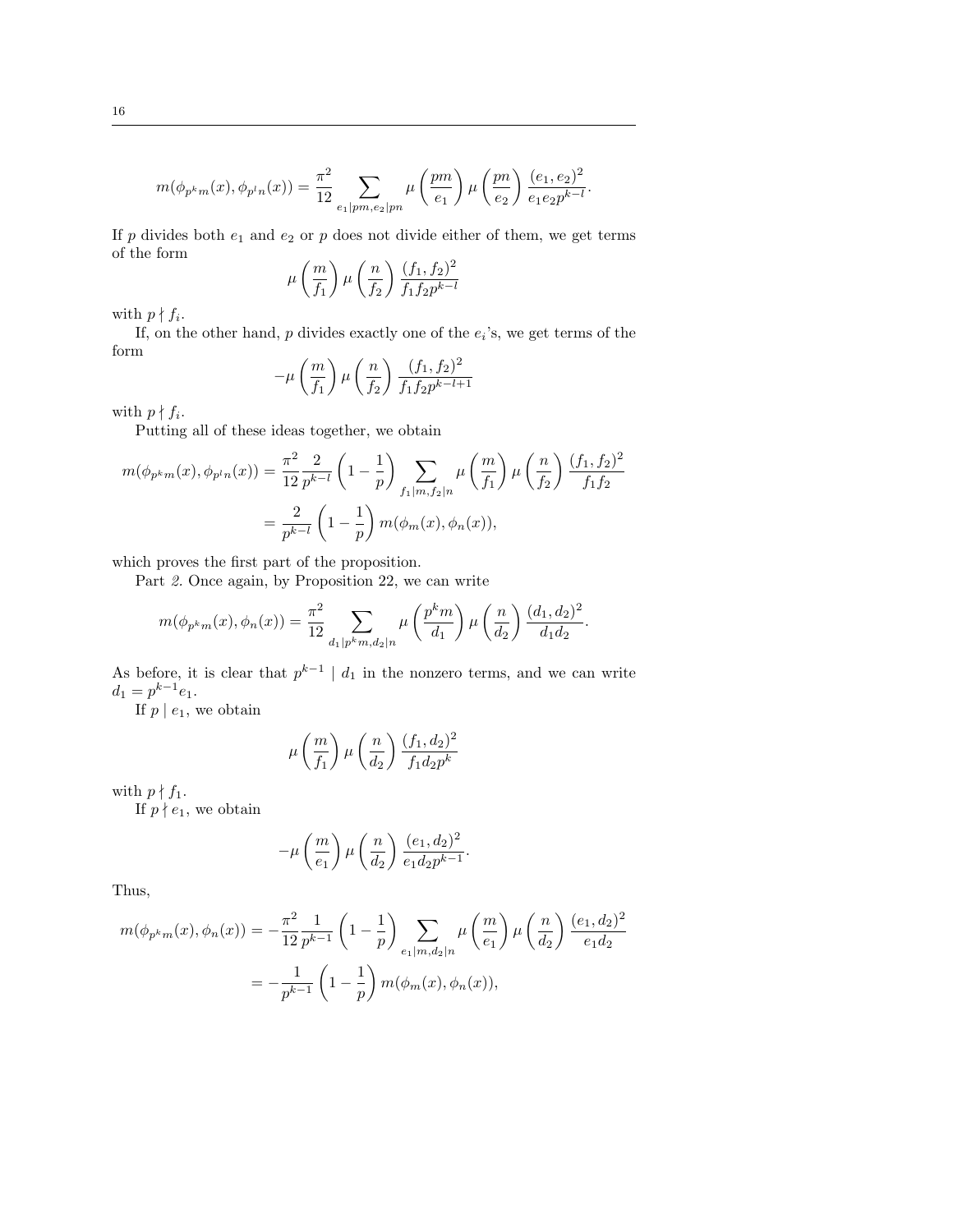proving the second part of the proposition.  $\square$ 

**Proof.** [Theorem 5] We write the prime factorizations of m and n as  $m =$  $p_1^{k_1} \ldots p_r^{k_r} q_1^{h_1} \ldots q_u^{h_u}$  and  $n = p_1^{l_1} \ldots p_r^{l_r} t_1^{j_1} \ldots t_v^{j_v}$ , where all the exponents are positive integers and the primes  $q$ 's are different from the primes  $t$ 's. Thus  $r = r((m, n))$ . By applying Proposition 23, we obtain

$$
m(\phi_m(x), \phi_n(x))
$$
  
=  $2^r \prod_{i=1}^r \left( \frac{1}{p_i^{|k_i - l_i|}} \left( 1 - \frac{1}{p_i} \right) \right) (-1)^{u+v} \prod_{i=1}^u \left( \frac{1}{q_i^{h_i - 1}} \left( 1 - \frac{1}{q_i} \right) \right) \prod_{i=1}^v \left( \frac{1}{t_i^{j_i - 1}} \left( 1 - \frac{1}{t_i} \right) \right) m_2(x - 1)$   
=  $\frac{\pi^2}{12} 2^r (-1)^{u+v} \prod_{i=1}^r \frac{p_i^{\min\{k_i, l_i\}}}{p_i^{\max\{k_i, l_i\}}} \prod_{i=1}^u \frac{q_i}{q_i^{h_i}} \prod_{i=1}^v \frac{t_i}{t_i^{j_i}} \prod_{p \mid mn} \left( 1 - \frac{1}{p} \right)$   
=  $\frac{\pi^2}{12} 2^{r((m,n))} (-1)^{r(m) + r(n)} \frac{(m, n)}{[m, n]} \prod_{i=1}^u q_i \prod_{i=1}^v t_i \prod_{p \mid mn} \left( 1 - \frac{1}{p} \right)$   
=  $\frac{\pi^2}{12} \frac{2^{r((m,n))} (-1)^{r(m) + r(n)} (m, n)}{[m, n]} \left( \prod_{p \mid mn, p \nmid (m, n)} p \right) \frac{\varphi([m, n])}{[m, n]}.$ 

 $\Box$ 

# 4 Explicit formulae for 3-Mahler measures of some particular polynomials

In this section, we address the case of  $m_3(P)$  for P a product of cyclotomic polynomials. Our starting point is Remark 10 from [6], which is the following statement:

## Proposition 24 We have

$$
m(1-x, 1 - e^{2\pi i \alpha}x, 1 - e^{2\pi i \beta}x) = -\frac{1}{4} \sum_{1 \le k,l} \frac{\cos 2\pi((k+l)\beta - l\alpha)}{kl(k+l)}
$$

$$
-\frac{1}{4} \sum_{1 \le k,m} \frac{\cos 2\pi((k+m)\alpha - m\beta)}{km(k+m)}
$$

$$
-\frac{1}{4} \sum_{1 \le l,m} \frac{\cos 2\pi(l\alpha + m\beta)}{lm(l+m)}.
$$

First, we express the above formula in terms of Clausen functions.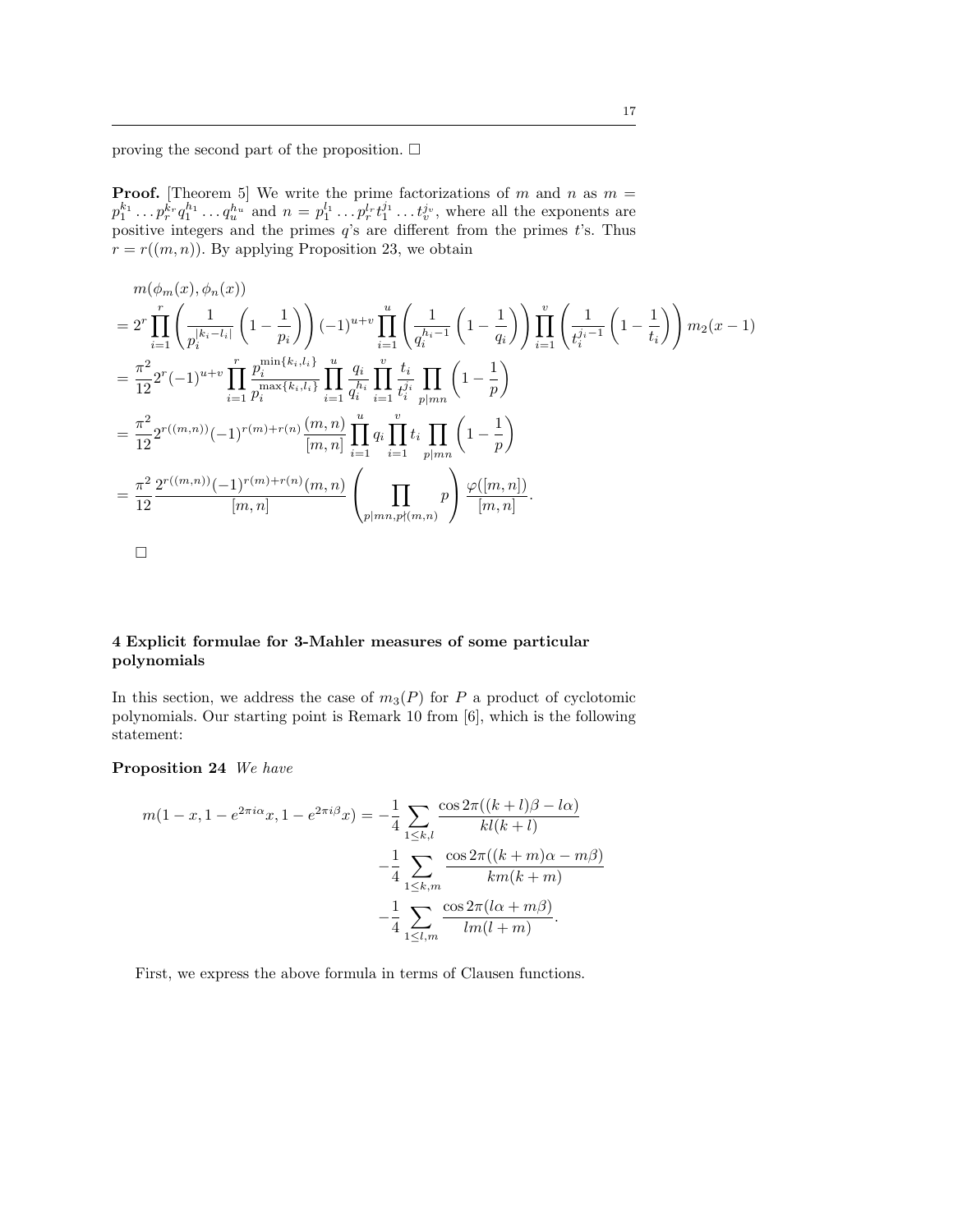# **Proposition 25** For  $0 \le \alpha, \beta < 1$ , we have

$$
2m(1-x, 1 - e^{2\pi i\alpha}x, 1 - e^{2\pi i\beta}x) = S_1(2\pi(\beta - \alpha))S_2(2\pi\beta) + S_2(2\pi(\beta - \alpha))S_1(2\pi\beta)
$$

$$
-C_3(2\pi\alpha) + S_1(2\pi(\alpha - \beta))S_2(2\pi\alpha)
$$

$$
+S_2(2\pi(\alpha - \beta))S_1(2\pi\alpha) - C_3(2\pi\beta)
$$

$$
+S_1(2\pi\alpha)S_2(2\pi\beta) + S_2(2\pi\alpha)S_1(2\pi\beta)
$$

$$
-C_3(2\pi(\beta - \alpha)).
$$

Proof. Our starting point will be the following elementary identity

$$
-\frac{1}{lm(l+m)} = \left(\frac{1}{l(l+m)^2} + \frac{1}{l^2(l+m)}\right) + \left(\frac{1}{m(l+m)^2} + \frac{1}{m^2(l+m)}\right) - \left(\frac{1}{l^2m} + \frac{1}{lm^2}\right).
$$

Notice that

$$
\sum_{1 \leq l,m} \frac{\cos 2\pi (l\alpha + m\beta)}{l(l+m)^2} + \sum_{1 \leq l,m} \frac{\cos 2\pi ((l+m)\alpha - m\beta)}{l^2(l+m)}
$$
  
= 
$$
\sum_{1 \leq l,m} \frac{\cos 2\pi (l(\alpha - \beta) + (l+m)\beta)}{l(l+m)^2} + \sum_{1 \leq l,m} \frac{\cos 2\pi ((l+m)(\alpha - \beta) + l\beta)}{l^2(l+m)}
$$
  
= 
$$
\sum_{1 \leq l,k} \frac{\cos 2\pi (l(\alpha - \beta) + k\beta)}{lk^2} - \sum_{1 \leq k} \frac{\cos 2\pi (k\alpha)}{k^3}.
$$

Using the fact that  $\cos 2\pi (l(\alpha - \beta) + k\beta) = \cos(2\pi l(\alpha - \beta))\cos(2\pi k\beta)$  $\sin(2\pi l(\alpha - \beta))\sin(2\pi k\beta)$ , we can rewrite the previous identity as

$$
\sum_{1\leq l} \frac{\cos(2\pi l(\alpha-\beta))}{l} \sum_{1\leq k} \frac{\cos(2\pi k\beta)}{k^2} - \sum_{1\leq l} \frac{\sin(2\pi l(\alpha-\beta))}{l} \sum_{1\leq k} \frac{\sin(2\pi k\beta)}{k^2}
$$

$$
-\sum_{1\leq k} \frac{\cos(2\pi k\alpha)}{k^3}
$$

$$
= C_1(2\pi(\alpha-\beta))C_2(2\pi\beta) - S_1(2\pi(\alpha-\beta))S_2(2\pi\beta) - C_3(2\pi\alpha).
$$

By exchanging  $\beta$  and  $\alpha - \beta$  and adding, we obtain

$$
\sum_{1 \le l,m} \frac{\cos 2\pi (l\alpha + m\beta)}{l(l+m)^2} + \sum_{1 \le l,m} \frac{\cos 2\pi (l\alpha + m\beta)}{l^2(l+m)} + \sum_{1 \le l,m} \frac{\cos 2\pi ((l+m)\alpha - m\beta)}{l(l+m)^2} + \sum_{1 \le l,m} \frac{\cos 2\pi ((l+m)\alpha - m\beta)}{l^2(l+m)} - C_1(2\pi(\alpha - \beta))C_2(2\pi\beta) - S_1(2\pi(\alpha - \beta))S_2(2\pi\beta) + C_2(2\pi(\alpha - \beta))C_1(2\pi\beta) - S_2(2\pi(\alpha - \beta))S_1(2\pi\beta) - 2C_3(2\pi\alpha).
$$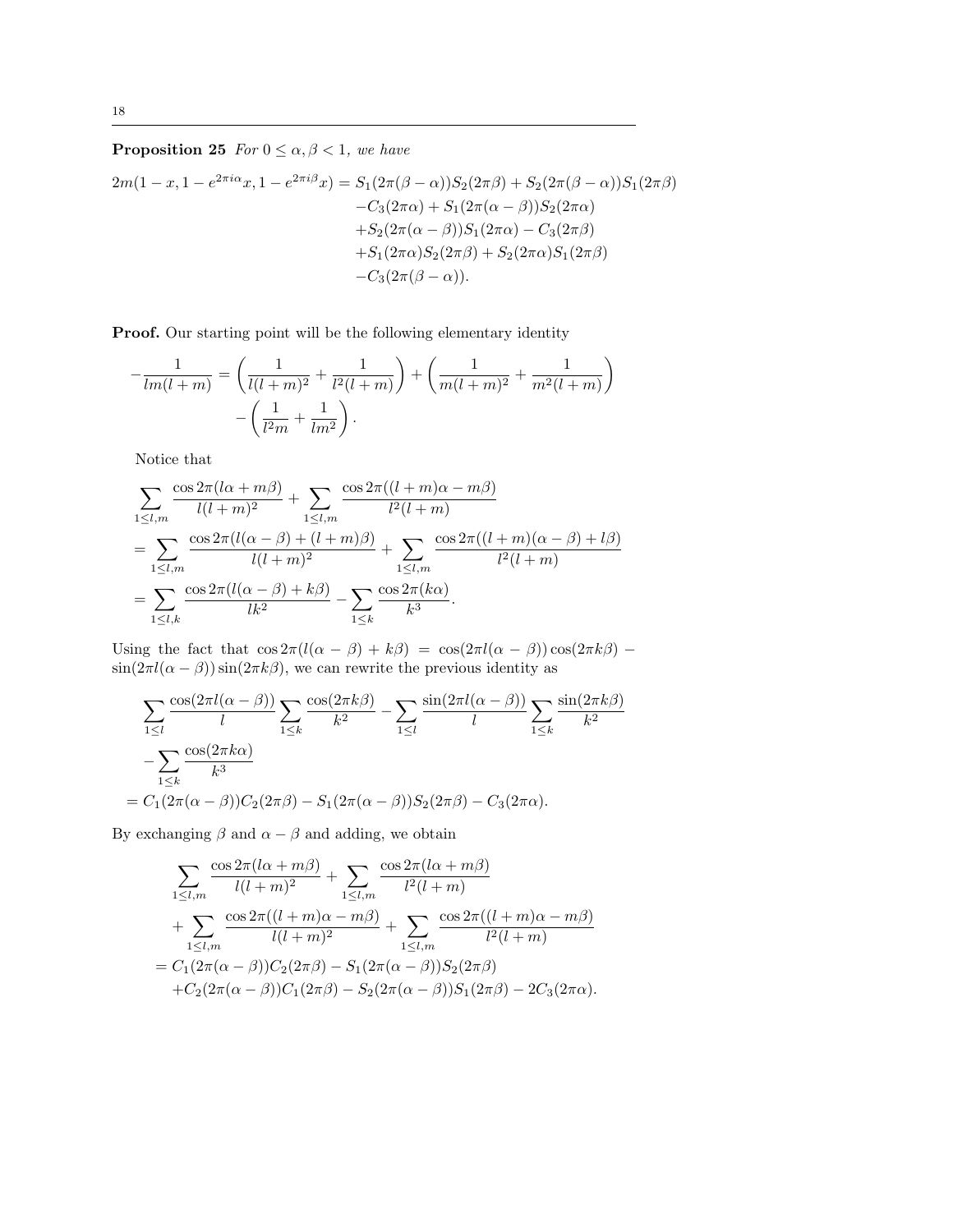Analogously we obtain

$$
\sum_{1 \le l,m} \frac{\cos 2\pi (l\alpha + m\beta)}{m(l+m)^2} + \sum_{1 \le l,m} \frac{\cos 2\pi (l\alpha + m\beta)}{m^2(l+m)}
$$
  
+ 
$$
\sum_{1 \le l,m} \frac{\cos 2\pi ((l+m)\beta - l\alpha)}{m(l+m)^2} + \sum_{1 \le l,m} \frac{\cos 2\pi ((l+m)\beta - l\alpha)}{m^2(l+m)}
$$
  
=  $C_1(2\pi(\beta - \alpha))C_2(2\pi\alpha) - S_1(2\pi(\beta - \alpha))S_2(2\pi\alpha)$   
+  $C_2(2\pi(\beta - \alpha))C_1(2\pi\alpha) - S_2(2\pi(\beta - \alpha))S_1(2\pi\alpha) - 2C_3(2\pi\beta),$ 

and

$$
\sum_{1 \le l,m} \frac{\cos 2\pi((l+m)\beta - l\alpha)}{l(l+m)^2} + \sum_{1 \le l,m} \frac{\cos 2\pi((l+m)\beta - l\alpha)}{l^2(l+m)} + \sum_{1 \le l,m} \frac{\cos 2\pi((l+m)\alpha - m\beta)}{m(l+m)^2} + \sum_{1 \le l,m} \frac{\cos 2\pi((l+m)\alpha - m\beta)}{m^2(l+m)} - C_1(2\pi\alpha)C_2(2\pi\beta) + S_1(2\pi\alpha)S_2(2\pi\beta) - 2C_3(2\pi(\beta - \alpha)).
$$

On the other hand, we have

$$
\sum_{1 \leq l,m} \frac{\cos 2\pi (l\alpha + m\beta)}{l^2 m} + \sum_{1 \leq l,m} \frac{\cos 2\pi (l\alpha + m\beta)}{lm^2}
$$
\n
$$
= \sum_{1 \leq l} \frac{\cos(2\pi l\alpha)}{l^2} \sum_{1 \leq m} \frac{\cos(2\pi m\beta)}{m} - \sum_{1 \leq l} \frac{\sin(2\pi l\alpha)}{l^2} \sum_{1 \leq m} \frac{\sin(2\pi m\beta)}{m}
$$
\n
$$
+ \sum_{1 \leq l} \frac{\cos(2\pi l\alpha)}{l} \sum_{1 \leq m} \frac{\cos(2\pi m\beta)}{m^2} - \sum_{1 \leq l} \frac{\sin(2\pi l\alpha)}{l} \sum_{1 \leq m} \frac{\sin(2\pi m\beta)}{m^2}
$$
\n
$$
= C_2(2\pi\alpha)C_1(2\pi\beta) - S_2(2\pi\alpha)S_1(2\pi\beta) + C_1(2\pi\alpha)C_2(2\pi\beta) - S_1(2\pi\alpha)S_2(2\pi\beta).
$$

As before, we can obtain similar identities by exchanging  $\beta$  and  $\alpha-\beta$  and  $\alpha$ and  $\beta - \alpha$ .

By combining the previous results, we obtain the desired formula:

$$
- \sum_{1 \leq k,l} \frac{\cos 2\pi ((k+l)\beta - l\alpha)}{kl(k+l)} - \sum_{1 \leq k,m} \frac{\cos 2\pi ((k+m)\alpha - m\beta)}{km(k+m)}
$$
  

$$
- \sum_{1 \leq l,m} \frac{\cos 2\pi (l\alpha + m\beta)}{lm(l+m)}
$$
  

$$
= 2S_1(2\pi(\beta - \alpha))S_2(2\pi\beta) + 2S_2(2\pi(\beta - \alpha))S_1(2\pi\beta) - 2C_3(2\pi\alpha)
$$
  

$$
+ 2S_1(2\pi(\alpha - \beta))S_2(2\pi\alpha) + 2S_2(2\pi(\alpha - \beta))S_1(2\pi\alpha) - 2C_3(2\pi\beta)
$$
  

$$
+ 2S_1(2\pi\alpha)S_2(2\pi\beta) + 2S_2(2\pi\alpha)S_1(2\pi\beta) - 2C_3(2\pi(\beta - \alpha)).
$$

 $\Box$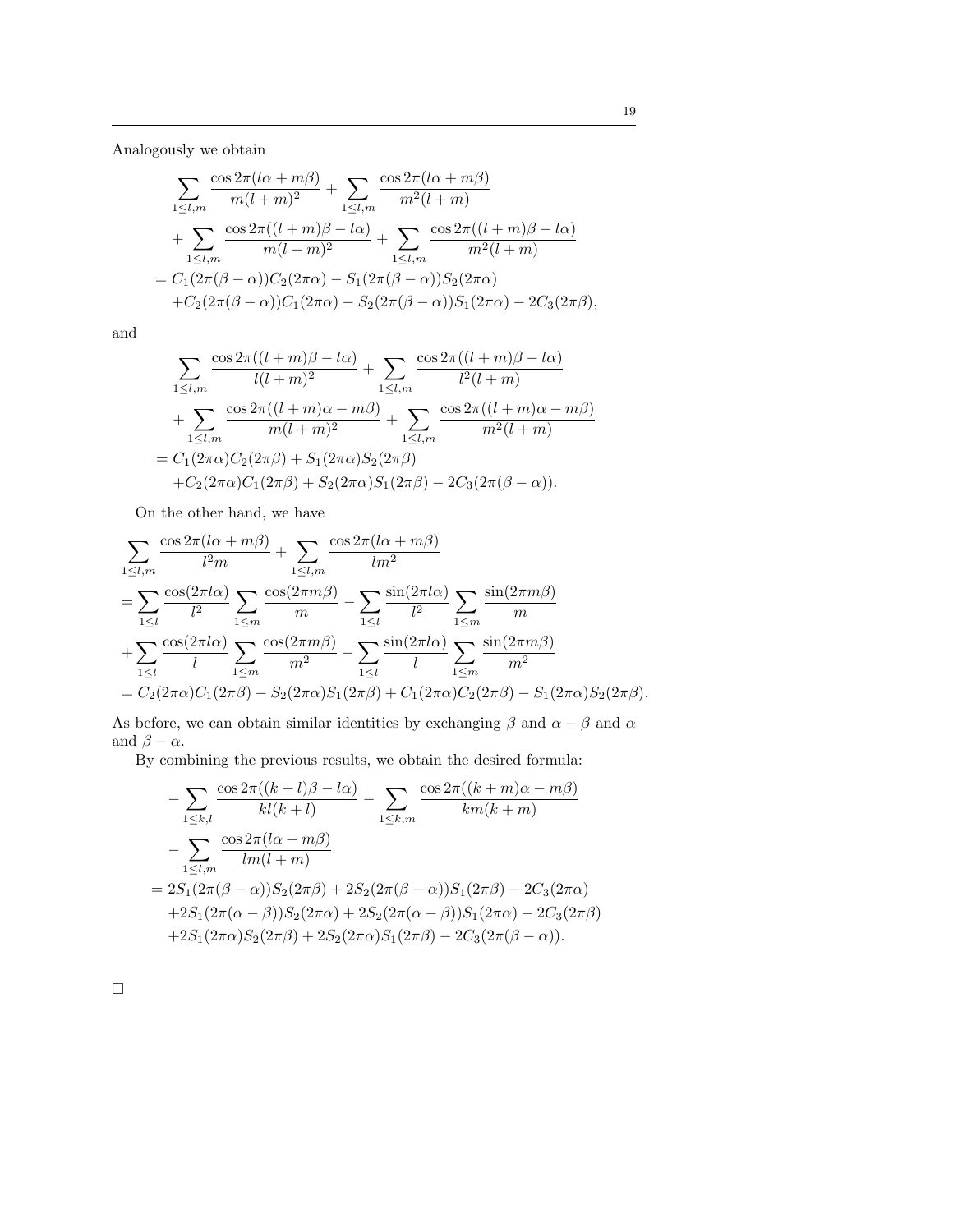We are now ready to prove Theorem 6:

**Proof.** [Theorem 6] We express  $m_3(P)$  in terms of the arguments  $\alpha_i$ :

$$
m_3(P) = \sum_{1 \le j,k,l \le n} m(1 - e^{2\pi i \alpha_j} x, 1 - e^{2\pi i \alpha_k} x, 1 - e^{2\pi i \alpha_l} x)
$$
  
= 
$$
\sum_{1 \le j,k,l \le n} m(1 - x, 1 - e^{2\pi i (\alpha_k - \alpha_j)} x, 1 - e^{2\pi i (\alpha_l - \alpha_j)} x).
$$

We now apply Proposition 25

$$
2m_3(P) = -\sum_{1 \le j,k,l \le n} (C_3(2\pi(\alpha_k - \alpha_j)) + C_3(2\pi(\alpha_l - \alpha_k)) + C_3(2\pi(\alpha_j - \alpha_l)))
$$
  
+ 
$$
\sum_{1 \le j,k,l \le n} (S_1(2\pi(\alpha_l - \alpha_k))S_2(2\pi(\alpha_l - \alpha_j)) + S_2(2\pi(\alpha_l - \alpha_k))S_1(2\pi(\alpha_l - \alpha_j))
$$
  
+ 
$$
S_1(2\pi(\alpha_k - \alpha_l))S_2(2\pi(\alpha_k - \alpha_j)) + S_2(2\pi(\alpha_k - \alpha_l))S_1(2\pi(\alpha_k - \alpha_j))
$$
  
+ 
$$
S_1(2\pi(\alpha_k - \alpha_j))S_2(2\pi(\alpha_l - \alpha_j)) + S_2(2\pi(\alpha_k - \alpha_j))S_1(2\pi(\alpha_l - \alpha_j)))
$$
  
= 
$$
-3n \sum_{1 \le k,l \le n} C_3(2\pi(\alpha_l - \alpha_k))
$$
  
+ 
$$
3 \sum_{1 \le j,k,l \le n} (S_1(2\pi(\alpha_l - \alpha_k))S_2(2\pi(\alpha_l - \alpha_j)) + S_2(2\pi(\alpha_l - \alpha_k))S_1(2\pi(\alpha_l - \alpha_j)))
$$
  
= 
$$
-3n \sum_{1 \le k,l \le n} C_3(2\pi(\alpha_l - \alpha_k)) + 6 \sum_{1 \le k,l \le n} S_2(2\pi(\alpha_l - \alpha_k)) \sum_{j=1}^n S_1(2\pi(\alpha_l - \alpha_j)).
$$

We will use the following formula

$$
S_1(2\pi\gamma) = \begin{cases} -\pi (\gamma - \frac{1}{2}) & 0 < \gamma < 1, \\ -\pi\gamma = 0 & \gamma = 0, \\ -\pi (\gamma + \frac{1}{2}) & -1 < \gamma < 0, \end{cases}
$$
 (3)

which can be deduced from the fact that  $S_1(2\pi\gamma) = \text{Im}(-\log(1 - e^{2\pi i \gamma}))$ . Thus,

$$
-\frac{2}{3}m_3(P) = n \sum_{1 \leq k,l \leq n} C_3(2\pi(\alpha_l - \alpha_k)) + 2\pi \sum_{1 \leq k,l \leq n} S_2(2\pi(\alpha_l - \alpha_k)) \left( \sum_{j=1}^n (\alpha_l - \alpha_j) - \frac{l-1}{2} + \frac{n-l}{2} \right).
$$

Notice that  $\sum_{1 \leq k,l \leq n} S_2(2\pi(\alpha_l - \alpha_k)) = 0$  because  $S_2(2\pi(\alpha_l - \alpha_k))$  cancels with  $S_2(2\pi(\alpha_k - \alpha_l))$ . Then

$$
-\frac{2}{3}m_3(P) = n \sum_{1 \le k,l \le n} C_3(2\pi(\alpha_l - \alpha_k)) + 2\pi \sum_{1 \le k,l \le n} S_2(2\pi(\alpha_l - \alpha_k)) \left( n\alpha_l - \sum_{j=1}^n \alpha_j - \frac{l-1}{2} + \frac{n-l}{2} \right)
$$
  
= 
$$
n \sum_{1 \le k,l \le n} C_3(2\pi(\alpha_l - \alpha_k)) + 2\pi \sum_{1 \le k,l \le n} S_2(2\pi(\alpha_l - \alpha_k)) (n\alpha_l - l).
$$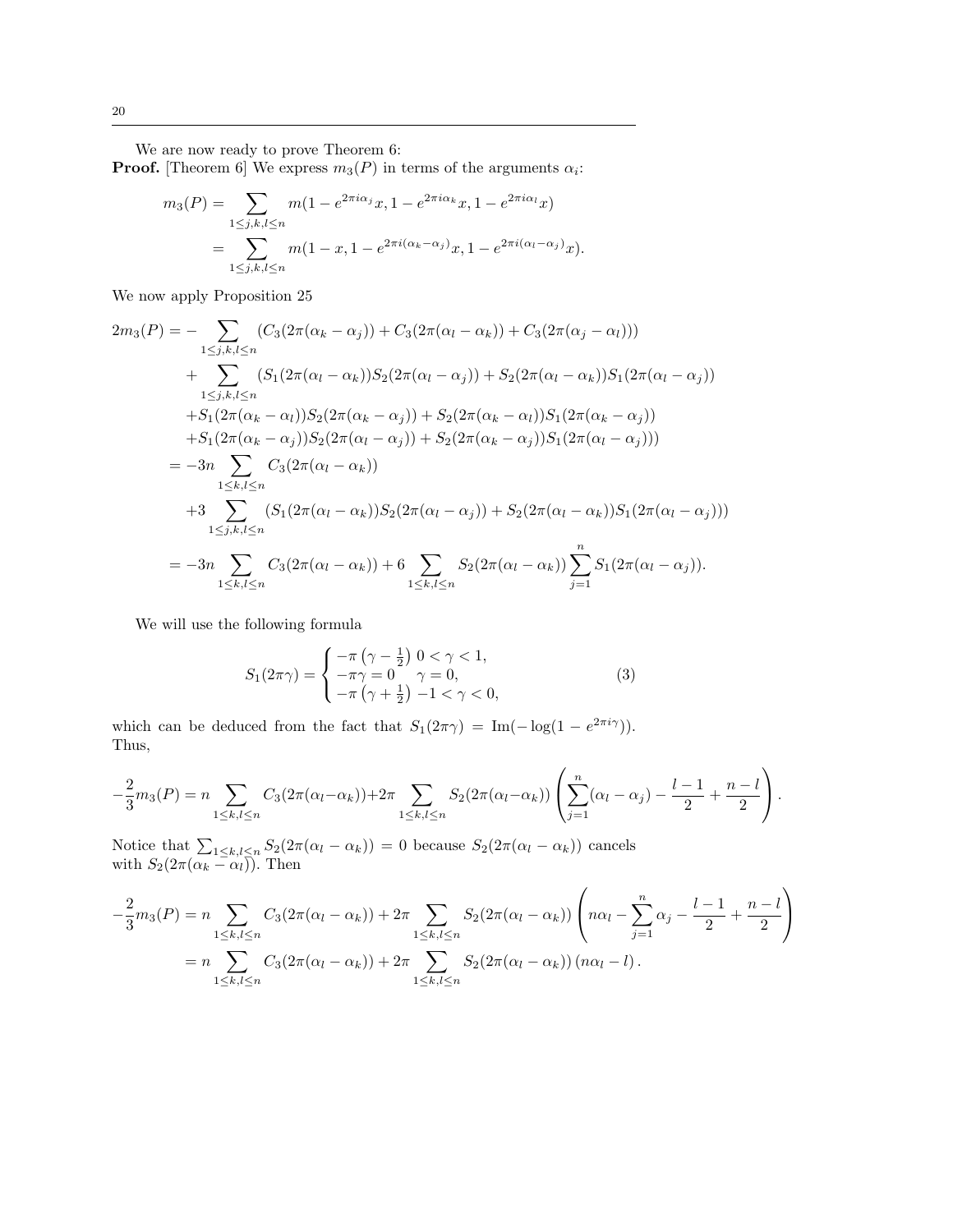By exchanging  $k$  with  $l$  and taking the semi-sum, we obtain

$$
-\frac{2}{3}m_3(P) = n \sum_{1 \le k,l \le n} C_3(2\pi(\alpha_l - \alpha_k)) + \pi \sum_{1 \le k,l \le n} S_2(2\pi(\alpha_l - \alpha_k)) (n(\alpha_l - \alpha_k) + k - l)
$$
  
=  $n^2 \zeta(3) + 2n \sum_{1 \le k < l \le n} C_3(2\pi(\alpha_l - \alpha_k))$   
+  $2\pi \sum_{1 \le k < l \le n} S_2(2\pi(\alpha_l - \alpha_k)) (n(\alpha_l - \alpha_k) - (l - k)).$ 

 $\Box$ 

**Theorem 26** Let  $(a, b, c) = 1$ . For integers d, m, let  $d_m = \frac{d}{(d,m)}$  and  $m_d =$  $\frac{m}{(d,m)}$ . Let n be another integer such that  $(d,m)$  | n. Then we denote by  $[d_m^{-1}n]_{m_d}$  the unique integer between 0 and  $m_d - 1$  such that it is the solution to the equation  $d_m x \equiv n \pmod{m_d}$ . With this notation we have

$$
-2m(x^a - 1, x^b - 1, x^c - 1)
$$

$$
= abc \left(\frac{1}{[a,b]^3} + \frac{1}{[b,c]^3} + \frac{1}{[c,a]^3}\right) \zeta(3)
$$
  

$$
- \frac{\pi}{2c(a,b)} \sum_{h=1 \atop b_a \nmid ch} \frac{\cot \left(\pi \frac{[a_b^{-1}]_{b_a} ch}{b_a}\right)}{h^2} - \frac{\pi}{2b(a,c)} \sum_{\substack{h=1 \ c_a \nmid bh}} \frac{\cot \left(\pi \frac{[a_c^{-1}]_{c_a} bh}{c_a}\right)}{h^2}
$$
  

$$
- \frac{\pi}{2a(b,c)} \sum_{\substack{h=1 \ c_b \nmid ah}} \frac{\cot \left(\pi \frac{[b_c^{-1}]_{c_b} ah}{c_b}\right)}{h^2} - \frac{\pi}{2c(b,a)} \sum_{\substack{h=1 \ a_b \nmid ch}} \frac{\cot \left(\pi \frac{[b_a^{-1}]_{a_b} ch}{a_b}\right)}{h^2}
$$
  

$$
- \frac{\pi}{2b(c,a)} \sum_{\substack{h=1 \ a_c \nmid ah}} \frac{\cot \left(\pi \frac{[c_a^{-1}]_{a_c} bh}{a_c}\right)}{h^2} - \frac{\pi}{2a(c,b)} \sum_{\substack{h=1 \ b_c \nmid ah}} \frac{\cot \left(\pi \frac{[c_b^{-1}]_{b_c} ah}{b_c}\right)}{h^2}.
$$

**Proof.** First notice that the assumption that  $(a, b, c) = 1$  is not restrictive, since we have that  $m(x^a-1, x^b-1, x^c-1) = m\left(x^{\frac{a}{(a,b,c)}}-1, x^{\frac{b}{(a,b,c)}}-1, x^{\frac{c}{(a,b,c)}}-1\right)$ .

By applying the same ideas as in Lemma  $\dot{10}$ ,

$$
2m(x^{a} - 1, x^{b} - 1, x^{c} - 1) = 2\sum_{j=0}^{a-1} \sum_{k=0}^{b-1} \sum_{l=0}^{c-1} m(1 - e^{2\pi i j/a}x, 1 - e^{2\pi i k/b}x, 1 - e^{2\pi i l/c}x)
$$
  
= 
$$
\sum_{j=0}^{a-1} \sum_{k=0}^{b-1} \sum_{l=0}^{c-1} 2m(1 - x, 1 - e^{2\pi i k/b - 2\pi i j/a}x, 1 - e^{2\pi i l/c - 2\pi i j/a}x)
$$
  
= 
$$
\sum_{j=0}^{a-1} \sum_{k=0}^{b-1} \sum_{l=0}^{c-1} S(j, k, l).
$$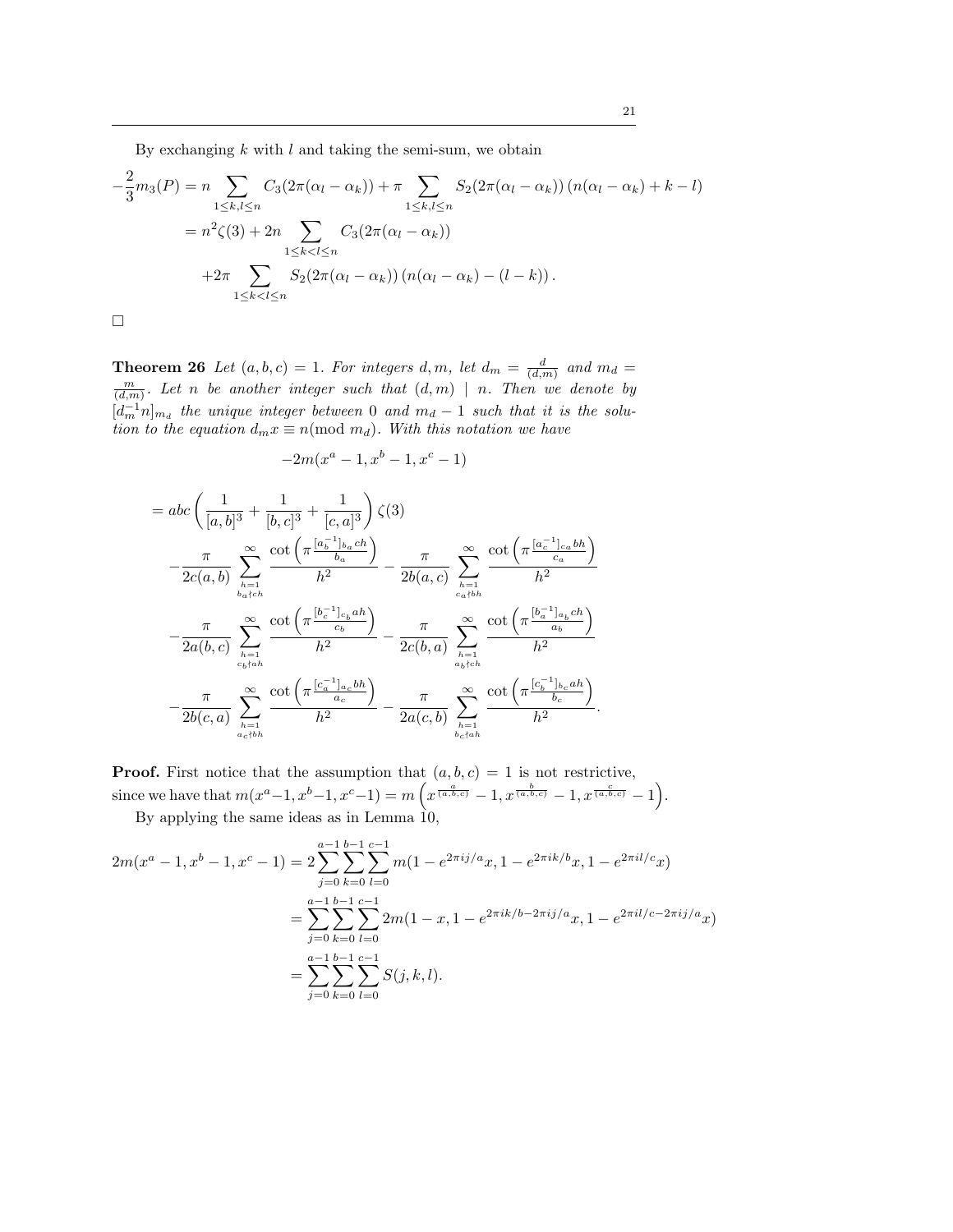By applying Proposition 25, we obtain that each term in the sum is

$$
S(j,k,l) := S_2 \left(2\pi \left(\frac{l}{c} - \frac{j}{a}\right)\right) \left(S_1 \left(2\pi \left(\frac{l}{c} - \frac{k}{b}\right)\right) + S_1 \left(2\pi \left(\frac{k}{b} - \frac{j}{a}\right)\right)\right)
$$
  
+
$$
S_2 \left(2\pi \left(\frac{k}{b} - \frac{l}{c}\right)\right) \left(S_1 \left(2\pi \left(\frac{k}{b} - \frac{j}{a}\right)\right) + S_1 \left(2\pi \left(\frac{j}{a} - \frac{l}{c}\right)\right)\right)
$$
  
+
$$
S_2 \left(2\pi \left(\frac{j}{a} - \frac{k}{b}\right)\right) \left(S_1 \left(2\pi \left(\frac{j}{a} - \frac{l}{c}\right)\right) + S_1 \left(2\pi \left(\frac{l}{c} - \frac{k}{b}\right)\right)\right)
$$
  
-
$$
-C_3 \left(2\pi \left(\frac{l}{c} - \frac{j}{a}\right)\right) - C_3 \left(2\pi \left(\frac{k}{b} - \frac{l}{c}\right)\right) - C_3 \left(2\pi \left(\frac{j}{a} - \frac{k}{b}\right)\right).
$$

We will apply formula (3). First assume that  $\frac{l}{c} > \frac{k}{b} > \frac{j}{a}$ . Then

$$
S(j,k,l) = -\pi S_2 \left(2\pi \left(\frac{l}{c} - \frac{j}{a}\right)\right) \left(\frac{l}{c} - \frac{j}{a} - 1\right)
$$
  

$$
-\pi S_2 \left(2\pi \left(\frac{k}{b} - \frac{l}{c}\right)\right) \left(\frac{k}{b} - \frac{l}{c}\right) - \pi S_2 \left(2\pi \left(\frac{j}{a} - \frac{k}{b}\right)\right) \left(\frac{j}{a} - \frac{k}{b}\right)
$$
  

$$
-C_3 \left(2\pi \left(\frac{l}{c} - \frac{j}{a}\right)\right) - C_3 \left(2\pi \left(\frac{k}{b} - \frac{l}{c}\right)\right) - C_3 \left(2\pi \left(\frac{j}{a} - \frac{k}{b}\right)\right).
$$

Now assume that  $\frac{l}{c} > \frac{k}{b} = \frac{j}{a}$  or  $\frac{l}{c} = \frac{k}{b} > \frac{j}{a}$ . Then

$$
S(j,k,l) = -2\pi S_2 \left(2\pi \left(\frac{l}{c} - \frac{j}{a}\right)\right) \left(\frac{l}{c} - \frac{j}{a} - \frac{1}{2}\right) - 2C_3 \left(2\pi \left(\frac{l}{c} - \frac{j}{a}\right)\right) - \zeta(3).
$$

By considering similar analysis for other cases, we finally get

$$
-2m(x^a - 1, x^b - 1, x^c - 1)
$$

$$
= \sum_{k=0}^{b-1} \sum_{l=0}^{c-1} \left( aC_3 \left( 2\pi \left( \frac{k}{b} - \frac{l}{c} \right) \right) + \pi S_2 \left( 2\pi \left( \frac{k}{b} - \frac{l}{c} \right) \right) \left( a \left( \frac{k}{b} - \frac{l}{c} \right) + H_a \left( \frac{k}{b}, \frac{l}{c} \right) \right) \right) + \sum_{j=0}^{a-1} \sum_{l=0}^{c-1} \left( bC_3 \left( 2\pi \left( \frac{l}{c} - \frac{j}{a} \right) \right) + \pi S_2 \left( 2\pi \left( \frac{l}{c} - \frac{j}{a} \right) \right) \left( b \left( \frac{l}{c} - \frac{j}{a} \right) + H_b \left( \frac{l}{c}, \frac{j}{a} \right) \right) \right) + \sum_{j=0}^{a-1} \sum_{k=0}^{b-1} \left( cC_3 \left( 2\pi \left( \frac{j}{a} - \frac{k}{b} \right) \right) + \pi S_2 \left( 2\pi \left( \frac{j}{a} - \frac{k}{b} \right) \right) \left( c \left( \frac{j}{a} - \frac{k}{b} \right) + H_c \left( \frac{j}{a}, \frac{k}{b} \right) \right) \right),
$$
\n(4)

where,  $H_d\left(\frac{r}{s},\frac{u}{v}\right)$  for  $\frac{r}{s} < \frac{u}{v}$  denotes the number of rational numbers of the form  $\frac{m}{d}$  with  $m \in \mathbb{Z}$  that belong to the interval  $\left[\frac{r}{s}, \frac{u}{v}\right]$  with the following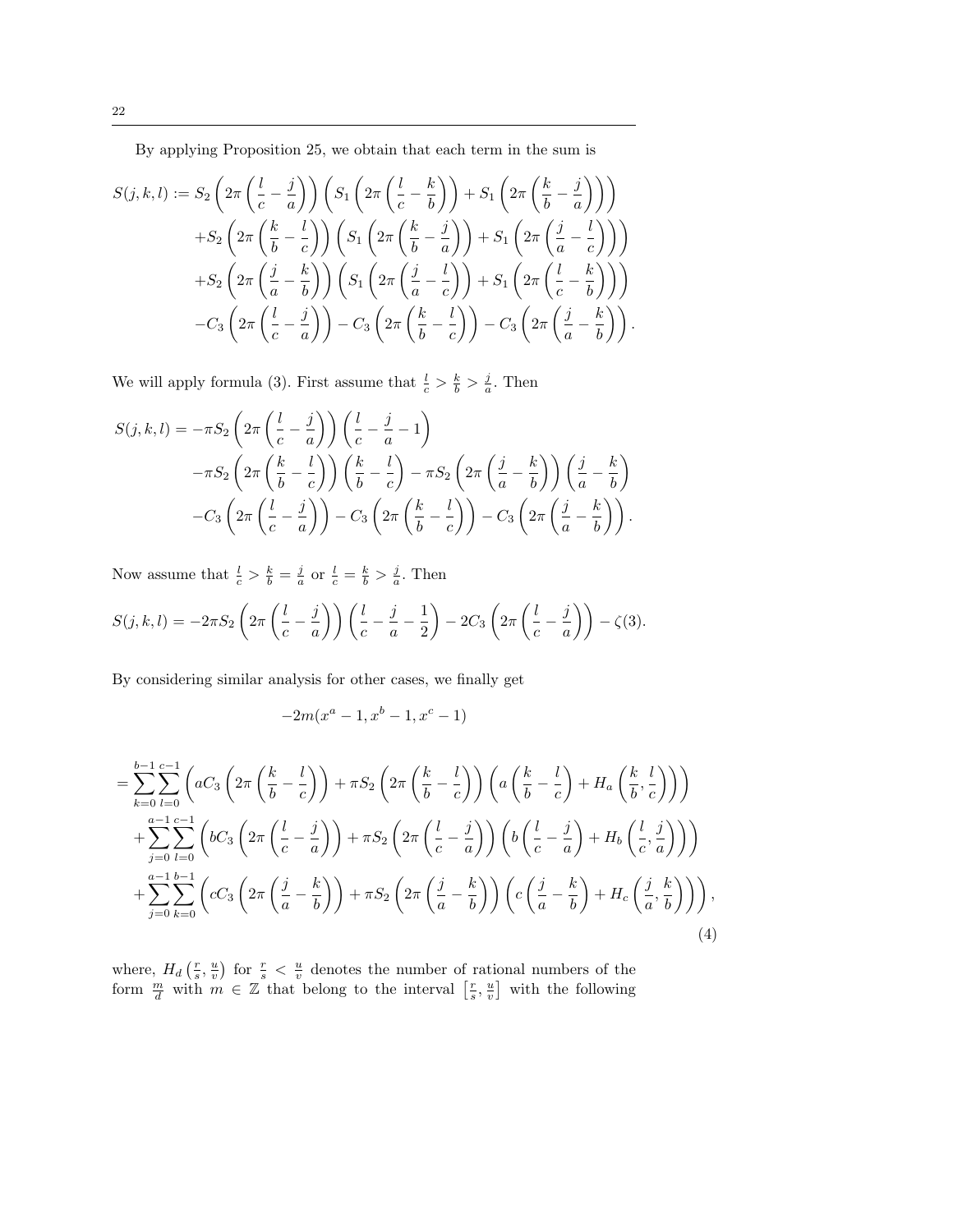conventions: the cases in which  $\frac{m}{d} = \frac{r}{s}$  and  $\frac{m}{d} = \frac{u}{v}$  are counted with weight  $\frac{1}{2}$  instead of 1, and  $H_d\left(\frac{u}{v}, \frac{r}{s}\right) = -H_d\left(\frac{r}{s}, \frac{u}{v}\right)$ . It is not hard to see that

$$
H_d\left(\frac{r}{s},\frac{u}{v}\right) = \frac{\left\lfloor \frac{du}{v} \right\rfloor + \left\lceil \frac{du}{v} \right\rceil - \left\lfloor \frac{dr}{s} \right\rfloor - \left\lceil \frac{dr}{s} \right\rceil}{2}.
$$

We will also use the following notation

$$
\{\alpha\}_2 := \alpha - \frac{\lfloor \alpha \rfloor + \lceil \alpha \rceil}{2} = \begin{cases} \alpha - \lfloor \alpha \rfloor - \frac{1}{2} \ \alpha \notin \mathbb{Z}, \\ 0 \qquad \alpha \in \mathbb{Z}, \end{cases}
$$

whose Fourier series is

$$
\{\alpha\}_2 = -\frac{1}{\pi} \sum_{h=1}^{\infty} \frac{\sin(2\pi\alpha h)}{h}.
$$

We first study the terms of  $(4)$  with  $C_3$ . In this case we get

$$
\sum_{k=0}^{b-1} \sum_{l=0}^{c-1} C_3 \left( 2\pi \left( \frac{k}{b} - \frac{l}{c} \right) \right)
$$

$$
= \sum_{n=1}^{\infty} \sum_{k=0}^{b-1} \sum_{l=0}^{c-1} \frac{\cos\left(2\pi \left(\frac{k}{b} - \frac{l}{c}\right)n\right)}{n^3}
$$
  
= 
$$
\sum_{n=1}^{\infty} \frac{\sum_{k=0}^{b-1} \cos\left(2\pi \frac{kn}{b}\right) \sum_{l=0}^{c-1} \cos\left(2\pi \frac{ln}{c}\right) + \sum_{k=0}^{b-1} \sin\left(2\pi \frac{kn}{b}\right) \sum_{l=0}^{c-1} \sin\left(2\pi \frac{ln}{c}\right)}{n^3}
$$
  
= 
$$
\sum_{n=1 \atop b|n, c|n}^{\infty} \frac{bc}{n^3} = \frac{bc}{[b, c]^3} \zeta(3).
$$

Here we have used that  $\sum_{k=0}^{b-1} \sin(2\pi \frac{k n}{b}) = 0$  for any  $n, \sum_{k=0}^{b-1} \cos(2\pi \frac{k n}{b}) = 0$ for  $b \nmid n$  and  $\sum_{k=0}^{b-1} \cos\left(2\pi \frac{k n}{b}\right) = b$  for  $b \mid n$ . Regarding the terms of  $(4)$  with  $S_2$ , we obtain,

$$
\sum_{k=0}^{b-1} \sum_{l=0}^{c-1} S_2 \left(2\pi \left(\frac{k}{b} - \frac{l}{c}\right)\right) \left(\left\{\frac{ak}{b}\right\}_2 - \left\{\frac{al}{c}\right\}_2\right)
$$
\n
$$
= \sum_{n=1}^{\infty} \sum_{k=0}^{b-1} \sum_{l=0}^{c-1} \frac{\sin\left(2\pi \left(\frac{k}{b} - \frac{l}{c}\right)n\right) \left(\left\{\frac{ak}{b}\right\}_2 - \left\{\frac{al}{c}\right\}_2\right)}{n^2}
$$
\n
$$
= \sum_{n=1}^{\infty} \frac{\sum_{k=0}^{b-1} \sin\left(2\pi \left(\frac{k}{b}\right)n\right) \left\{\frac{ak}{b}\right\}_2 \sum_{l=0}^{c-1} \cos\left(2\pi \left(\frac{l}{c}\right)n\right) - \sum_{k=0}^{b-1} \sin\left(2\pi \left(\frac{k}{b}\right)n\right) \sum_{l=0}^{c-1} \cos\left(2\pi \left(\frac{l}{c}\right)n\right) \left\{\frac{al}{c}\right\}_2}{n^2}
$$
\n
$$
- \sum_{n=1}^{\infty} \frac{\sum_{k=0}^{b-1} \cos\left(2\pi \left(\frac{k}{b}\right)n\right) \left\{\frac{ak}{b}\right\}_2 \sum_{l=0}^{c-1} \sin\left(2\pi \left(\frac{l}{c}\right)n\right) - \sum_{k=0}^{b-1} \cos\left(2\pi \left(\frac{k}{b}\right)n\right) \sum_{l=0}^{c-1} \sin\left(2\pi \left(\frac{l}{c}\right)n\right) \left\{\frac{al}{c}\right\}_2}{n^2}
$$
\n
$$
= \sum_{n=1}^{\infty} \frac{\sum_{k=0}^{b-1} \sin\left(2\pi \left(\frac{k}{b}\right)n\right) \left\{\frac{ak}{b}\right\}_2 \sum_{l=0}^{c-1} \cos\left(2\pi \left(\frac{l}{c}\right)n\right) + \sum_{k=0}^{b-1} \cos\left(2\pi \left(\frac{k}{b}\right)n\right) \sum_{l=0}^{c-1} \sin\left(2\pi \left(\frac{l}{c}\right)n\right) \left\{\frac{al}{
$$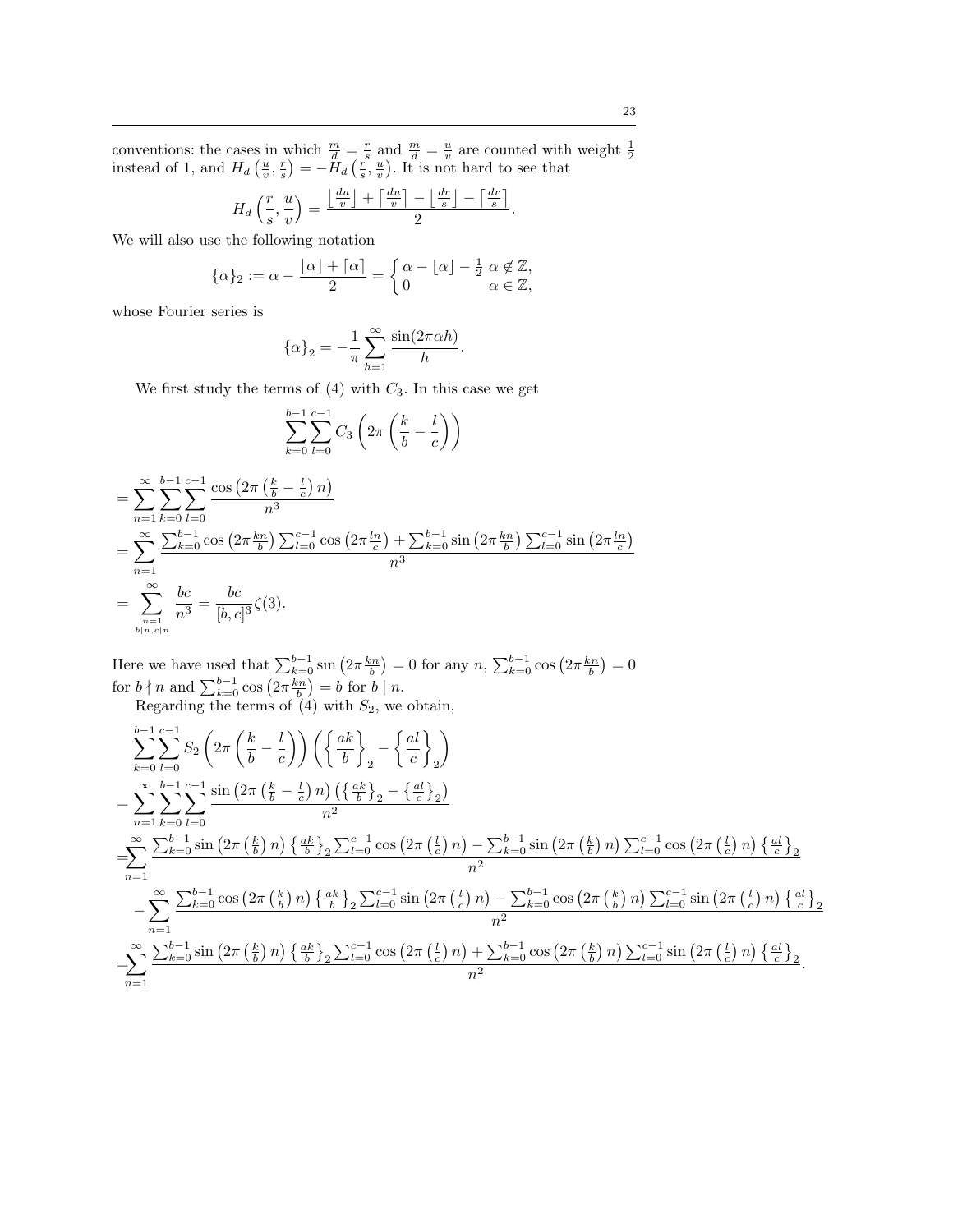We evaluate  $\sum_{k=0}^{b-1} \sin\left(2\pi\left(\frac{k}{b}\right)n\right) \left\{\frac{ak}{b}\right\}_2$ . If  $b|n$  we get zero. If not, we apply the Fourier series for  $\{\cdot\}_2$  and obtain

$$
\sum_{k=0}^{b-1} \sin\left(2\pi \left(\frac{k}{b}\right)n\right) \left\{\frac{ak}{b}\right\}_2 = -\frac{1}{\pi} \sum_{k=0}^{b-1} \sin\left(2\pi \left(\frac{k}{b}\right)n\right) \sum_{h=1}^{\infty} \frac{\sin(2\pi \frac{ak}{b}h)}{h}
$$
  
=  $-\frac{1}{\pi} \sum_{h=1}^{\infty} \frac{\sum_{k=0}^{b-1} \sin\left(2\pi \left(\frac{k}{b}\right)n\right) \sin(2\pi \frac{ak}{b}h)}{h}$   
=  $-\frac{1}{\pi} \sum_{h=1}^{\infty} \frac{\sum_{k=0}^{b-1} (\cos\left(\frac{2\pi k}{b}(n - ah)\right) - \cos\left(\frac{2\pi k}{b}(n + ah)\right))}{2h}.$ 

The inner finite sum is different from zero only if  $b \mid (n - ah)$  or  $b \mid (n + ah)$ , in other words,  $ah \equiv \pm n \pmod{b}$ . Notice that this is only possible if  $(a, b) \mid n$ . Thus, we assume that  $n = (a, b)m$ . We write this as  $h = \pm [a_b^{-1}m]_{b_a} + rb_a$ where  $r$  is an integer that is either nonnegative or positive depending on the sign for the first term. Thus we get

$$
\sum_{\substack{k=0 \ k \nmid n,(a,b)|n}}^{b-1} \sin\left(2\pi \left(\frac{k}{b}\right)n\right) \left\{\frac{ak}{b}\right\}_2 = -\frac{b}{2\pi} \left(\frac{1}{[a_b^{-1}m]_{b_a}} + \sum_{r=1}^{\infty} \frac{1}{rb_a + [a_b^{-1}m]_{b_a}} - \frac{1}{rb - [a_b^{-1}m]_{b_a}}\right)
$$

$$
= -\frac{(a,b)}{2\pi} \left(\frac{b_a}{[a_b^{-1}m]_{b_a}} + 2\frac{[a_b^{-1}m]_{b_a}}{b_a} \sum_{r=1}^{\infty} \frac{1}{\frac{[a_b^{-1}m]_{b_a}^2}{b_a^2} - r^2}\right)
$$

$$
= -\frac{(a,b)}{2} \cot\left(\pi \frac{[a_b^{-1}m]_{b_a}}{b_a}\right).
$$

Putting all of the above together for the terms with  $S_2$ , we obtain

$$
\sum_{k=0}^{b-1} \sum_{l=0}^{c-1} S_2 \left( 2\pi \left( \frac{k}{b} - \frac{l}{c} \right) \right) \left( \left\{ \frac{ak}{b} \right\}_2 - \left\{ \frac{al}{c} \right\}_2 \right)
$$
  
= 
$$
-\frac{c}{2(a,b)} \sum_{\substack{m=1 \ \text{odd } m, b_a \nmid m, \\ c|m, b_a \nmid m,}} \frac{\cot \left( \pi \frac{[a_b^{-1}m]_{b_a}}{b_a} \right)}{m^2} - \frac{b}{2(a,c)} \sum_{\substack{m=1 \ \text{b} \mid m, c_a \nmid m, \\ b|m, c_a \nmid m,}} \frac{\cot \left( \pi \frac{[a_c^{-1}m]_{c_a}}{c_a} \right)}{m^2}.
$$
(5)

We now write  $m = ch$  in the first term and  $m = bh$  in the second term. This can be done since  $(a, b, c) = 1$ . Then

$$
\frac{[a_b^{-1}m]_{b_a}}{b_a} = \frac{[a_b^{-1}]_{b_a}ch}{b_a}
$$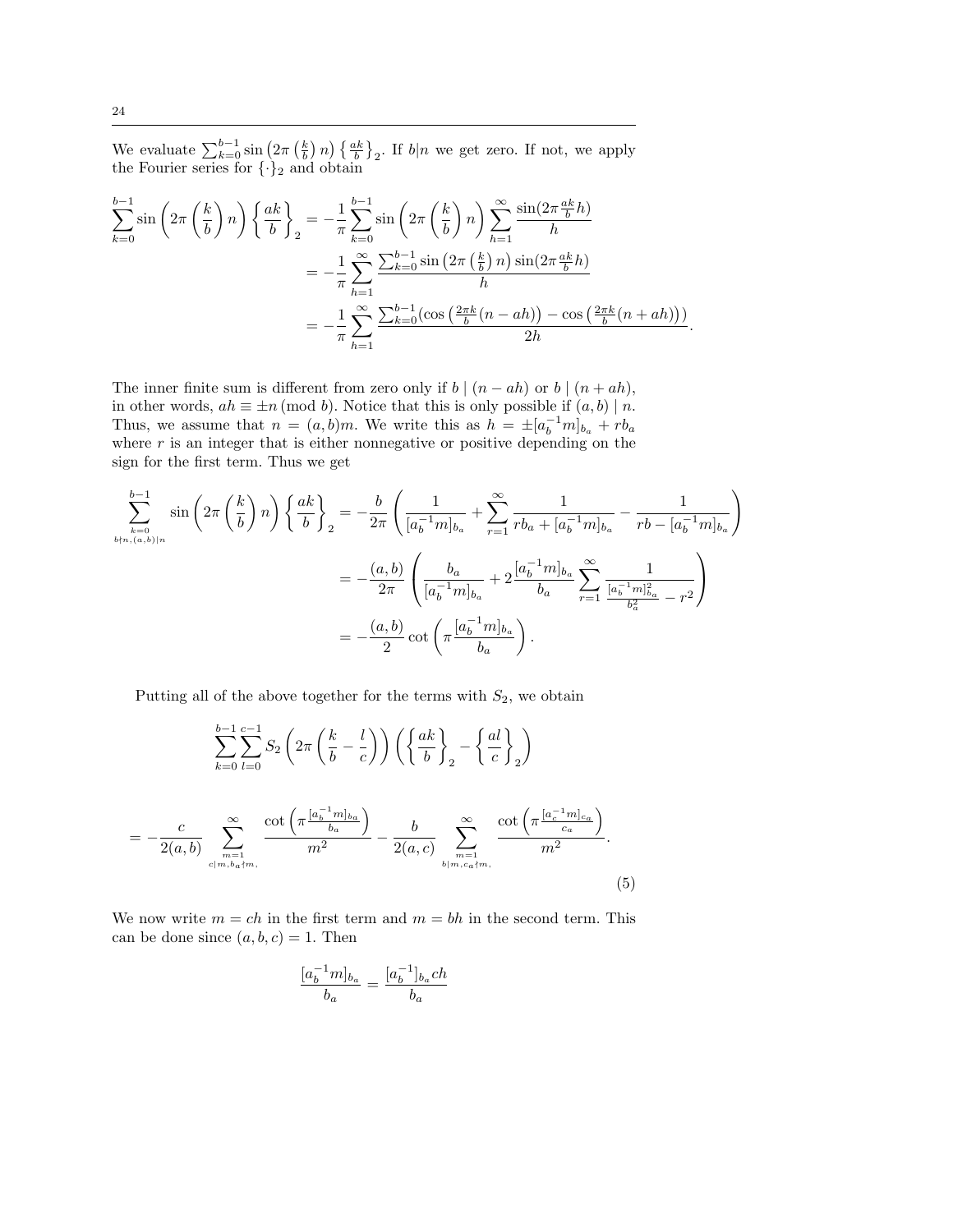and analogously in the second term. Thus equation (5) equals

$$
-\frac{1}{2c(a,b)}\sum_{h=1\atop b_a\uparrow ch}^{\infty}\frac{\cot\left(\pi\frac{[a_b^{-1}]_{b_a}ch}{b_a}\right)}{h^2}-\frac{1}{2b(a,c)}\sum_{h=1\atop c_a\uparrow bh}^{\infty}\frac{\cot\left(\pi\frac{[a_c^{-1}]_{c_a}bh}{c_a}\right)}{h^2}.
$$

Finally, we get

$$
-2m(x^a - 1, x^b - 1, x^c - 1)
$$

$$
= abc \left(\frac{1}{[a,b]^3} + \frac{1}{[b,c]^3} + \frac{1}{[c,a]^3}\right) \zeta(3)
$$
  

$$
- \frac{\pi}{2c(a,b)} \sum_{h=1 \atop b_a \neq ch} \frac{\cot \left(\pi \frac{[a_b^{-1}]_{b_a}ch}{b_a}\right)}{h^2} - \frac{\pi}{2b(a,c)} \sum_{h=1 \atop c_a \neq bh} \frac{\cot \left(\pi \frac{[a_c^{-1}]_{c_a}bh}{c_a}\right)}{h^2}
$$
  

$$
- \frac{\pi}{2a(b,c)} \sum_{h=1 \atop c_b \neq ah} \frac{\cot \left(\pi \frac{[b_c^{-1}]_{c_b}ah}{c_b}\right)}{h^2} - \frac{\pi}{2c(b,a)} \sum_{h=1 \atop a_b \neq ch} \frac{\cot \left(\pi \frac{[b_a^{-1}]_{a_b}ch}{a_b}\right)}{h^2}
$$
  

$$
- \frac{\pi}{2b(c,a)} \sum_{h=1 \atop a_c \neq bh} \frac{\cot \left(\pi \frac{[c_a^{-1}]_{a_c}bh}{a_c}\right)}{h^2} - \frac{\pi}{2a(c,b)} \sum_{h=1 \atop b_c \neq ah} \frac{\cot \left(\pi \frac{[c_b^{-1}]_{b_c}ah}{b_c}\right)}{h^2}.
$$

This concludes the proof of Theorem 26.  $\Box$ 

We can immediately deduce some particular formulae.

**Corollary 27** 1. For positive integers a and b with  $(a, b) = 1$ ,

$$
m(x^{a}-1,x^{b}-1,x^{b}-1)=-\frac{2+a^{3}}{2a^{2}b}\zeta(3)+\frac{\pi}{2b}\sum_{h=1\atop a\not=h}^{\infty}\frac{\cot\left(\pi\frac{h}{a}\right)}{h^{2}}.
$$

2. For an odd integer d, we have

$$
m(x-1, x^4 - 1, x^{2d} - 1)
$$

$$
= -\frac{9+d^3}{16d^2}\zeta(3) + \frac{\pi}{16}\sum_{\substack{h=1 \ d \nmid 2h}}^{\infty} \frac{\cot\left(\pi \frac{2h}{d}\right)}{h^2} + \frac{\pi}{8}\sum_{\substack{h=1 \ d \nmid h}}^{\infty} \frac{\cot\left(\pi \frac{(d+1)h}{2d}\right)}{h^2}.
$$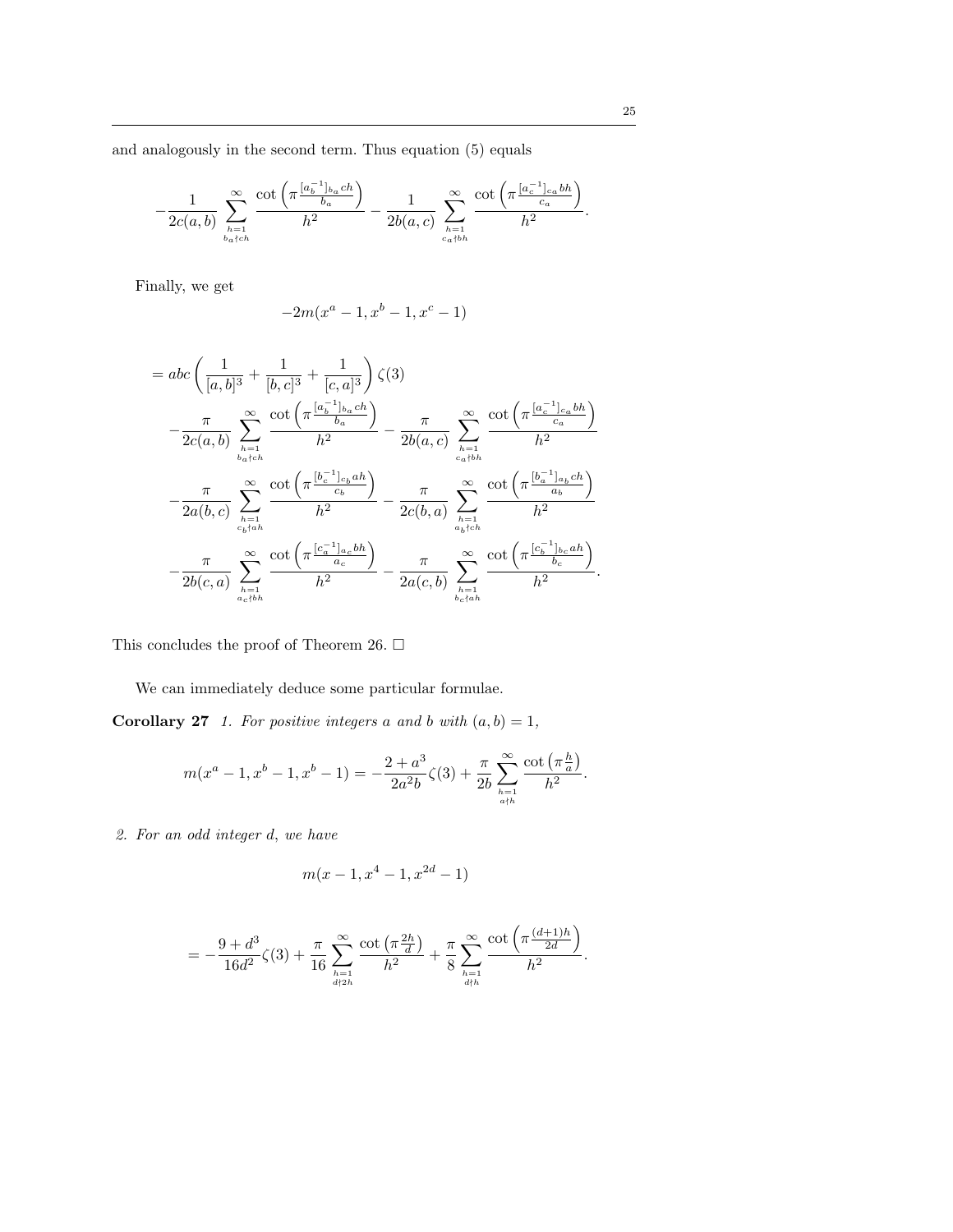Here are some particular cases

$$
m(x - 1, x^{b} - 1, x^{b} - 1) = -\frac{3}{2b}\zeta(3),
$$
  
\n
$$
m(x^{2} - 1, x^{b} - 1, x^{b} - 1) = -\frac{5}{4b}\zeta(3),
$$
  
\n
$$
m(x^{3} - 1, x^{b} - 1, x^{b} - 1) = -\frac{29}{18b}\zeta(3) + \frac{\pi}{2\sqrt{3}b}L(2, \chi_{-3}),
$$
  
\n
$$
m(x^{4} - 1, x^{b} - 1, x^{b} - 1) = -\frac{33}{16b}\zeta(3) + \frac{\pi}{2b}L(2, \chi_{-4}).
$$

Here  $L(s, \chi)$  denotes the Dirichlet L-series in the corresponding character  $\chi$ , i.e.,  $L(s, \chi) = \sum_{n=1}^{\infty} \frac{\chi(n)}{n^s}$ .

## 5 Limiting values for  $m_k$

In [2], Boyd suggests a different point of view for the study of Lehmer's question. He proposes the study of the set

 $L = \{m(P) : P \text{ univariate with integer coefficients}\}\subset [0, \infty).$ 

(Boyd writes this in terms of the Mahler measure  $M(P) = e^{m(P)}$  but we will keep everything in terms of the logarithmic Mahler measure for consistency.) The idea is that Lehmer's question can be translated as whether 0 is a limit point of L. In fact, as Boyd points out, if 0 is a limit point of L, then L is dense in  $[0, \infty)$ . A negative answer to Lehmer's question yields a much more interesting  $L$ . Presumably,  $L$  is not closed, since  $L$  consists of logarithms of algebraic numbers, but  $z_0 = \frac{7}{2\pi^2} \zeta(3)$  is a limit point of L and we do not expect  $z_0$  to be the logarithm of an algebraic number. If the above is true and if Lehmer's question has a negative answer, then one could ask about other limit points for L.

In this section, we proceed to study limits of some sequences in

 $L_{2h+1} = \{m_{2h+1}(P) : P \text{ univariate with integer coefficients}\},\$ 

with special focus on 0 as a limit point. Namely, we will show that we can obtain certain values (including 0) as limit of sequences  ${m_{2h+1}(P_n)}_n$  where  $P_n \in \mathbb{Z}[x].$ 

By a generalization of a result of Boyd and Lawton (Theorem 30),  $m_k$ of any multivariate polynomial is a limit of a sequence of  $m_k$  of univariate polynomials. Therefore, the set

 $L_{2h+1}^{\#} = \{m_{2h+1}(P) : P$  multivariate with integer coefficients},

is included in the closure of  $L_{2h+1}$ . We will see that Lehmer's question has a positive answer for  $m_{2h+1}$  for  $h \geq 1$ . Thus, following Boyd,  $L_{2h+1}^{\#}$  can not be a closed set.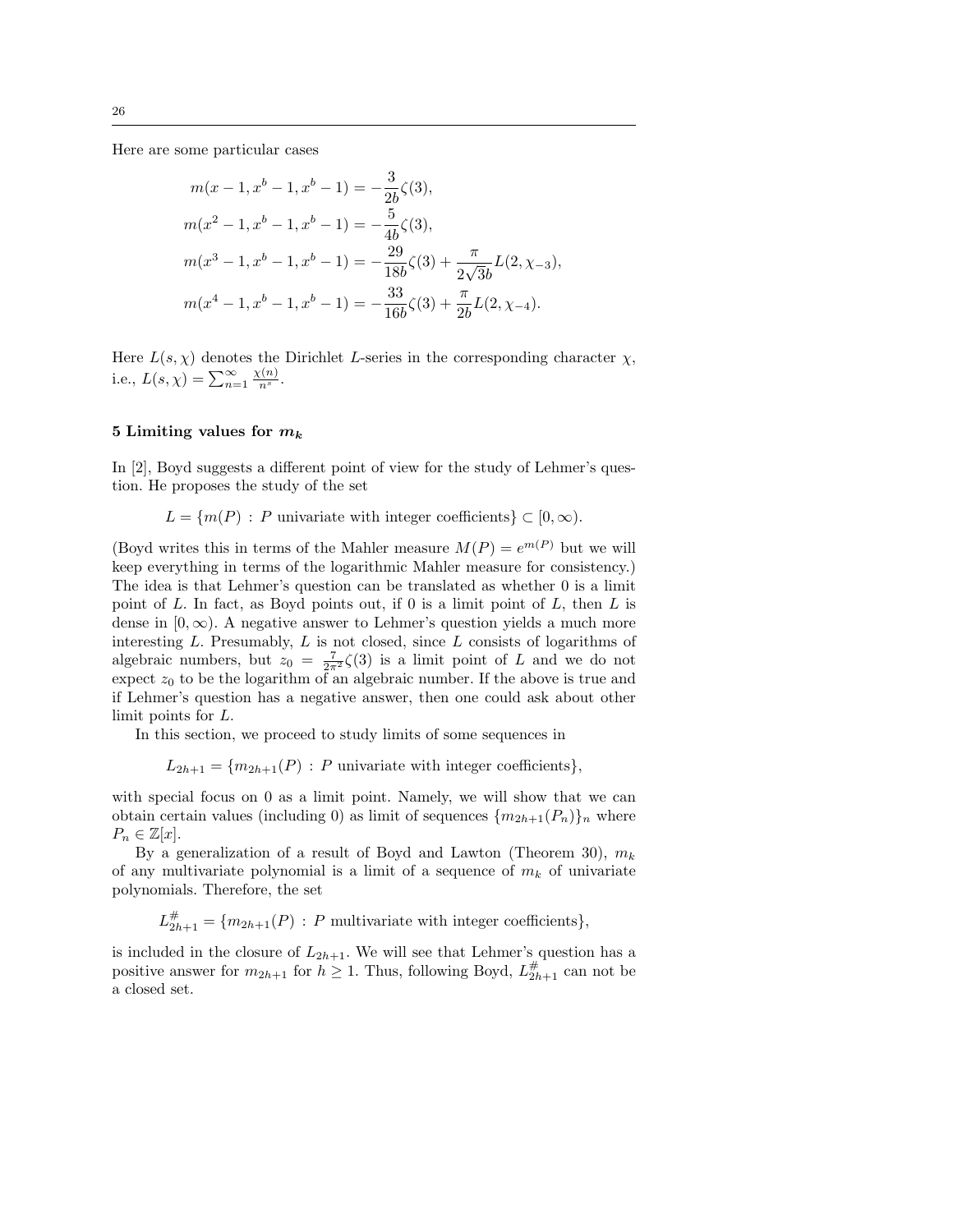# $5.1$  Limiting values for  $m_3$

In order to find limit points of  $m_3$  of certain sequences of polynomials, we will need the following result.

**Lemma 28** 1. Let  $r \in \mathbb{Z}$ ,  $r \neq 0$  and  $p \in \mathbb{Z}$ . Then

$$
\lim_{p \to \infty} \frac{r\pi}{p} \sum_{\substack{h=1 \\ p \nmid rh}}^{\infty} \frac{\cot\left(\pi \frac{rh}{p}\right)}{h^2} = \zeta(3).
$$

2. Let  $p \in \mathbb{Z}$  be odd. Then

$$
\lim_{p \to \infty} \frac{4\pi}{p} \sum_{\substack{h=1 \\ p \nmid h}}^{\infty} \frac{\cot\left(\pi \frac{(p+1)h}{2p}\right)}{h^2} = \zeta(3).
$$

**Proof.** Part 1. Observe that  $\cot(x) < \frac{1}{x}$  for  $0 < x < \pi$ . Thus, for  $0 < h < \frac{p}{r}$ , we can write

$$
\cot\left(\pi\frac{rh}{p}\right) < \frac{p}{rh\pi}.
$$

Moreover, for  $p \nmid h$ , we have that

$$
\left|\cot\left(\pi\frac{rh}{p}\right)\right|<\frac{p}{\pi}.
$$

Thus,

$$
\frac{r\pi}{p} \sum_{h=1 \atop p\nmid rh}^{\infty} \frac{\cot\left(\pi \frac{rh}{p}\right)}{h^2} = \frac{r\pi}{p} \sum_{1 \le h < \frac{p}{r}} \frac{\cot\left(\pi \frac{rh}{p}\right)}{h^2} + \frac{r\pi}{p} \sum_{\frac{p}{r} < h \atop p\nmid rh} \frac{\cot\left(\pi \frac{rh}{p}\right)}{h^2}
$$
\n
$$
< \sum_{1 \le h < \frac{p}{r}} \frac{1}{h^3} + r \sum_{\frac{p}{r} < h} \frac{1}{h^2}
$$

On the other hand,  $\lim_{x\to 0} x \cot(x) = 1$ . Given  $\epsilon > 0$ , take p large enough such that

$$
\cot\left(\pi\frac{rh}{p}\right) \ge \frac{p}{rh\pi}(1-\epsilon)
$$

for any  $0 < h < \sqrt{p}$ . Let  $H = |\sqrt{p}|$ . Then

$$
\frac{r\pi}{p} \sum_{h=1}^{\infty} \frac{\cot\left(\pi \frac{rh}{p}\right)}{h^2} = \frac{r\pi}{p} \sum_{h=1}^{H} \frac{\cot\left(\pi \frac{rh}{p}\right)}{h^2} + \frac{r\pi}{p} \sum_{h=H}^{\infty} \frac{\cot\left(\pi \frac{rh}{p}\right)}{h^2}
$$

$$
\geq (1 - \epsilon) \sum_{h=1}^{H} \frac{1}{h^3} - \frac{r\pi}{p} \sum_{h=H}^{\infty} \frac{\left|\cot\left(\pi \frac{rh}{p}\right)\right|}{h^2}
$$

$$
\geq (1 - \epsilon) \sum_{h=1}^{H} \frac{1}{h^3} - r \sum_{h=H}^{\infty} \frac{1}{h^2}
$$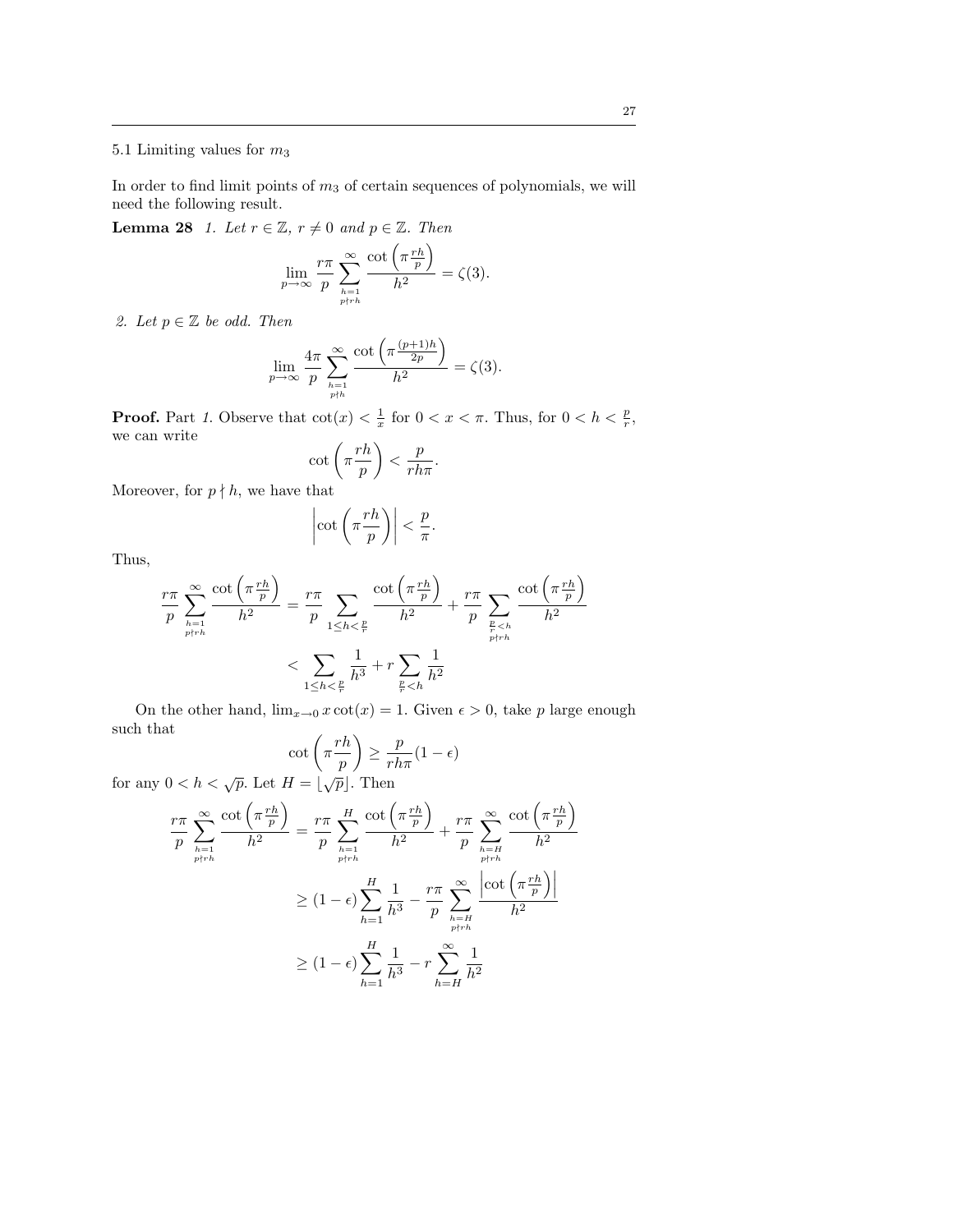Taking the limit when  $p \to \infty$ , we conclude that

$$
\lim_{p \to \infty} \frac{r\pi}{p} \sum_{\substack{h=1 \\ p \nmid r}}^{\infty} \frac{\cot\left(\pi \frac{rh}{p}\right)}{h^2} = \zeta(3).
$$

Part 2.

$$
\frac{4\pi}{p} \sum_{\substack{h=1 \ p\neq h}}^{\infty} \frac{\cot\left(\pi \frac{(p+1)h}{2p}\right)}{h^2} = \frac{4\pi}{p} \sum_{\substack{h=1 \ 2|h, p\nmid h}}^{\infty} \frac{\cot\left(\pi \frac{(p+1)h}{2p}\right)}{h^2} + \frac{4\pi}{p} \sum_{\substack{h=1 \ 2|h, p\nmid h}}^{\infty} \frac{\cot\left(\pi \frac{(p+1)h}{2p}\right)}{h^2}.
$$
\n(6)

For the first term, we let  $h = 2j$ . For the second term, we observe that, for  $0 < h < p$ ,

$$
\cot\left(\pi\frac{(p+1)h}{2p}\right)=\cot\left(\frac{\pi}{2}+\frac{h\pi}{2p}\right)=\cot\left(\pi\frac{p+h}{2p}\right)<\frac{2p}{\pi(p+h)},
$$

and for  $p \nmid h$ ,

$$
\left|\cot\left(\pi\frac{(p+1)h}{2p}\right)\right| < \frac{2p}{\pi}.
$$

Thus, equation (6) equals

$$
\frac{\pi}{p} \sum_{\substack{j=1 \ p \text{ odd}}}^{\infty} \frac{\cot\left(\pi \frac{(p+1)j}{p}\right)}{j^2} + \frac{4\pi}{p} \sum_{1 \le h < p} \frac{\cot\left(\pi \frac{(p+1)h}{2p}\right)}{h^2} + \frac{4\pi}{p} \sum_{\substack{p < h \\ p \nmid h}}^{\infty} \frac{\cot\left(\pi \frac{(p+1)h}{2p}\right)}{h^2}
$$
\n
$$
\le \frac{\pi}{p} \sum_{\substack{j=1 \ p \nmid j}}^{\infty} \frac{\cot\left(\pi \frac{j}{p}\right)}{j^2} + 8 \sum_{1 \le h < p} \frac{1}{(p+h)h^2} + 8 \sum_{\substack{p < h \\ p \nmid h}}^{\infty} \frac{1}{h^2}
$$
\n
$$
\le \frac{\pi}{p} \sum_{\substack{j=1 \ p \nmid j}}^{\infty} \frac{\cot\left(\pi \frac{j}{p}\right)}{j^2} + \frac{8}{p} \zeta(2) + 8 \sum_{\substack{p < h \\ p \nmid h}}^{\infty} \frac{1}{h^2}.
$$

Similarly, we can write

$$
\frac{4\pi}{p}\sum_{h=1\atop p\nmid h}\limits^{\infty}\frac{\cot\left(\pi\frac{(p+1)h}{2p}\right)}{h^2}\geq \frac{\pi}{p}\sum_{j=1\atop p\nmid j}\limits^{\infty}\frac{\cot\left(\pi\frac{j}{p}\right)}{j^2}-\frac{8}{p}\zeta(2)-8\sum_{\substack{p
$$

By taking the limit when  $p \to \infty$  and using Part 1, we conclude the proof.  $\Box$ 

We will now compute  $m_3$  for some sequences of polynomials and take their limits. This process will provide us with limit points for the values of  $m_3$  as well as infinitely many polynomials  $P$  with positive and negative values of  $m_3(P)$ .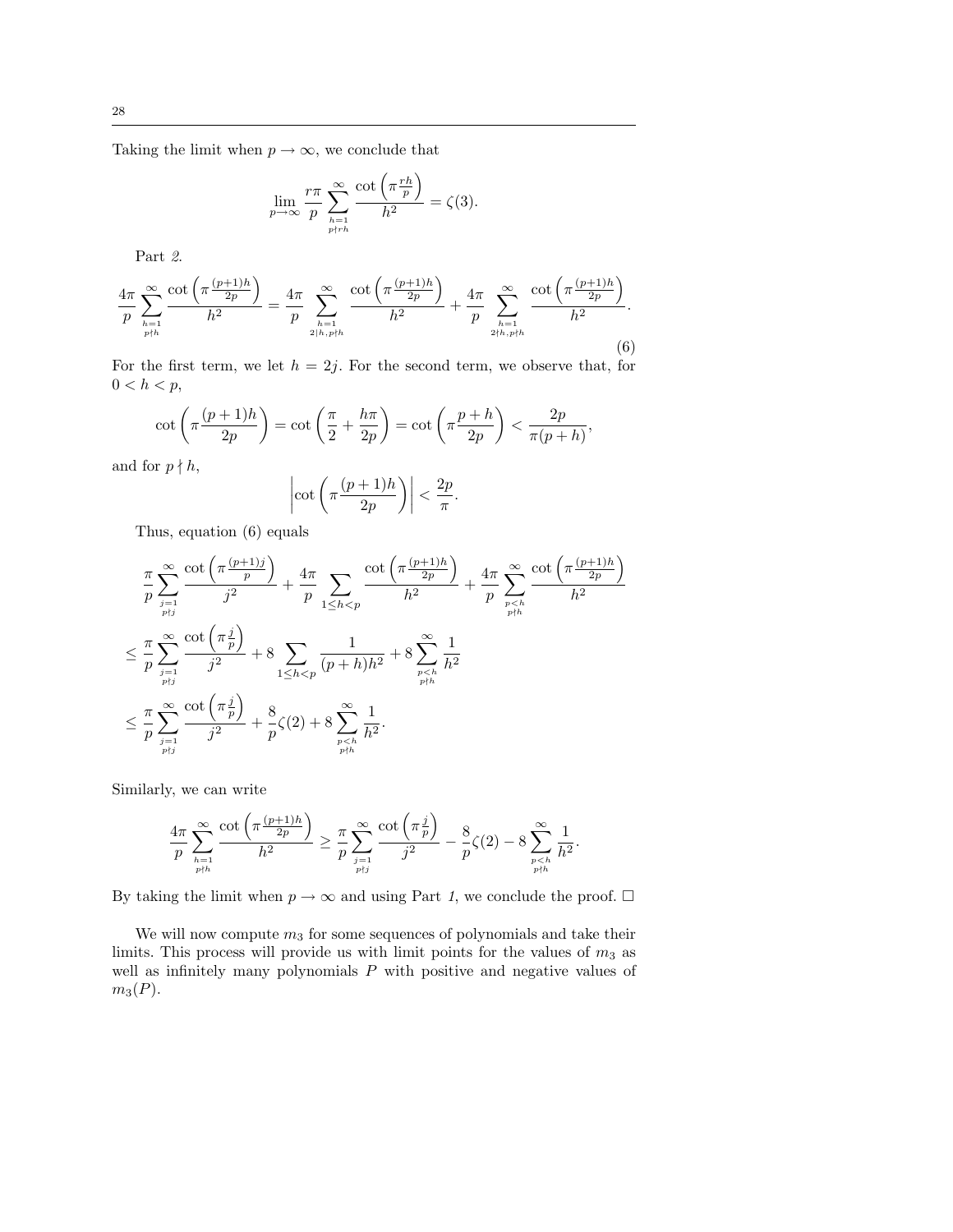1. Consider the family of polynomials  $\frac{x^p-1}{x-1}$ . From part 1 of Corollary 27, we have that

$$
m_3\left(\frac{x^p - 1}{x - 1}\right) = m_3(x^p - 1) - m_3(x - 1) + 3m(x^p - 1, x - 1, x - 1)
$$

$$
- 3m(x^p - 1, x^p - 1, x - 1)
$$

$$
= 3\left(-\frac{2 + p^3}{2p^2}\zeta(3) + \frac{\pi}{2}\sum_{\substack{h=1 \ p\nmid h}}^{\infty} \frac{\cot\left(\pi \frac{h}{p}\right)}{h^2} + \frac{3}{2p}\zeta(3)\right)
$$

$$
= \frac{9p - 6 - 3p^3}{2p^2}\zeta(3) + \frac{3\pi}{2}\sum_{\substack{h=1 \ p\nmid h}}^{\infty} \frac{\cot\left(\pi \frac{h}{p}\right)}{h^2}.
$$

Thus,

$$
\lim_{p \to \infty} m_3 \left( \frac{x^p - 1}{x - 1} \right) = \lim_{p \to \infty} \left( \frac{9p - 6 - 3p^3}{2p^2} \zeta(3) + \frac{3\pi}{2} \sum_{\substack{h=1 \\ p \nmid h}}^{\infty} \frac{\cot \left( \pi \frac{h}{p} \right)}{h^2} \right)
$$

$$
= \lim_{p \to \infty} \left( \frac{9p - 6 - 3p^3}{2p^2} \zeta(3) + \frac{3p}{2} \zeta(3) \right)
$$

$$
= 0.
$$

Thus, 0 seems to be a limit point for  $L_3$ .

2. Now, let us focus on the case of  $(x^p - 1)(x - 1)$ . Again, we apply part 1 of Corollary 27, in order to obtain

$$
m_3((x^p - 1)(x - 1)) = m_3(x^p - 1) + m_3(x - 1) + 3m(x^p - 1, x - 1, x - 1)
$$
  
+ 
$$
3m(x^p - 1, x^p - 1, x - 1)
$$
  
= 
$$
3\left(-\zeta(3) - \frac{2 + p^3}{2p^2}\zeta(3) + \frac{\pi}{2} \sum_{\substack{h=1 \ p\nmid h}}^{\infty} \frac{\cot\left(\pi \frac{h}{p}\right)}{h^2} - \frac{3}{2p}\zeta(3)\right)
$$
  
= 
$$
\frac{-6p^2 - 9p - 6 - 3p^3}{2p^2}\zeta(3) + \frac{3\pi}{2} \sum_{\substack{h=1 \ p\nmid h}}^{\infty} \frac{\cot\left(\pi \frac{h}{p}\right)}{h^2}.
$$

Thus,

$$
\lim_{p \to \infty} m_3 ((x^p - 1)(x - 1)) = \lim_{p \to \infty} \left( \frac{-6p^2 - 9p - 6 - 3p^3}{2p^2} \zeta(3) + \frac{3\pi}{2} \sum_{h=1 \atop p \nmid h}^{\infty} \frac{\cot \left(\pi \frac{h}{p}\right)}{h^2} \right)
$$
\n
$$
= \lim_{p \to \infty} \left( \frac{-6p^2 - 9p - 6 - 3p^3}{2p^2} \zeta(3) + \frac{3p}{2} \zeta(3) \right)
$$
\n
$$
= -3\zeta(3).
$$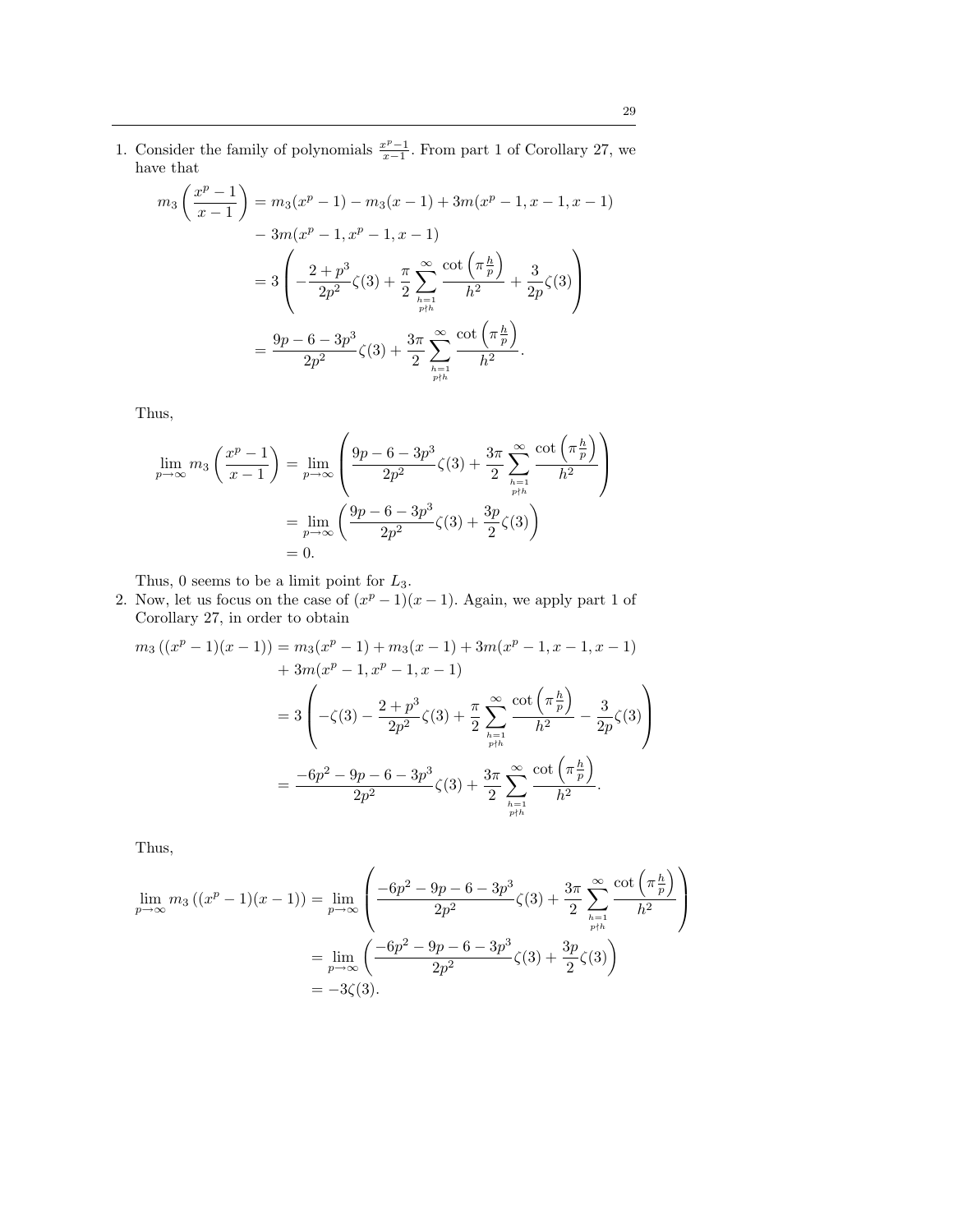Thus,  $-3\zeta(3)$  seems to be a limit point for  $L_3$ . In addition, we obtain infinitely many polynomials P such that  $m_3(P) < 0$ .

3. We now look at the case  $a = 1$ ,  $b = 4$  and  $c = 2d$  with d odd. Applying part 2 of Corollary 27 and observing that for an odd integer  $d$ ,  $[2^{-1}]_d = \frac{d+1}{2}$ , we get

$$
m_3\left(\frac{(x^4-1)(x^{2d}-1)}{(x-1)^2}\right) = m_3(x^4-1) + m_3(x^{2d}-1) - 8m_3(x-1) \n+3m(x^4-1, x^{2d}-1, x^{2d}-1) \n+3m(x^4-1, x^4-1, x^{2d}-1) \n+12m(x^4-1, x-1, x-1) \n-6m(x^4-1, x^4-1, x-1) \n+12m(x^{2d}-1, x-1, x-1) \n-6m(x^{2d}-1, x^{2d}-1, x-1) \n-12m(x^4-1, x^{2d}-1, x-1) \n= -\frac{3}{2}\zeta(3) - \frac{3}{2}\zeta(3) + 12\zeta(3) \n- \frac{15}{4d}\zeta(3) - \frac{6+3d^3}{4d^2}\zeta(3) + \frac{3\pi}{4}\sum_{\substack{n=1 \ n\neq n}}^{\infty} \frac{\cot(\pi \frac{h}{d})}{h^2} \n- \frac{99}{4}\zeta(3) + 6\pi L(2, \chi_{-4}) + \frac{9}{4}\zeta(3) \n- \frac{3+12d^3}{d^2}\zeta(3) + 6\pi \sum_{\substack{n=1 \ n\neq n}}^{\infty} \frac{\cot(\pi \frac{h}{2d})}{h^2} + \frac{9}{2d}\zeta(3) \n+ \frac{27+3d^3}{4d^2}\zeta(3) - \frac{3\pi}{4}\sum_{\substack{n=1 \ n\neq n}}^{\infty} \frac{\cot(\pi \frac{h}{2d})}{h^2} \n- \frac{3\pi}{2}\sum_{\substack{n=1 \ n\neq n}}^{\infty} \frac{\cot(\pi \frac{(n+1)h}{d})}{h^2} \n- \frac{3\pi}{2}\sum_{\substack{n=1 \ n\neq n}}^{\infty} \frac{\cot(\pi \frac{(n+1)h}{d})}{h^2} \n= \frac{9+3d-54d^2-48d^3}{4d^2}\zeta(3) + 6\pi L(2, \chi_{-4}) \n+ \frac{3\pi}{4}\sum_{\substack{n=1 \ n\neq n}}^{\
$$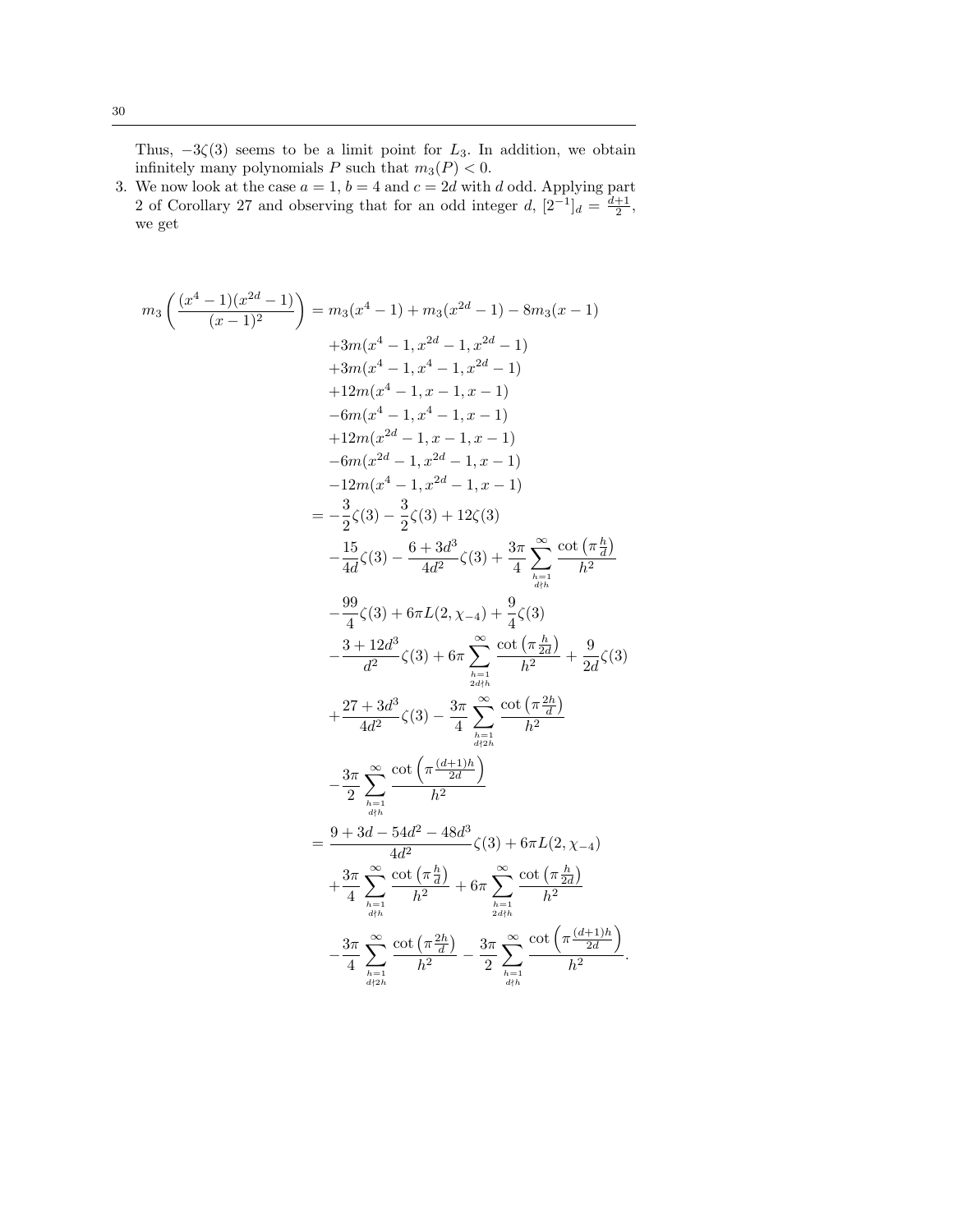Thus

$$
\lim_{d \to \infty} m_3 \left( \frac{(x^4 - 1)(x^{2d} - 1)}{(x - 1)^2} \right) = \lim_{d \to \infty} \left( \frac{9 + 3d - 54d^2 - 48d^3}{4d^2} \zeta(3) + 6\pi L(2, \chi_{-4}) + \frac{3\pi}{4} \sum_{\substack{h=1 \text{odd } h}}^{\infty} \frac{\cot(\pi \frac{h}{d})}{h^2} + 6\pi \sum_{\substack{h=1 \text{odd } h}}^{\infty} \frac{\cot(\pi \frac{h}{2d})}{h^2} - \frac{3\pi}{4} \sum_{\substack{h=1 \text{odd } h}}^{\infty} \frac{\cot(\pi \frac{2h}{d})}{h^2} + 6\pi \sum_{\substack{h=1 \text{odd } h}}^{\infty} \frac{\cot(\pi \frac{4h + 1}{2d})}{h^2} + \frac{3\pi}{2} \sum_{\substack{h=1 \text{odd } h}}^{\infty} \frac{\cot(\pi \frac{(d+1)h}{2d})}{h^2} + \frac{3\pi}{4} \sum_{\substack{h=1 \text{odd } h}}^{\infty} \frac{\cot(\pi \frac{(d+1)h}{2d})}{h^2} + 6\pi L(2, \chi_{-4}) + \frac{3d}{4} \zeta(3) + 12d\zeta(3) - \frac{3d}{8} \zeta(3) - \frac{3d}{8} \zeta(3) - \frac{3d}{8} \zeta(3) = 1.0377764969 \dots
$$

Thus,  $6\pi L(2, \chi_{-4}) - \frac{27}{2}\zeta(3)$  seems to be a limit point for  $L_3$ . In addition, we obtain infinitely many polynomials P such that  $m_3(P) > 0$ .

4. It is not generally hard to find positive limit points for  $m_3(P)$ , for example, one can take the sequence  $(x^{n}+3)(x+3)$ . It is clear that  $m_{3}((x^{n}+3)(x+3))$  $3)$ )  $\geq \log^3 4 > 0$ .

#### 5.2 Limit values for higher Mahler measures

Analogously to the Mahler measure for one variable, the Mahler measure of a non-zero multi-variable polynomial  $P(x_1, \ldots, x_n) \in \mathbb{C}[x_1, \ldots, x_n]$  can be defined as

$$
m(P) := \frac{1}{(2\pi i)^n} \int_{|x_1|=1} \cdots \int_{|x_n|=1} \log |P(x_1,\ldots,x_n)| \frac{dx_1}{x_1} \ldots \frac{dx_n}{x_n}.
$$

This generalization can be extended to the multiple (and higher) Mahler measure. Let  $P_1, \ldots, P_l \in \mathbb{C}[x_1, \ldots, x_n]$  be nonzero polynomials. Then, we define  $m(P_1, \ldots, P_l)$  as

$$
\frac{1}{(2\pi i)^n} \int_{|x_1|=1} \cdots \int_{|x_n|=1} \log |P_1(x_1,\ldots,x_n)| \ldots \log |P_l(x_1,\ldots,x_n)| \frac{dx_1}{x_1} \ldots \frac{dx_n}{x_n}.
$$

Boyd [3] conjectured the following important statement, which was completely proved by Lawton [8].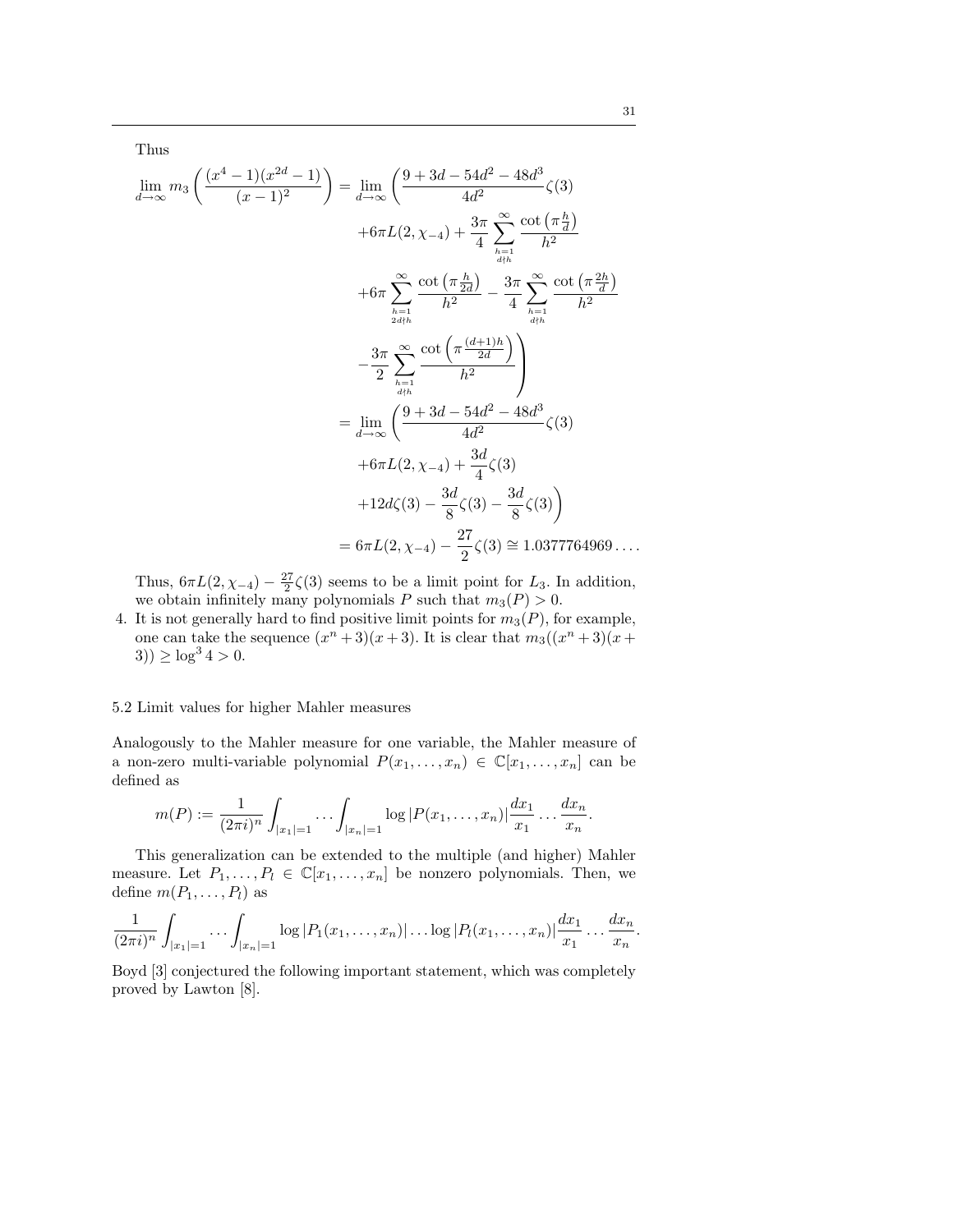**Theorem 29** Let  $P(x_1, \ldots, x_n) \in \mathbb{C}[x_1, \ldots, x_n]$  and  $\mathbf{r} = (r_1, \ldots, r_n)$ ,  $r_i \in \mathbb{C}[x_1, \ldots, x_n]$  $\mathbb{Z}_{>0}$ . Define  $P_{\bf r}(x)$  as

$$
P_{\mathbf{r}}(x) = P(x^{r_1}, \dots, x^{r_n}),
$$

and let

$$
q(\mathbf{r}) = \min \left\{ H(\mathbf{s}) : \mathbf{s} = (s_1, \dots, s_n) \in \mathbb{Z}^n, \, \mathbf{s} \neq (0, \dots, 0), \sum_{j=1}^n s_j r_j = 0 \right\},\,
$$

where  $H(\mathbf{s}) = \max\{|s_j| : 1 \leq j \leq n\}$ . Then

$$
\lim_{q(\mathbf{r}) \to \infty} m(P_{\mathbf{r}}) = m(P).
$$

It is a simple exercise to generalize the techniques of Lawton to prove an analogous result for multiple Mahler measures. That is, under the same conditions as above, one can show

**Theorem 30** Let  $P_1, \ldots, P_l \in \mathbb{C}[x_1, \ldots, x_n]$ , and **r** as before. Then

$$
\lim_{q(\mathbf{r}) \to \infty} m(P_{1\mathbf{r}}, \dots, P_{l\mathbf{r}}) = m(P_1, \dots, P_l).
$$

As an immediate application of Theorem 30, we get that for any  $a \geq 1$ ,

$$
\lim_{p \to \infty} m(x^a - 1, x^p - 1, x^p - 1) = m(x - 1)m_2(y - 1) = 0
$$

and

$$
\lim_{p \to \infty} m(x^a - 1, x^a - 1, x^p - 1) = m_2(x - 1)m(y - 1) = 0.
$$

Thus, the limits from Section 5.1 follow from this. An advantage of Theorem 30 over the techniques in Section 5.1 is that it gives us the limits of  $m_k$  of these sequences for all values of  $k$ . For example, we immediately obtain that

$$
\lim_{n \to \infty} m_{2h+1} \left( \frac{x^n - 1}{x - 1} \right) = 0.
$$

We will prove in the next subsection that the above sequence (for  $h > 0$ fixed) is nonconstant. While 0 is a limit point of  $m_{2h+1}$ , what can be said about positive and negative values? As in the case of  $m_3$ , it is not hard to see that  $m_k(x+3) \geq \log^k 2 > 0$ . Using Theorem 30 we can see that the sequence  $m_{2h+1}((x^{n}+3)(x+3))$  has a positive limit. As for negative limits, the sequence  $m_{2h+1}((x^{n}-1)(x-1))$  provides a good example. To see this, we apply the following result from [6] (Theorem 3):

Theorem 31 For  $l \in \mathbb{Z}_{\geq 1}$ ,

$$
m_l(x-1) = \sum_{b_1+\cdots+b_j=l, b_i\geq 2} \frac{(-1)^{l}l!}{2^{2j}} \zeta(b_1,\ldots,b_j),
$$

where

$$
\zeta(b_1,\ldots,b_j) = \sum_{1 \le p_1 < \cdots < p_j} \frac{1}{p_1^{b_1} \cdots p_j^{b_j}}.
$$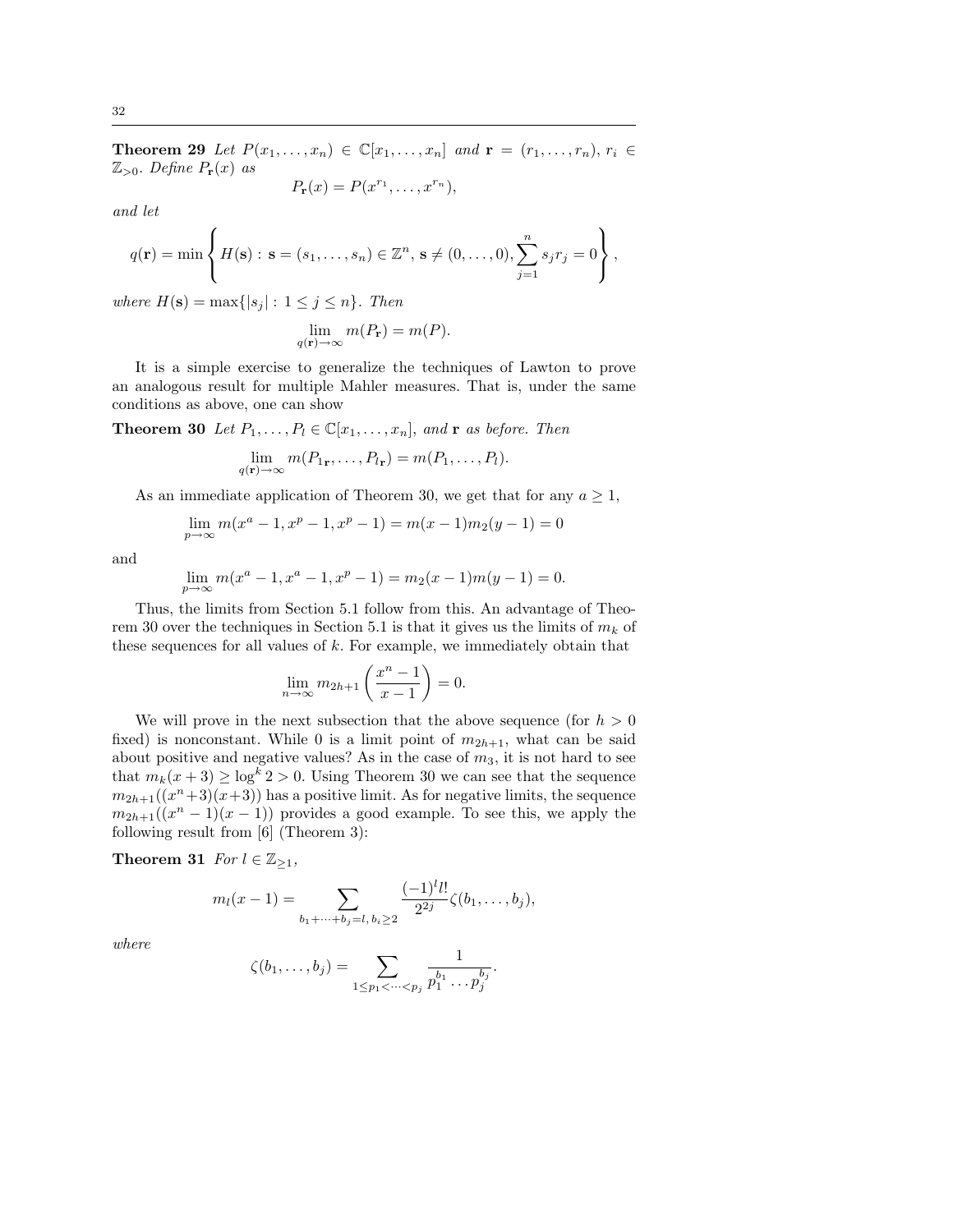From Theorem 30, we get that

$$
\lim_{n \to \infty} m_{2h+1}((x^n - 1)(x - 1)) = m_{2h+1}((y - 1)(x - 1))
$$

$$
=\sum_{i=0}^{2h+1} {2h+1 \choose i} m_i(y-1)m_{2h+1-i}(x-1).
$$

Moreover, Theorem 31 tells us that  $m_l(x - 1) < 0$  for odd l and  $m_l(x - 1) > 0$ for even l, that is, each term on the right hand side of the above equation is negative. Thus,  $m_{2h+1}((x^n - 1)(x - 1))$  has a negative limit.

On a different note, observe that  $\frac{\pi^2}{12}$  is a limiting value for  $m_2$ , since, by Theorem 19 (iv) in [6], we have that  $m_2(x + y + 2) = \frac{\pi^2}{12}$ . Thus

$$
\lim_{n \to \infty} m_2(x^n + x + 2) = \frac{\pi^2}{12}
$$

.

5.3 A proof that certain sequences are nonconstant

As usual, Theorem 30 does not say anything about the sequence of values  $m_{2h+1}(\frac{x^{n}-1}{x-1})$ , which in principle could be constant (and therefore, identically zero). This is precisely the case with  $h = 0$ .

Fortunately, we have the following result.

**Theorem 32** Let  $h \geq 1$  fixed and  $P_n(x) = \frac{x^n - 1}{x - 1}$ . Then the sequence  $m_{2h+1}(P_n)$ is nonconstant.

The idea of this proof was provided to us by Kannan Soundararajan. We will need some auxiliary results first.

**Lemma 33** Let  $\alpha, m \in \mathbb{Z}$  with m positive. Let

$$
T_m(\alpha) := \sum_{\substack{\ell_1,\ldots,\ell_m \in \mathbb{Z}_{\neq 0} \\ \ell_1+\cdots+\ell_m=\alpha}} \frac{1}{|\ell_1|\ldots|\ell_m|}
$$

Then, for  $\alpha \neq 0$ ,

$$
T_m(\alpha) = \frac{2^{m-1} m \log^{m-1} |\alpha|}{|\alpha|} \left( 1 + O\left( \log^{-2} |\alpha| \right) \right).
$$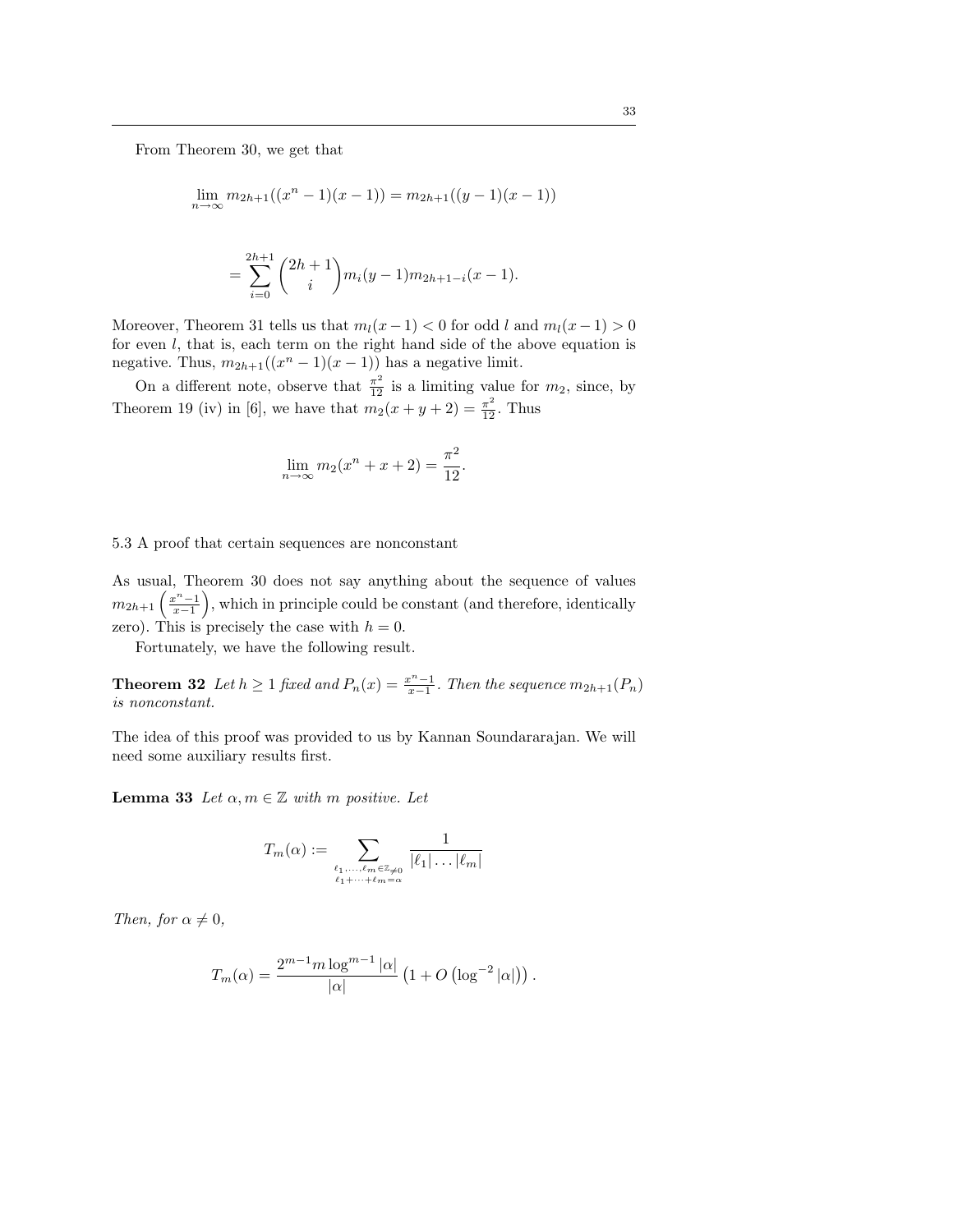**Proof.** First notice that  $T_m(\alpha) = T_m(-\alpha)$ , so we can assume that  $\alpha$  is positive. By multiplying and dividing by  $\ell_1 + \cdots + \ell_m = \alpha$ , we obtain that

$$
T_m(\alpha) = \frac{1}{\alpha} \sum_{\substack{\ell_1, \ldots, \ell_m \in \mathbb{Z}_{\neq 0} \\ \ell_1 + \cdots + \ell_m = \alpha}} \frac{\ell_1 + \cdots + \ell_m}{|\ell_1| \ldots |\ell_m|} = \frac{1}{\alpha} \sum_{j=1}^m \sum_{\ell_j \in \mathbb{Z}_{\neq 0}} sign(\ell) T_{m-1}(\alpha - \ell_j)
$$
  
\n
$$
= \frac{m}{\alpha} \sum_{\ell \in \mathbb{Z}_{\neq 0}} sign(\ell) T_{m-1}(\alpha - \ell)
$$
  
\n
$$
= \frac{m}{\alpha} \left( - \sum_{\ell = -\infty}^{-1} T_{m-1}(\alpha - \ell) + \sum_{\ell = 1}^{\infty} T_{m-1}(\alpha - \ell) + \sum_{\ell = \alpha + 1}^{2\alpha} T_{m-1}(\alpha - \ell) + \sum_{\ell = 2\alpha + 1}^{\infty} T_{m-1}(\alpha - \ell) \right)
$$
  
\n
$$
= \frac{2m}{\alpha} \sum_{j=0}^{\infty} T_{m-1}(j) - \frac{m}{\alpha} (T_{m-1}(0) + T_{m-1}(\alpha)).
$$

Now observe that  $T_1(\alpha) = \frac{1}{|\alpha|}$  for  $\alpha \neq 0$ . We proceed by induction. Assume that the statement is true for  $m$ . Then

$$
T_{m+1}(\alpha) = \frac{2(m+1)}{\alpha} \sum_{j=0}^{\alpha} T_m(j) - \frac{m+1}{\alpha} (T_m(0) + T_m(\alpha))
$$
  
= 
$$
\frac{2(m+1)}{\alpha} \sum_{j=1}^{\alpha} \frac{2^{m-1} m \log^{m-1} j}{j} \left(1 + O\left(\log^{-2} j\right)\right) - \frac{m+1}{\alpha} \frac{2^{m-1} m \log^{m-1} \alpha}{\alpha} \left(1 + O\left(\log^{-2} \alpha\right)\right)
$$

We now replace the above sum with the integral of  $\frac{\log^{m-1} x}{x}$  (with exponent  $m-3$  for the error term). This replacement introduces another error term of  $O\left(\frac{\log^{m-1} \alpha}{\alpha}\right)$ . We deduce that

$$
T_{m+1}(\alpha) = \frac{2^m(m+1)}{\alpha} \left( \log^m \alpha + O\left( \frac{\log^{m-1} \alpha}{\alpha} \right) \right) + O\left( \frac{\log^{m-2} \alpha}{\alpha} \right) - \frac{2^{m-1} m (m+1) \log^{m-1} \alpha}{\alpha^2} \left( 1 + O\left( \log^{-2} \alpha \right) \right)
$$
  
= 
$$
\frac{2^m (m+1)}{\alpha} \log^m \alpha \left( 1 + O\left( \log^{-2} \alpha \right) \right).
$$

 $\Box$ 

**Proposition 34** Let  $j, k \in \mathbb{Z}_{\geq 1}$ . There is a positive constant  $C(j, k)$  such that

$$
U_{j,k}^{(n)} := \sum_{\substack{\ell_1,\ldots,\ell_{j+k} \in \mathbb{Z}_{\neq 0} \\ \ell_1 + \cdots + \ell_j + n\ell_{j+1} + \cdots + n\ell_{j+k} = 0}} \frac{1}{|\ell_1| \ldots |\ell_{j+k}|} = C(j,k) \frac{\log^{j-1} n}{n} \left(1 + O\left(\log^{-1} n\right)\right).
$$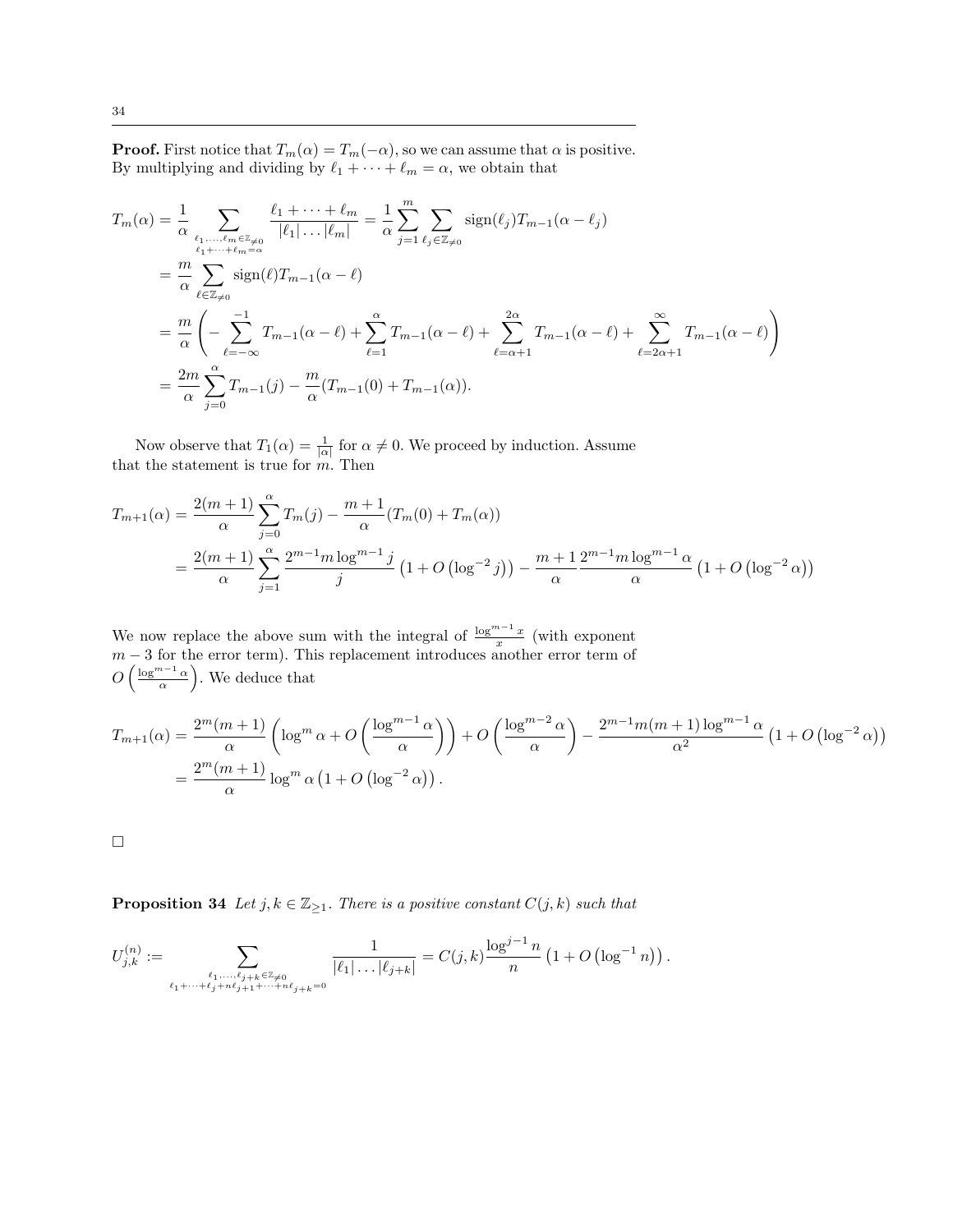Proof. We have that

$$
U_{j,k}^{(n)} = \sum_{\alpha \in \mathbb{Z}} T_j(n\alpha) T_k(-\alpha)
$$
  
= 
$$
2 \sum_{\alpha=1}^{\infty} \frac{2^{j-1} j \log^{j-1} |n\alpha|}{|n\alpha|} \left(1 + O\left(\log^{-2} |n\alpha|\right)\right) T_k(\alpha).
$$

We only need to study the behavior when  $n$  goes to infinity. Therefore, we do not need to have  $\alpha$  in the error term. We write  $\log^{j-1}|n\alpha| = \log^{j-1}|n| +$  $O(\log^{j-2}|n|)$  and we obtain

$$
U_{j,k}^{(n)} = \frac{2^j j \log^{j-1} n}{n} \sum_{\alpha=1}^{\infty} \frac{T_k(\alpha)}{\alpha} \left(1 + O\left(\log^{-1} n\right)\right).
$$

Notice that  $T_k(\alpha) > 0$  by construction, and so is  $C(j, k)$ .  $\Box$ 

Proof.[Theorem 32] By writing the integral and using Fourier expansions, we obtain

$$
m_{2h+1}(P_n) = \int_0^1 \log^{2h+1} \left| \frac{e^{2\pi i n \theta} - 1}{e^{2\pi i \theta} - 1} \right| d\theta
$$
  
\n
$$
= \sum_{j=0}^{2h+1} {2h+1 \choose j} (-1)^j \int_0^1 \log^j |e^{2\pi i \theta} - 1| \log^{2h+1-j} |e^{2\pi i n \theta} - 1| d\theta
$$
  
\n
$$
= \sum_{j=0}^{2h+1} {2h+1 \choose j} (-1)^j \int_0^1 \left( -\frac{1}{2} \sum_{\ell_1 \in \mathbb{Z}_{\neq 0}} \frac{e^{2\pi i \ell_1 \theta}}{|\ell_1|} \right)^j \left( -\frac{1}{2} \sum_{\ell_2 \in \mathbb{Z}_{\neq 0}} \frac{e^{2\pi i n \ell_2 \theta}}{|\ell_2|} \right)^{2h+1-j} d\theta
$$
  
\n
$$
= \sum_{j=0}^{2h+1} {2h+1 \choose j} \frac{(-1)^{j+1}}{2^{2h+1}} U_{j,2h+1-j}^{(n)}.
$$

By Proposition 34, the term with the highest weight in n is for  $j = 2h$ . Notice that the condition  $h \geq 1$  is necessary because otherwise we obtain a formula that does not depend on  $n$ . Thus, we have

$$
m_{2h+1}(P_n) = -\frac{(2h+1)}{2^{2h+1}}C(2h,1)\frac{\log^{2h-1}n}{n}\left(1+O\left(\log^{-1}n\right)\right).
$$

Therfore,  $m_{2h+1}(P_n)$  behaves like a nonzero constant times  $\frac{\log^{2h-1} n}{n}$  when n goes to infinity. This implies that the sequence can not be identically zero.  $\Box$ 

The discussion in this section proves Theorem 7.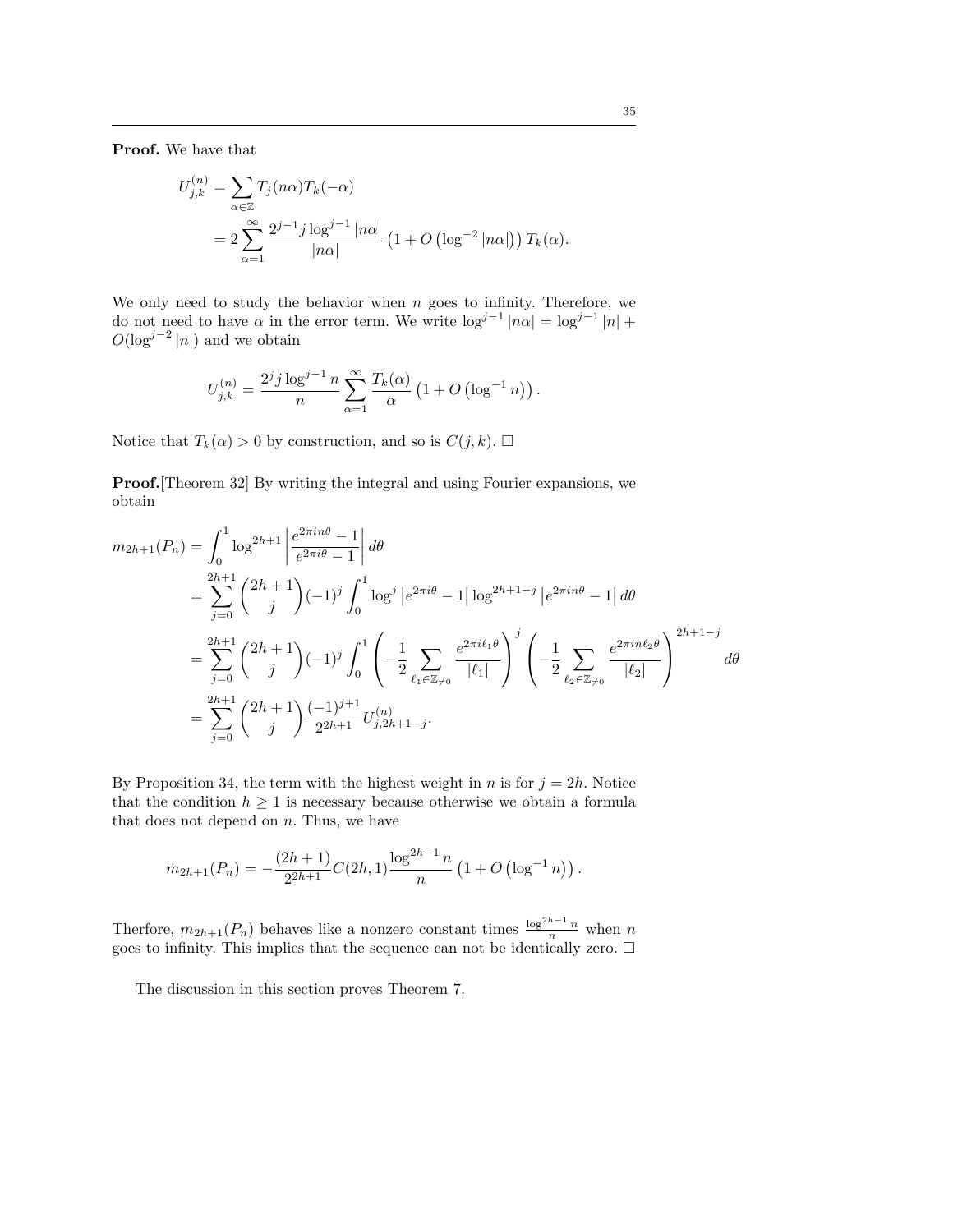## 6 Discussion on the values of  $m_k(P)$

We will once again focus our attention on the set

 $L_k = \{m_k(P) : P \text{ univariate with integer coefficients}\}.$ 

For  $k = 2$ , we have

$$
L_2 = \{m_2(P) : P \text{ univariate with integer coefficients}\} \subset \left[\frac{\pi^2}{48}, \infty\right).
$$

In this context, the first noticeable difference between  $m(P)$  and  $m_2(P)$  is that the cyclotomic polynomials are interesting in terms of  $m_2(P)$ . We have explored this phenomenon in this note. Many questions remain, however, and in particular, the question of what happens with the reciprocal noncyclotomic polynomials -the ones that are interesting in the case of the classical Mahler measure- is presumably as interesting and difficult as in the case of the classical Mahler measure. In particular, equation (1) and Proposition 18 suggest that a natural object to study is  $m_2(P) - m(P)^2$ .

The following table records the noncyclotomic polynomials of degree less or equal than 14 with  $m(P) < 0.25$ . The data has been obtained from the generator in Mossinghoff's website [11]. We observe that the smallest polynomial (in the table) in terms of  $m_2(P)$  is not the degree-10 polynomial of Lehmer, but  $x^{10} + x^9 - x^5 + x + 1$ . In fact, all the polynomials in the table have  $m_2(P)$ smaller than Lehmer's polynomial. This result comes from the fact that the term  $m(P)^2$  in equation (1) seems considerably smaller than the other terms, and therefore, the contribution of  $m(P)$  to the value of  $m_2(P)$  is relatively small for polynomials of small  $m(P)$ .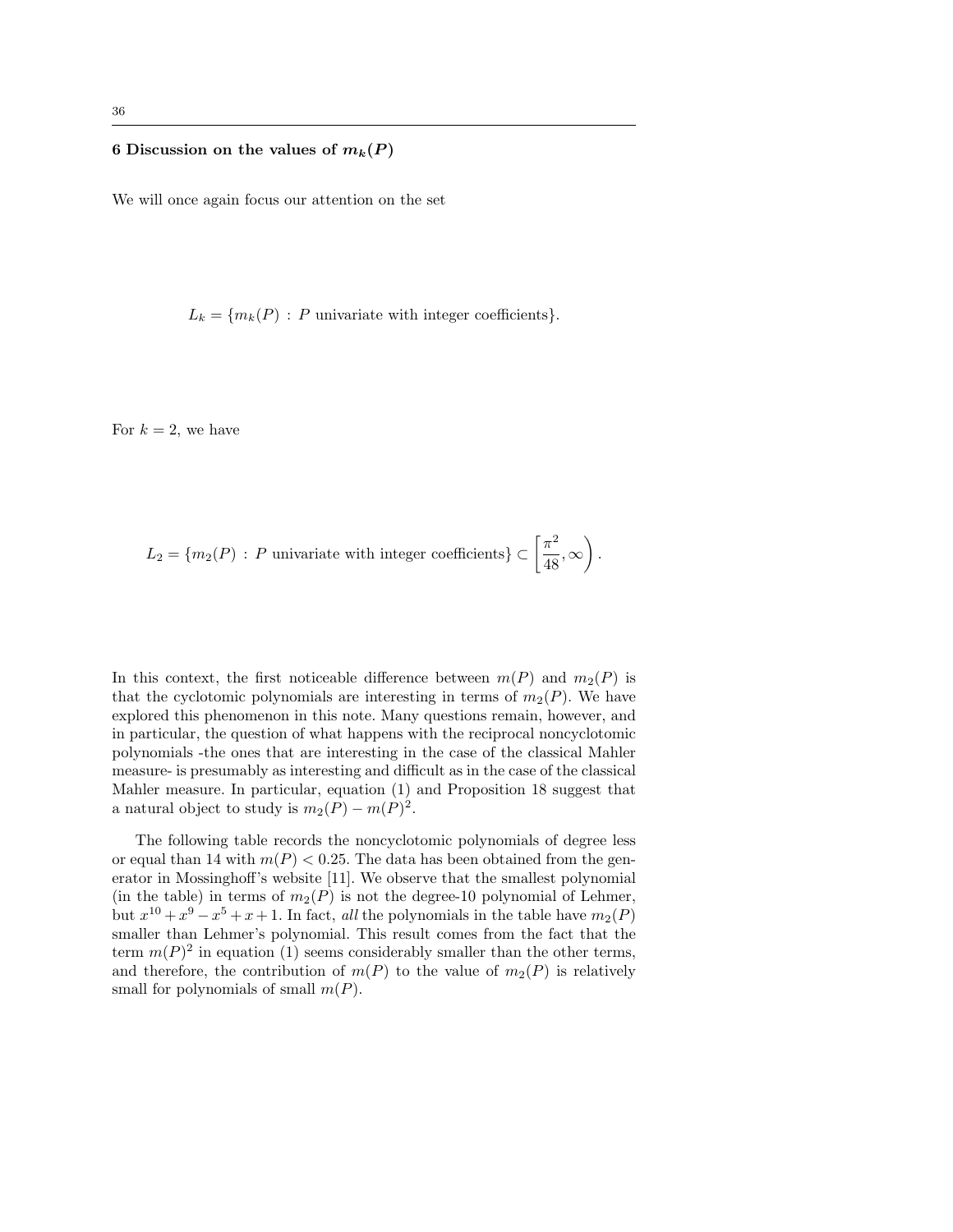| ٠.<br>٦<br>×<br>۰. | ٠ |
|--------------------|---|
|                    |   |

| P(x)                                                                     | m(P)         | $m_2(P)$     |
|--------------------------------------------------------------------------|--------------|--------------|
| $x^8 + x^5 - x^4 + x^3 + 1$                                              | 0.2473585132 | 1.0980813745 |
| $x^{10} + x^9 - x^7 - x^6 - x^5 - x^4 - x^3 + x + 1$                     | 0.1623576120 | 1.7447964556 |
| $x^{10} - x^6 + x^5 - x^4 + 1$                                           | 0.1958888214 | 1.2863292447 |
| $x^{10} + x^7 + x^5 + x^3 + 1$                                           | 0.2073323581 | 1.2320444893 |
| $x^{10} - x^8 + x^5 - x^2 + 1$                                           | 0.2320881973 | 1.1704950485 |
| $x^{10} + x^8 + x^7 + x^5 + x^3 + x^2 + 1$                               | 0.2368364616 | 1.1914083866 |
| $x^{10} + x^9 - x^5 + x + 1$                                             | 0.2496548880 | 1.0309287773 |
| $x^{12} + x^{11} + x^{10} - x^8 - x^7 - x^6 - x^5 - x^4 + x^2 + x + 1$   | 0.2052121880 | 1.4738375004 |
| $x^{12} + x^{11} + x^{10} + x^9 - x^6 + x^3 + x^2 + x + 1$               | 0.2156970336 | 1.5143823478 |
| $x^{12} + x^{11} - x^7 - x^6 - x^5 + x + 1$                              | 0.2239804947 | 1.2059443050 |
| $x^{12} + x^{10} + x^7 - x^6 + x^5 + x^2 + 1$                            | 0.2345928411 | 1.2434560052 |
| $x^{12} + x^{10} + x^9 + x^8 + 2x^7 + x^6 + 2x^5 + x^4 + x^3 + x^2 + 1$  | 0.2412336268 | 1.6324129051 |
| $x^{14} + x^{11} - x^{10} - x^7 - x^4 + x^3 + 1$                         | 0.1823436598 | 1.3885013172 |
| $x^{14} - x^{12} + x^7 - x^2 + 1$                                        | 0.1844998024 | 1.3845721865 |
| $x^{14} - x^{12} + x^{11} - x^9 + x^7 - x^5 + x^3 - x^2 + 1$             | 0.2272100851 | 1.4763006621 |
| $x^{14} + x^{11} + x^{10} + x^9 + x^8 + x^7 + x^6 + x^5 + x^4 + x^3 + 1$ | 0.2351686174 | 1.4352060397 |
| $x^{14} + x^{13} - x^8 - x^7 - x^6 + x + 1$                              | 0.2368858459 | 1.2498299096 |
| $x^{14} + x^{13} + x^{12} - x^9 - x^8 - x^7 - x^6 - x^5 + x^2 + x + 1$   | 0 2453300143 | 1.3362661982 |
| $x^{14} + x^{13} - x^{11} - x^7 - x^3 + x + 1$                           | 0.2469561884 | 1.3898540050 |

Analogously, we can translate the speculations about  $L_2$  to the case of  $L_{2h}$ with  $h > 1$ , a set that satisfies  $L_{2h} \subset \left[ \left( \frac{\pi^2}{48} \right)^h, \infty \right)$ .

On the other hand, we have proved that  $L_{2h+1}$  (for  $h > 0$ ) has positive and negative values. By taking powers, it is easy to build sequences of polynomials whose  $m_{2h+1}$  tend to either  $\infty$  or  $-\infty$ . We have also seen that 0 is a limit point. Notice that this last fact is related to  $m_{2h+1}$  being nontrivial on cyclotomic polynomials, something that is not true in the case of the classical Mahler measure.

In conclusion, we see that  $m_k(P)$  has very different behavior depending on the parity of k. We expect that  $m_k(P)$  for  $k > 1$  is nontrivial for cyclotomic polynomials, and that this fact answers Lehmer's question for  $k > 1$ .

Acknowledgements We would like to thank David Boyd for his feedback on this work and Kannan Soundararajan for his interest and his ideas on how to prove that sequences of values of high Mahler measures are not identically zero. Finally we would like to thank the referee for many helpful suggestions that have greatly improved the exposition of this note.